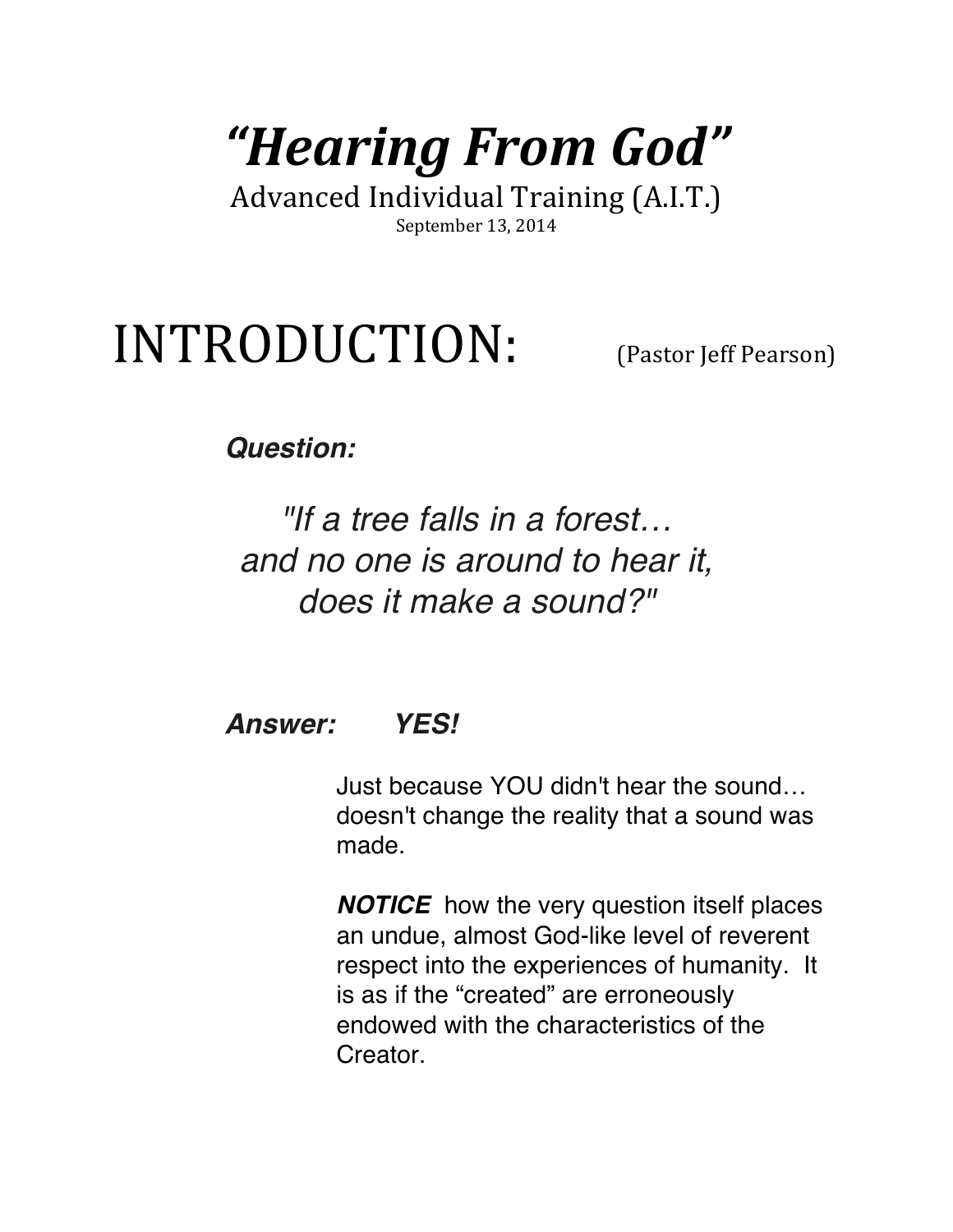# I. HEARING

# *A. God Speaks*

(see Charlie Bethmann's notes)

(Pastor Jeff Pearson)

### **T/S:** *(A Basic Guide to Understanding the Bible)*

"In all communication three distinct components much be present. The *Author*, the Text, the *Reader*. Linguists say, the *Encoder,* the *Code, and* the *Decoder*. Still another way of describing this is: The Sender, the Message, and the Receiver. Unless all three elements are present, communication is impossible." **- COLOREGIST:** THE ROBERT Stein

## *B. Soils Respond*

1. Parable of the Soils: *(explains results)*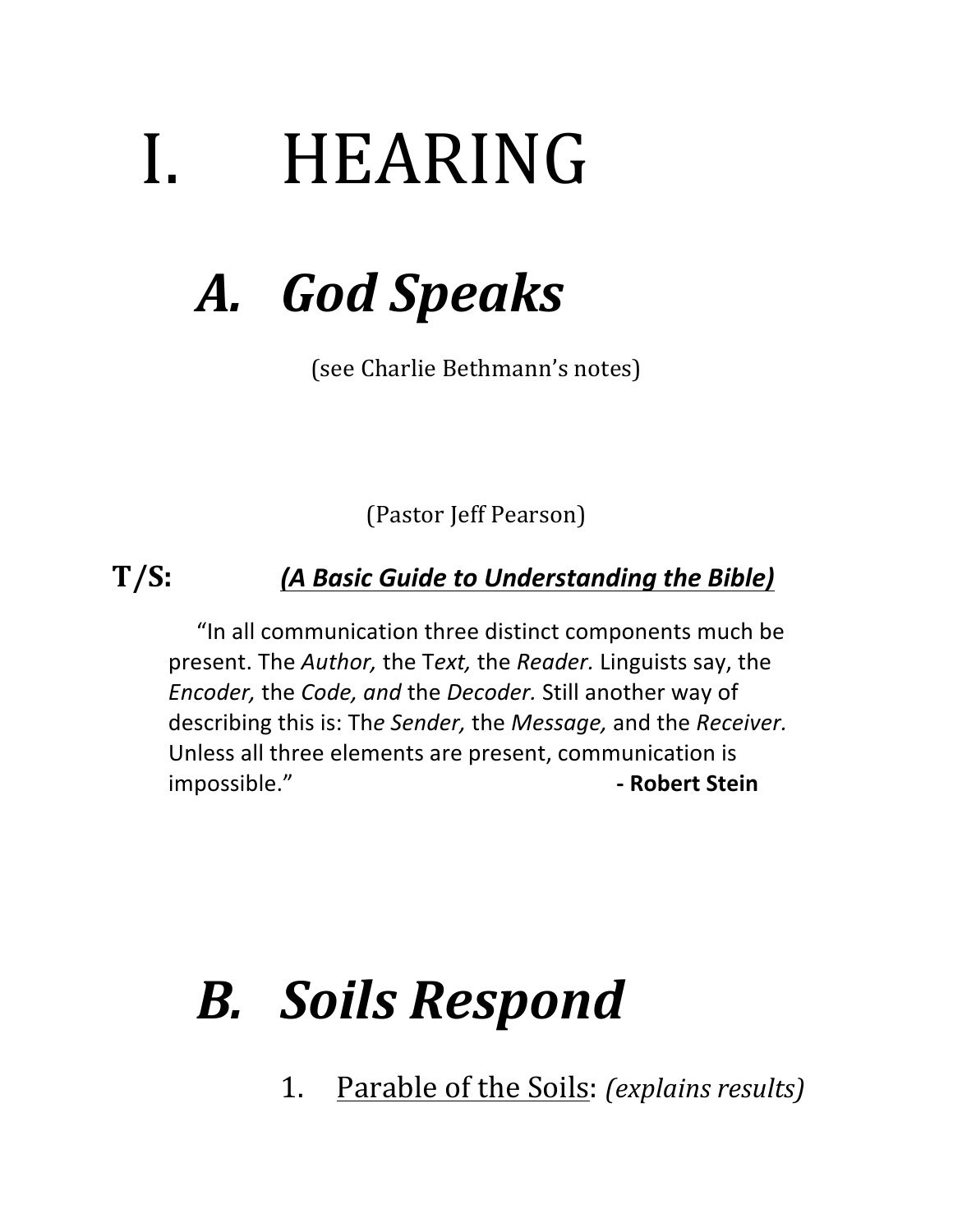### **Luke 8:4-15** (NASB)

*<sup>4</sup> When a large crowd was coming together, and those from the various cities were journeying to Him, He spoke by way of a parable: <sup>5</sup> "The sower went out to sow his seed; and as he sowed, some fell beside the road, and it was trampled under foot and the birds of the air* 

*ate it up.* 

*<sup>6</sup> "Other seed fell on rocky soil, and as soon as it grew up, it withered away, because it had no moisture.* 

*<sup>7</sup> "Other seed fell among the thorns; and the thorns grew up with it and choked it out.* 

*8 "Other seed fell into the good soil, and grew up, and produced a crop a hundred times as great." As He said these things, He would call out, "He who has ears to hear, let him hear."* 

*<sup>9</sup> His disciples began questioning Him as to what this parable meant. <sup>10</sup> And He said, "To you it has been granted to know the mysteries of the kingdom of God, but to the rest it is in parables, so that SEEING THEY MAY NOT SEE, AND HEARING THEY MAY NOT*

*UNDERSTAND.*<br><sup>11</sup> "Now the parable is this: the seed is the word of God. *12 "Those beside the road are those who have heard; then the devil comes and takes away the word from their heart, so that they will not believe and be saved.* 

*13 "Those on the rocky soil are those who, when they hear, receive the word with joy; and these have no firm root; they believe for a while, and in time of temptation fall away.* 

*14 "The seed which fell among the thorns, these are the ones who have heard, and as they go on their way they are choked with worries and riches and pleasures of this life, and bring no fruit to maturity.* 

*15 "But the seed in the good soil, these are the ones who have heard the word in an honest and good heart, and hold it fast, and bear fruit with perseverance.*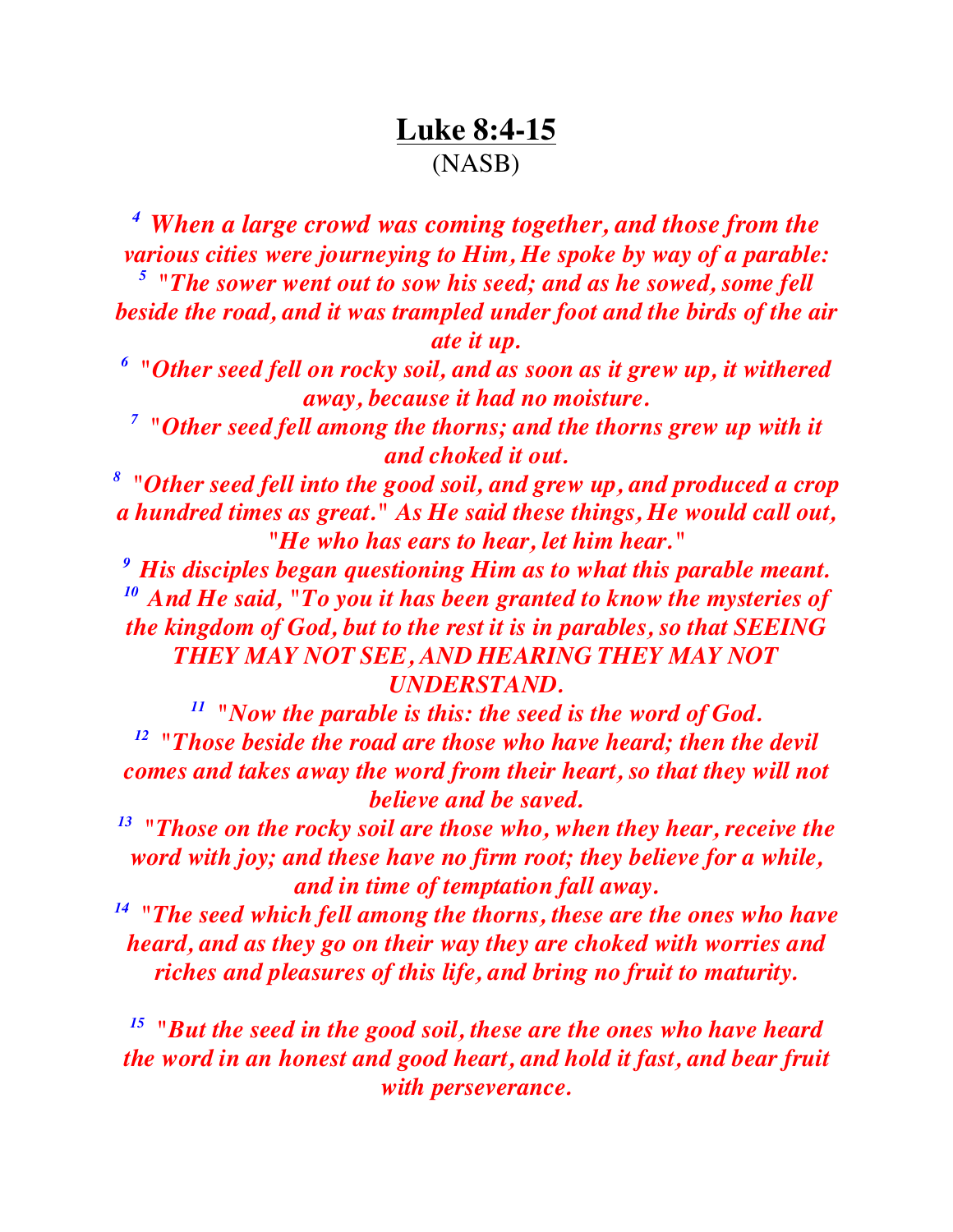- **2. Four (4) types of soil:**
	- > **Hard ground** (no soil)
	- ! **Shallow soil** *(no roots)*
	- ! **Crowded soil** *(no weeding)*
	- > **Good soil** *(no stopping!)*

**3. A closer look at "good soil"** *"the good soil… are the ones who have heard the word in an honest and good heart, and hold it fast, and bear fruit with perseverance."*

- Jesus, the Christ (Luke 8:15)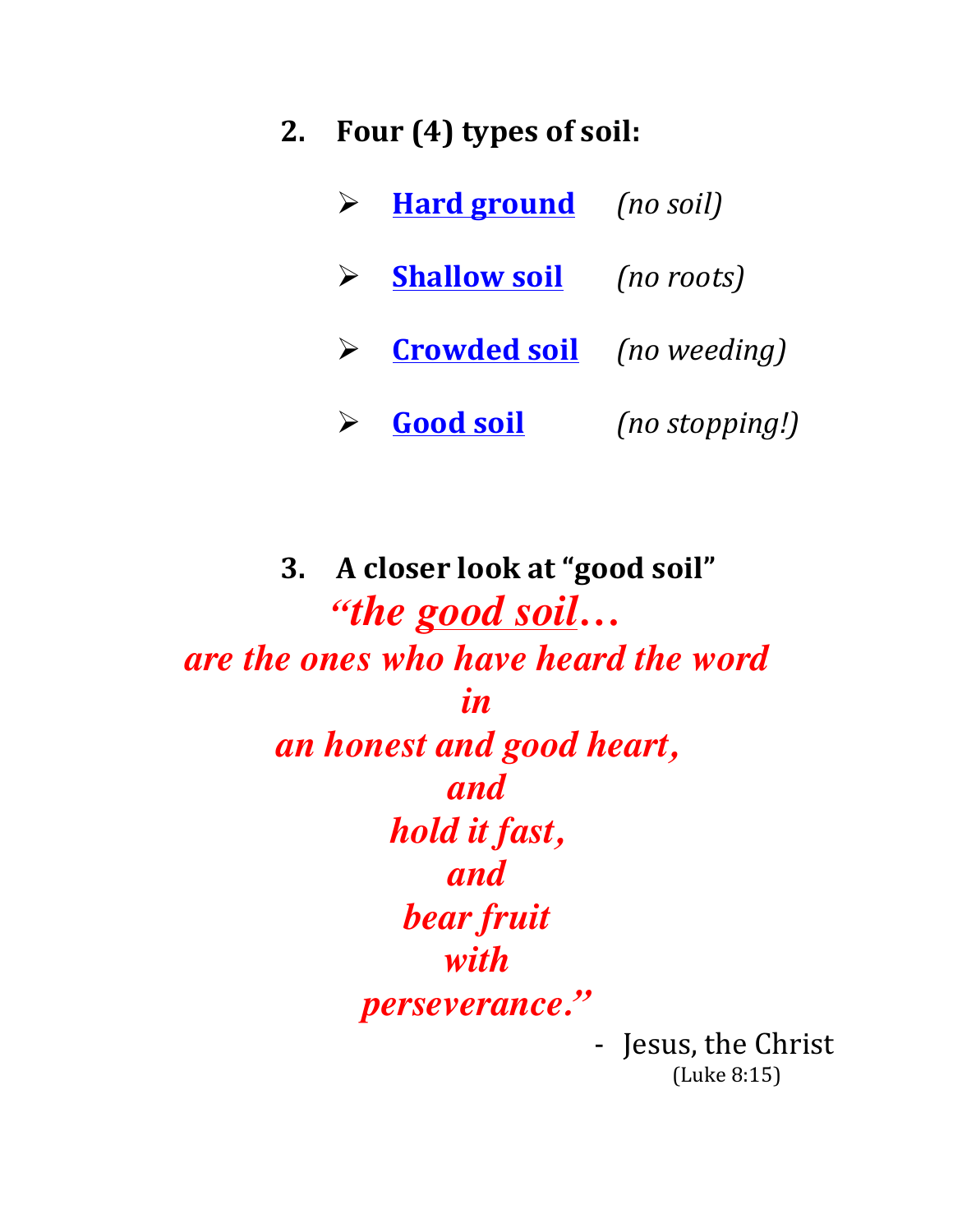**The "signature of the Spirit" on one's heart:** 

- ! *Spirit "changed"*
- ! *Love-centered*
- ! *Obedience-committed*
- ! *Faith without compromise*
- > *Counter-cultural* (Beatitudes)
- ! *"All-in" living*
- ! *Missional commitments*
- ! *Teachable spirit*
- ! *Sacrificial priorities*
- ! *Surrendered Joy*
- ! *"Want-to" & "Get-to" attitude*
- ! *Intimacy/koinonia (vert. & horizontal)*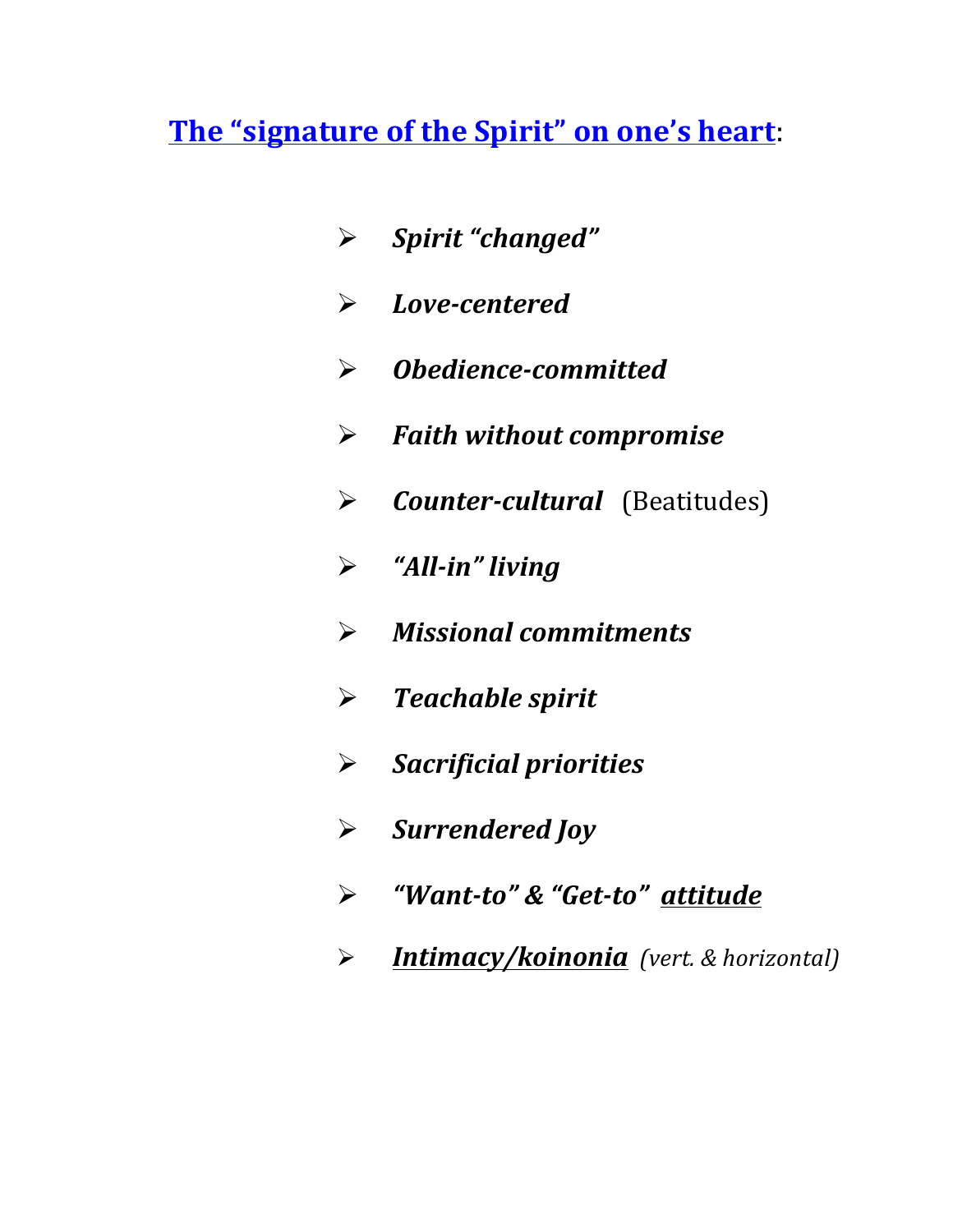# How To Hear:

| > <b>Head</b> - "Knowing"               |                                                                             |
|-----------------------------------------|-----------------------------------------------------------------------------|
| $\triangleright$ <b>Heart</b> - "Peace" |                                                                             |
|                                         | > <i>Hands</i> - "Experiencing"                                             |
| $\triangleright$ <i>Eyes</i> - "Seeing" |                                                                             |
|                                         | $\triangleright$ <b>Ears</b> - "Christ" and/or "Christians"                 |
|                                         | > <b>Dreams</b> - "Dreams & Visions"                                        |
|                                         | $\triangleright$ <b>Reading</b> - "God speaks thru His Word"                |
|                                         | $\triangleright$ <b>Music</b> - ie. "Walk By Faith"                         |
| $\triangleright$ Miracles -             | ie. Red Sea "opens" & "closes"<br>* Speaking to <i>both</i> Moses & Pharaoh |

### **T/S: \*\*\*\*\* Cautions:** (Charlie) **\*\*\*\*\***

T/S: NOTE – we listen with more than our ears... **John 10**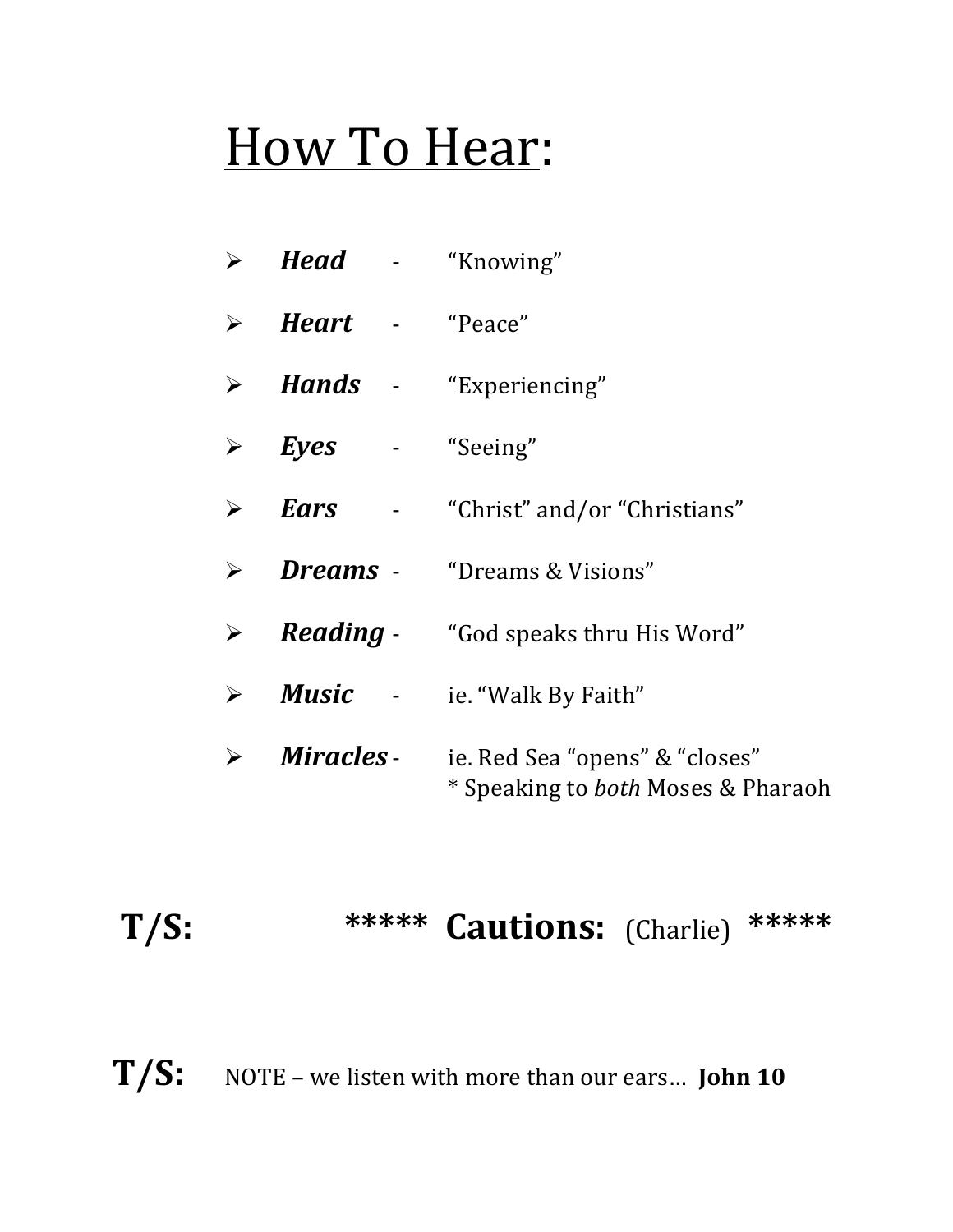### *"…He calls His own sheep by name… He goes before them and the sheep follow Him,* **because they know His voice."**

- John 10:3-4 

 $(BREAK #1)$ 

# II. FROM

# A. *God's* Word

2 Timothy 3:16-17 *(HCSB)*

16 All Scripture is inspired by God *and is profitable for teaching, for rebuking,* for correcting, for training in righteousness, <sup>17</sup> *so that the man of God may be complete, equipped for every good work.*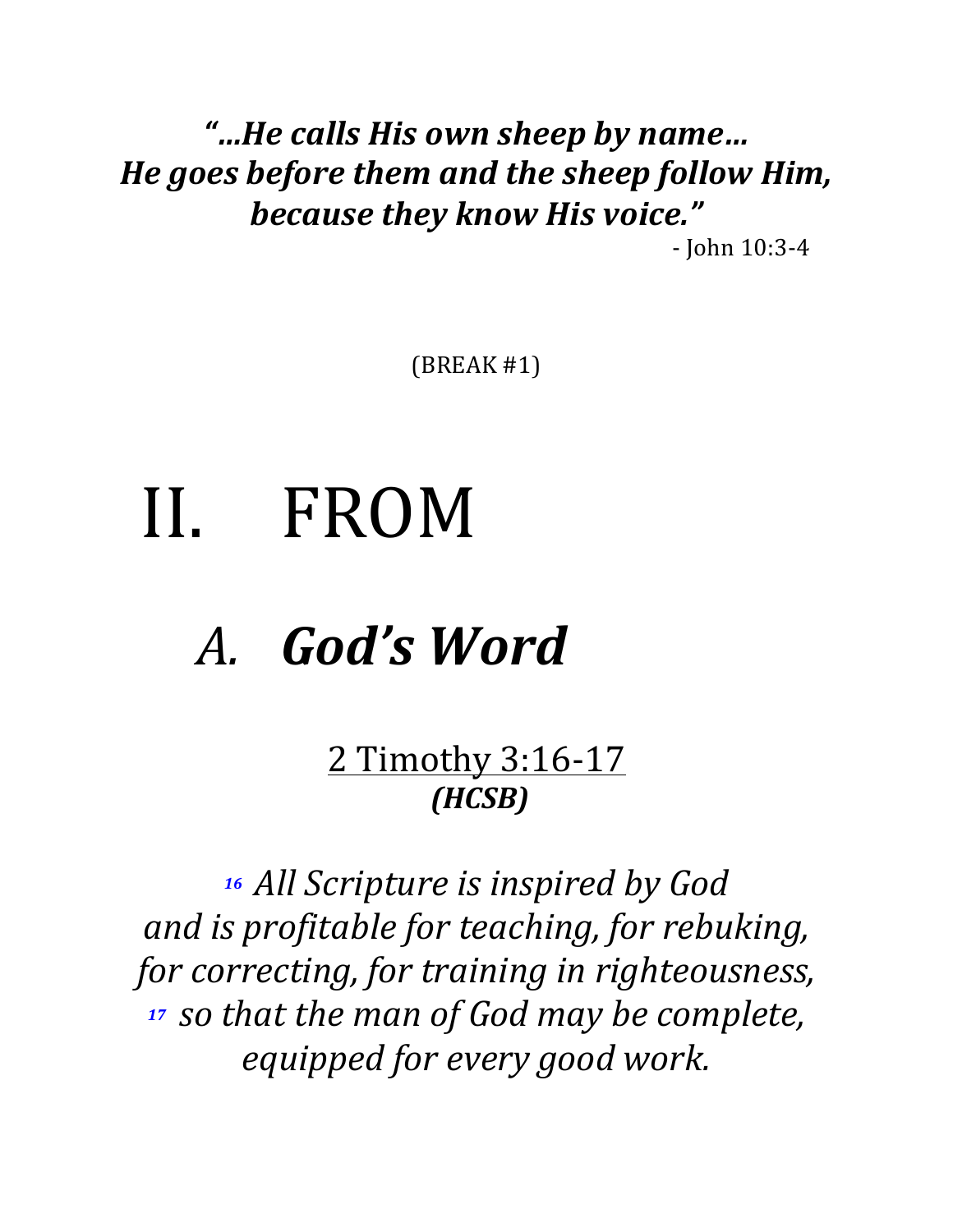### **a. Teaching**

- See *John 8:32*… (truth sets free)
- Contrast with 1 Cor. 2:14

#### **Psalms 119:33-37** *(HCSB)*

*33 Teach me, LORD, the meaning of Your statutes, and I will always keep them. 34 Help me understand Your instruction, and I will obey it and follow it with all my heart. 35 Help me stay on the path of Your commands, for I take pleasure in it. 36 Turn my heart to Your decrees and not to material gain. 37 Turn my eyes from looking at what is worthless; give me life in Your ways.*

### **b. Rebuking**

**Quote:** (John MacArthur)

A second work of the Word in the life of believers is that of **rebuke.** *Elegmos* (**rebuke**) carries the idea of convicting of misbehavior or false doctrine. As with teaching, Scripture's work of rebuking has to do with content, with equipping believers with accurate knowledge and understanding of divine truth, in this context divine truth that exposes falsehood and sin, erroneous belief, and ungodly conduct.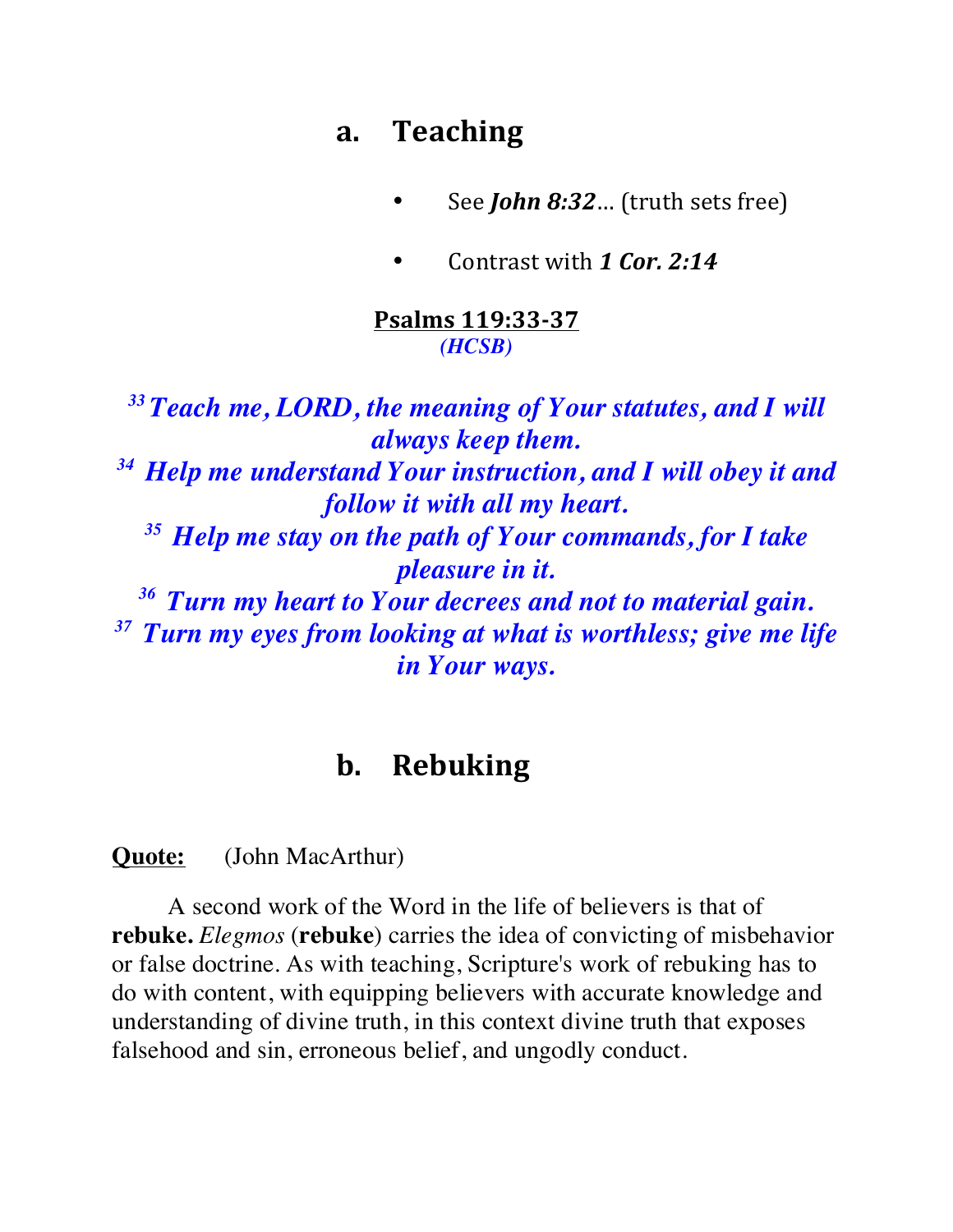Richard Trench, a noted nineteenth-century British theologian, comments that *the Greek word* refers to rebuking "another with such effectual wielding of the victorious arm of the truth, as to bring him not always to a confession, yet at least to a conviction of his sin."

Regular and careful study of Scripture builds a foundation of truth that, among other things, exposes sin in a believer's life with the purpose of bringing correction, confession, renunciation, and obedience.

### **c. Correction** (a.k.a. "restoration")

(**correction**) is used only here in the New Testament and refers to the restoration of something to its original and proper condition.

### **d. Training in Righteousness**

- "building up" / "instruction"
- See 2 Timothy 2:1ff

*…be strong in the grace that is in Christ Jesus. 2 And what you have heard from me in the presence of many witnesses, commit to faithful men who will be able to teach others also.*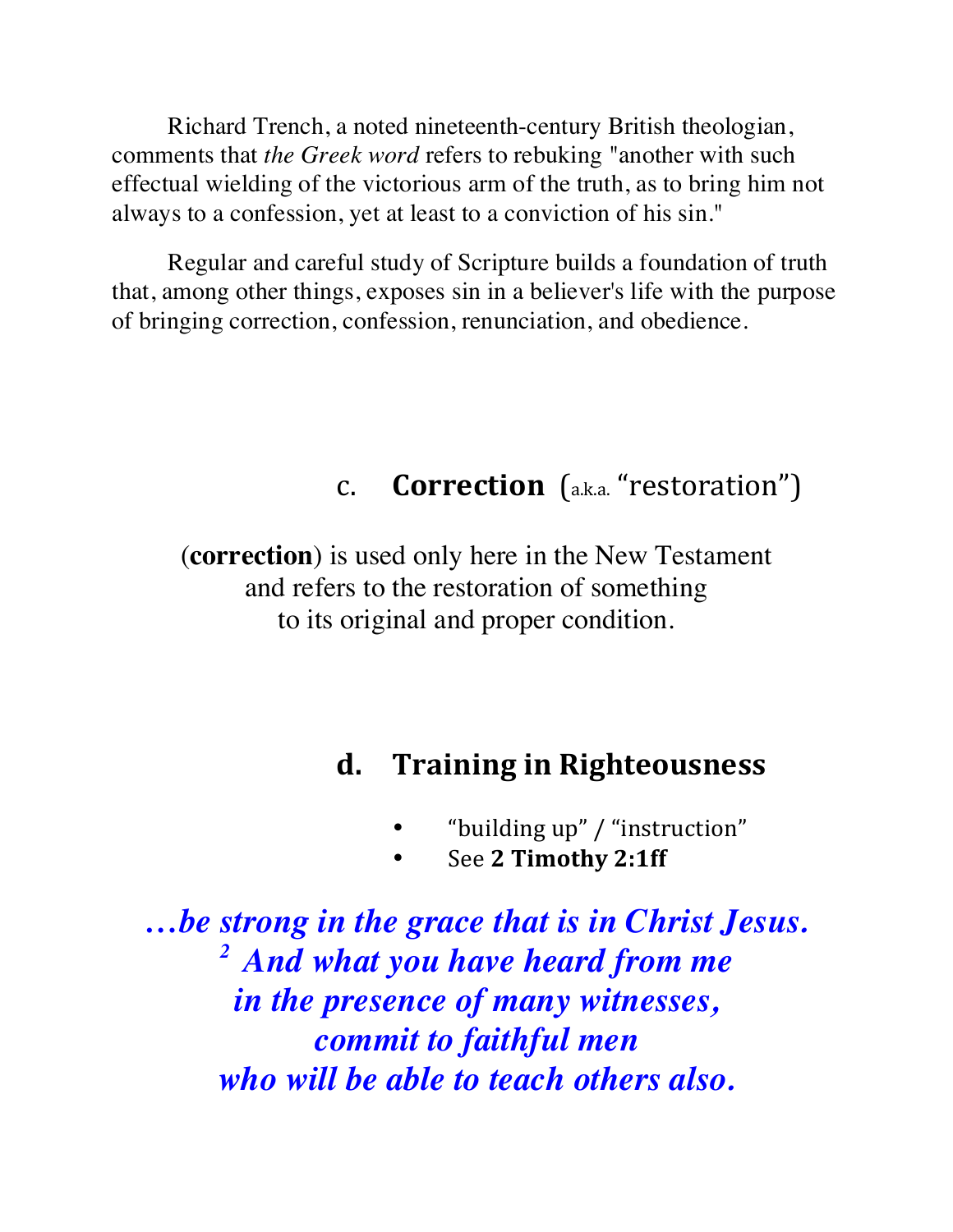### **Quote:**

The whole Bible is God's inspired Word. Because it is inspired and trustworthy, we should *read* it and *apply* it to our life. The Bible is our standard for testing everything else that claims to be true. It is our safeguard against false teaching and our source of guidance for how we should live. It is our only source of knowledge about how we can be saved. God wants to show you what is true and equip you to live for him. How much time do you spend in God's Word? Read it regularly to discover God's truth and to become confident in your life and faith. Develop a plan for reading the whole Bible, not just the familiar passages.

**3:17** In our zeal for the *truth of* Scripture, we must never forget its *purpose—* to equip us to do good. We should not study God's Word simply to increase our knowledge or to prepare us to win arguments. We should study the Bible so that we will know how to do Christ's work in the world. Our knowledge of God's Word is not useful unless it strengthens our faith and leads us to do good.

*- Life Application Study Bible.*

# *B. Prayer*

### What is prayer?

*Answer:* Communication with God in worship. *Answer:* "Intentionally conveying a message to God."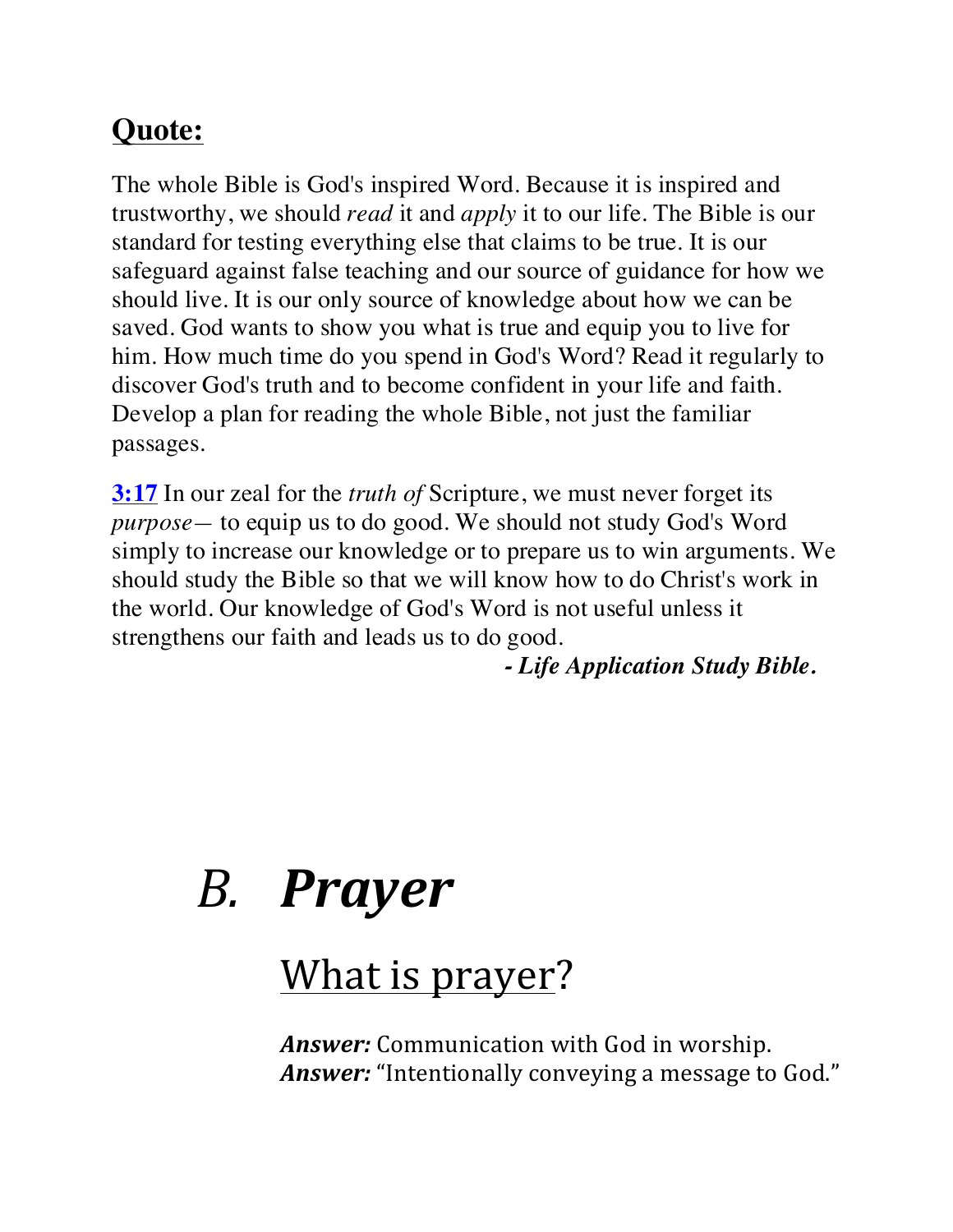### Why do we pray?

- 1. To Obey *"Pray without ceasing."* 1 Thes. 5:17
- 2. To **Be Christ-like** John 17 & Mark 1:35, Luke 6:12
- 3. To **Be Biblical** God's people are people of prayer.
- 4. To **Receive:** (UPS distribution vs. phone/info)
	- a. Holy **Spirit** of God
	- **b. Forgiveness**
	- **c.** Saving **faith**
	- **d.** Saving **repentance**
	- e. **Persevering power**
	- **f. Mercy**
	- **g. Grace**
	- **h. Strength**
	- i. **Peace** in the midst of pressure
	- **j. Joy** (John  $16:24$ )
	- k. **Desires of your godly heart**
	- l. **Power**
	- m. **People** (Larry Wolfe after 32 years)
- 5. To **Get-Ready** Luke 21:34-36 *("Be on guard...")*
- 6. To **Fight**  $-1$  Peter 5:8 & Ephesians 6:12
- 7. To **Win** God's people/plan are blessed thru prayer

*Our* "why" puts the heart *in our "how."*

- JDP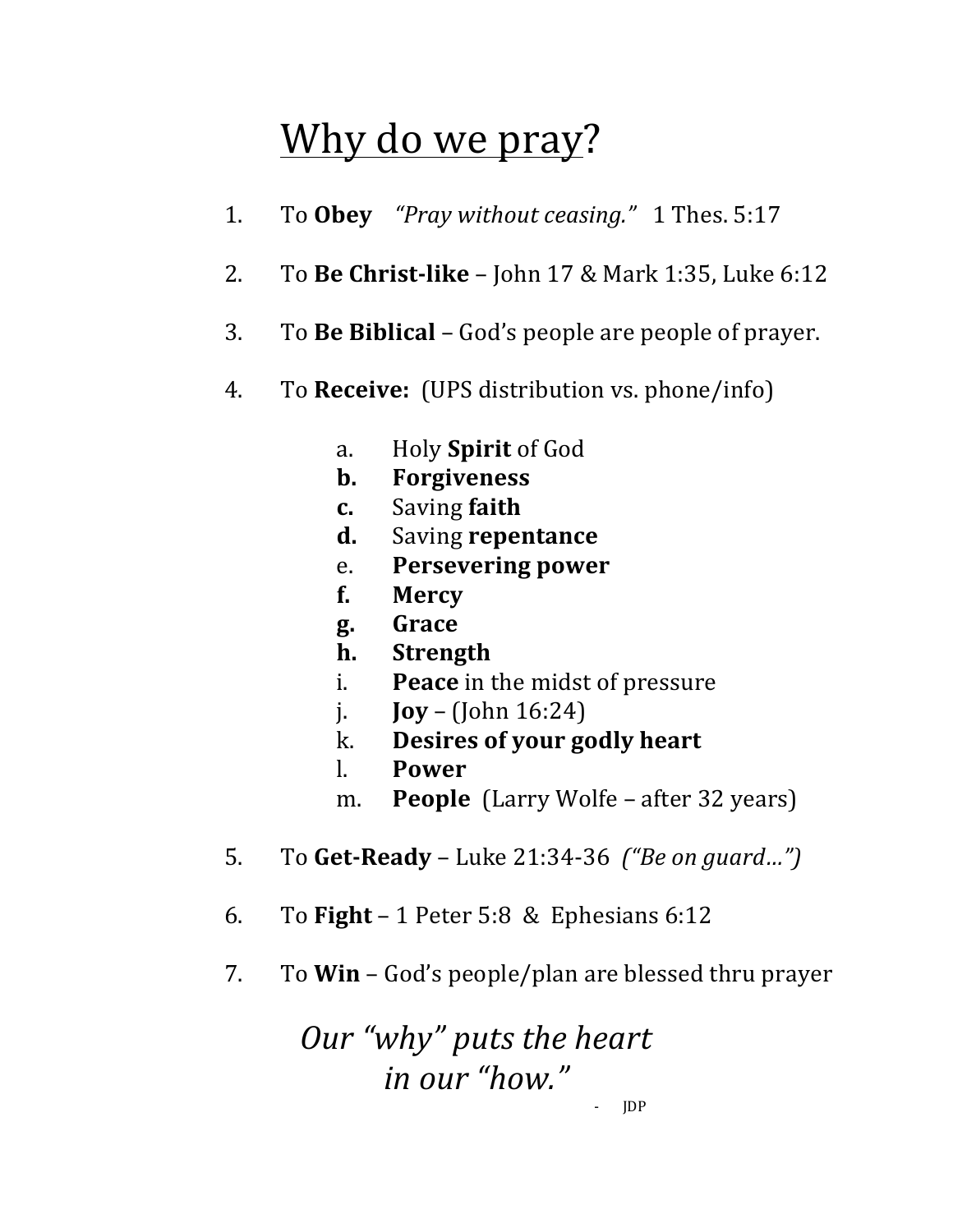### **Seven Barriers to Prayer**

- *1. Selfish Motives*
- *2. Unrepented Sin*
- *3. Personal Idols*
- *4. Hard-Heartedness*
- *5. Unforgiveness*
- *6. Wrong Relationships*
- *7. Unbelief ("lukewarm" belief)*

## *C. Christians*

- 1. O.T. Prophets
- 2. N.T. "sent out, set apart" ones...
- 3. Today loving truth-tellers
	- a. *Christian leaders...* (proclaimers)
	- b. *Christian lovers...* (presence)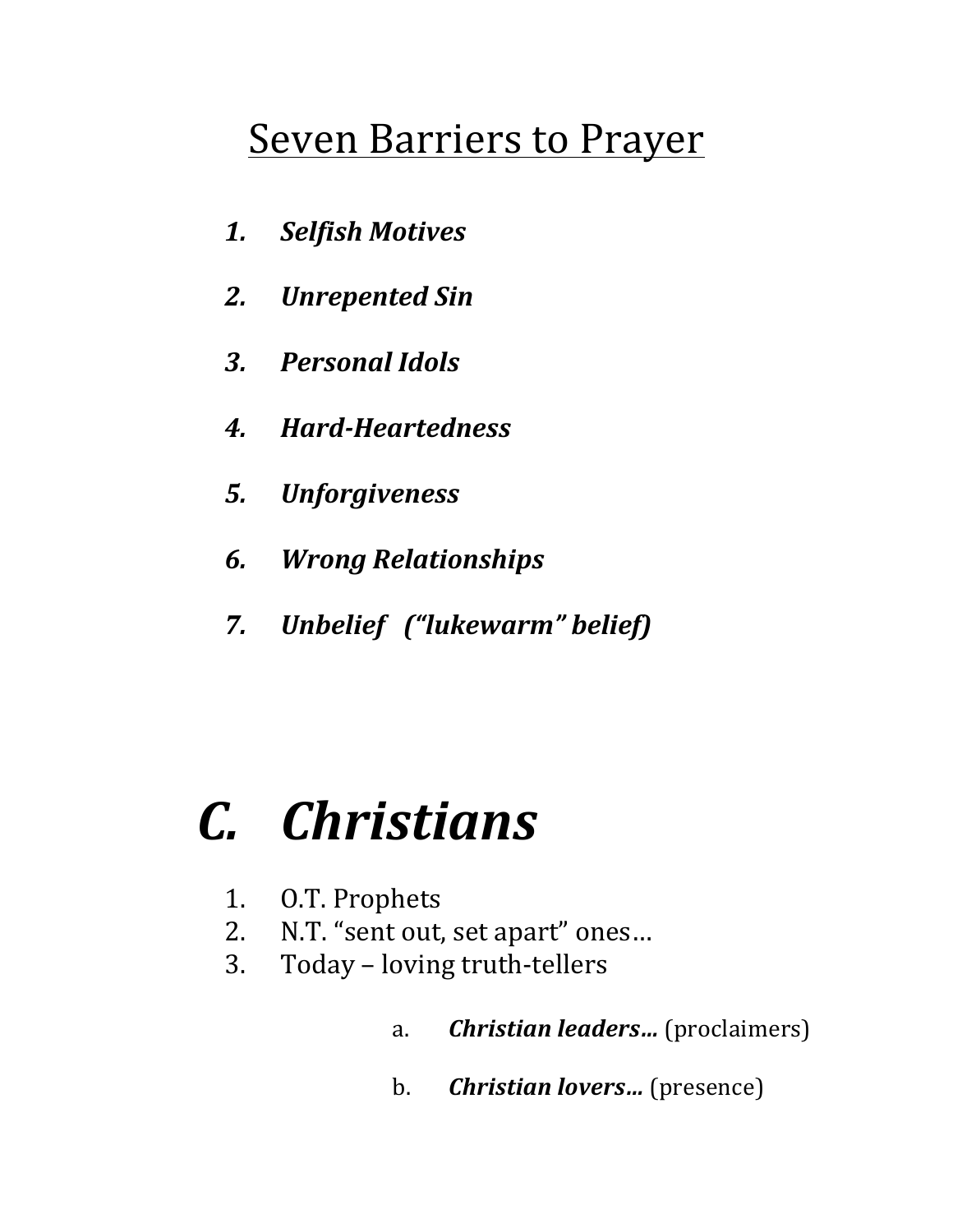### **John 17:11&21 (HCSB)**

**<sup>11</sup>** *I am no longer in the world, but they are in the world, and I am coming to You. Holy Father, protect them by Your name that You have given Me, so that they may be one as We are one.* 

*<sup>21</sup> May they all be one, as You, Father, are in Me and I am in You. May they also be one in Us, so the world may believe You sent Me.*

c. *Christian listeners...* (Tom Lyons)

## *D. Circumstances*

*God speaks…. however He wants!*

- a. Drive to Florida
- b. September trip to St. J

### God is speaking all over the world all the time!

 $(BREAK #2)$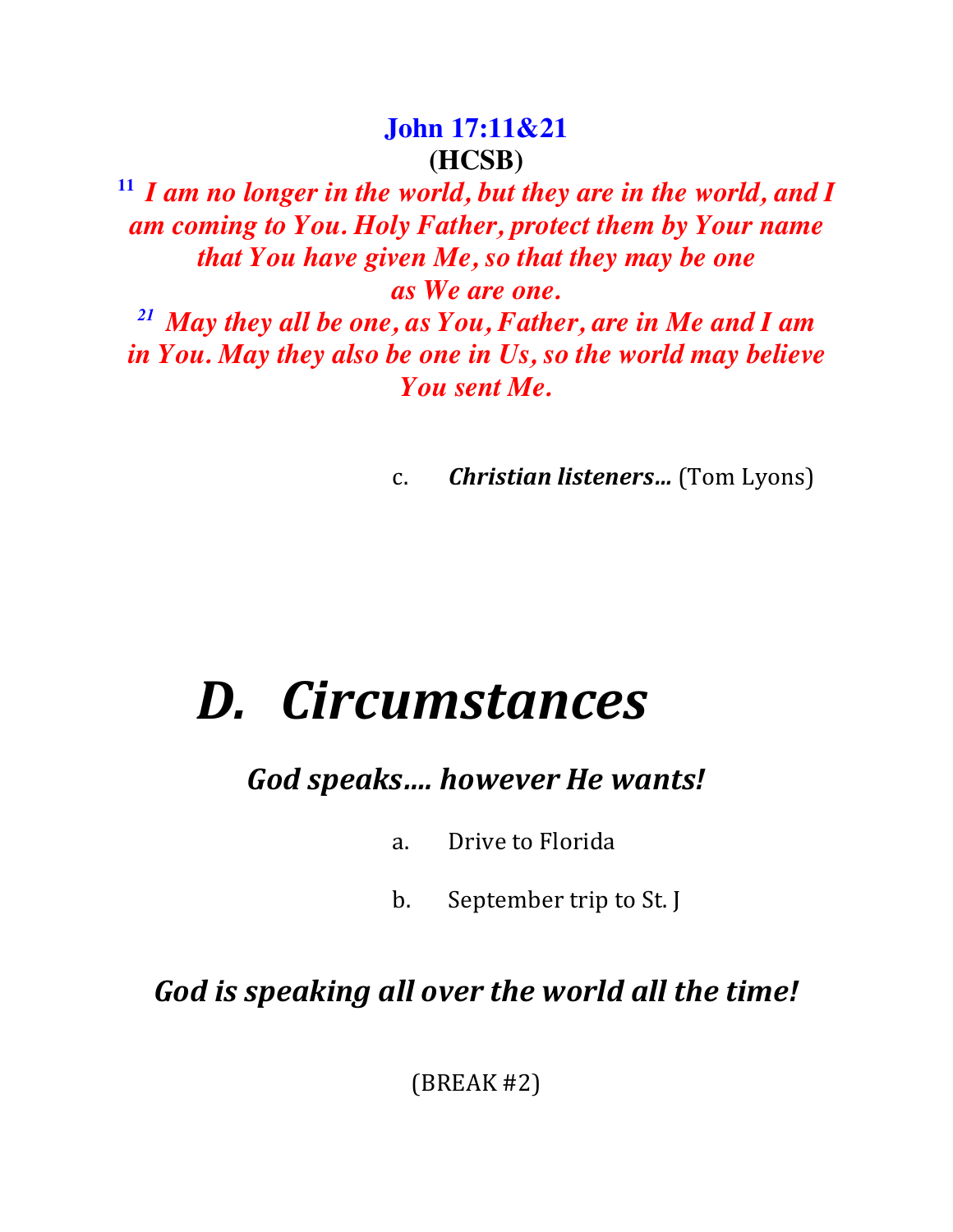# III. GOD

# *A. Messiah*

*John 3:16*

*2 Corinthians 5:17-21*

*John 14:15*

*1 John 2:6 & Luke 9:23*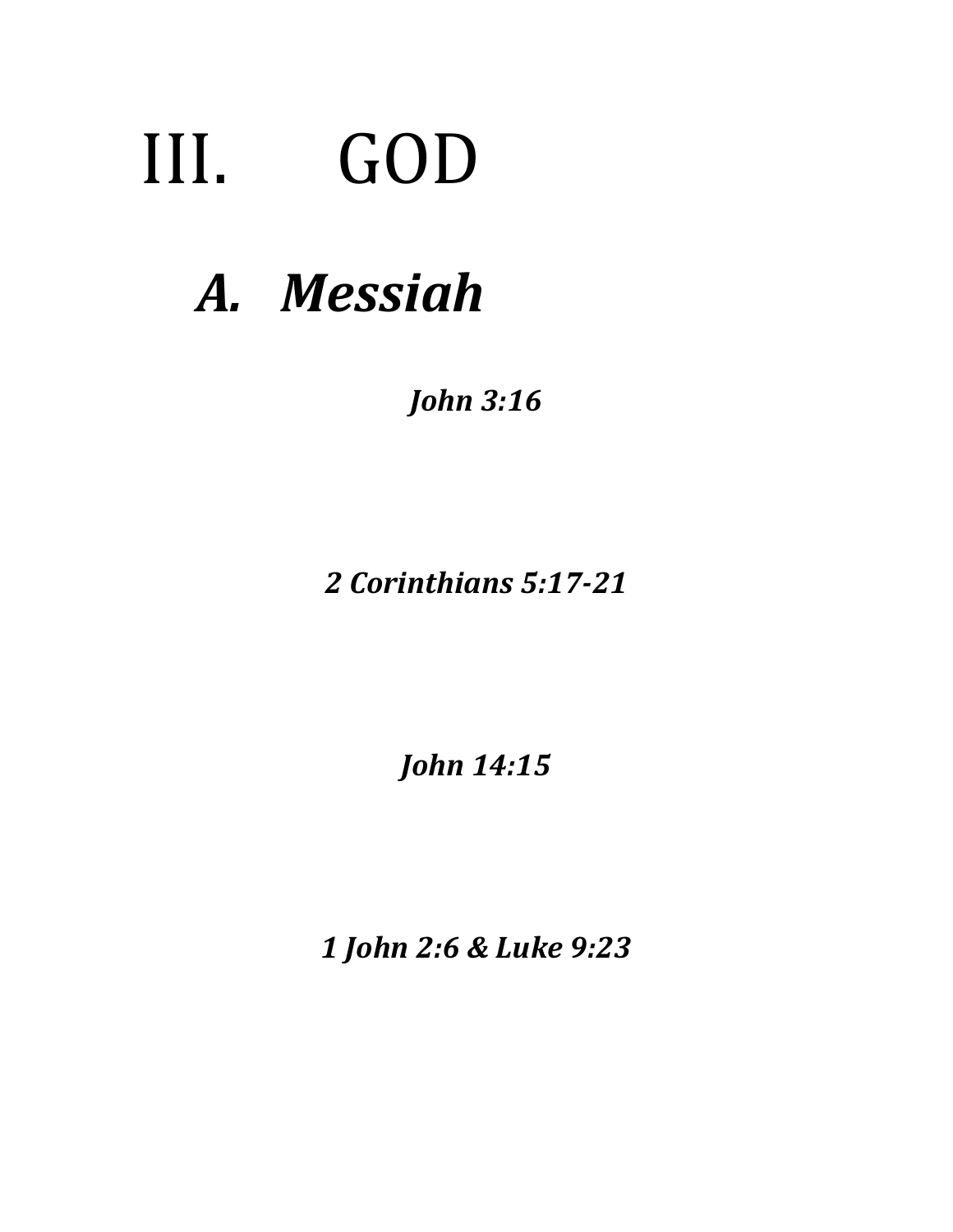## *B. Message*

*1 Peter 5:8*

*Romans 3:23; 6:23; 5:8*

*Ephesians 2:8-10*

*John 15*

*Ephesians 4:14-16*

*1 John 3:18*

*Ephesians 6:10ff*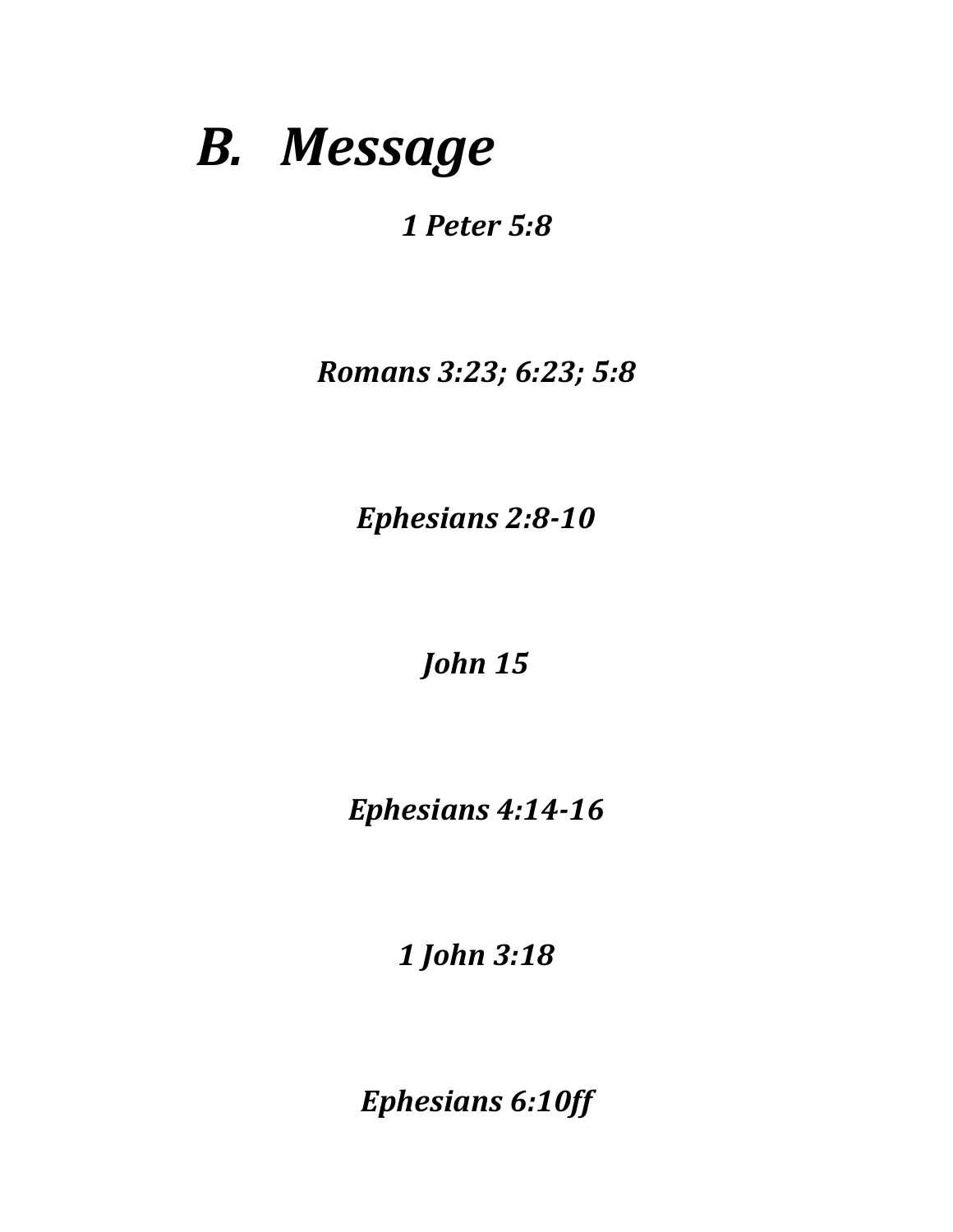### **What God tells us** (walk thru the Bible):

- In the beginning God created... (vs. bang)
- All Scripture is God breathed & purposed
- Genesis 3: the fall & the gospel... the plan
- Sodom & Gomorra... culture matters!
- Miracles are real & come from God
- Ten Commandments: ...God's standards
- Joshua & Caleb: courageous obedience...
- 10 other spies: cowardice consequences...
- Rahab/Saul: God changes/uses all kinds!
- Walls of Jericho: do it God's way (alone)
- David & Goliath: Philippians 4:13
- David & Jonathan: true brotherly love
- David & Bathsheba: intimacy with who?
- David & Nathan: true love confronts...
- David & Prayer: see the Psalms (passion)
- **Esther**: power/role/responsibility of one
	- a. God's Word (God's promises)
	- **b. Prayer (and fasting** 3 days)
	- c. Believer (Mordecai)
	- d. Circumstances (Haman)
- Job: God uses pain & suffering
- Song of Solomon: God speaks on sex
- Jonah: attitude matters
- Malachi: motive & money
- Jesus: John 1:1; 14:6 (liar, lunatic or Lord)
- Love God, Love People, Serve the World
- Sermon on Mount: "how to live life"
- What we do: Matt.  $28:18-20$ , Acts  $1:8$
- Roman road...
- Family: see Ephesians  $5 & 6$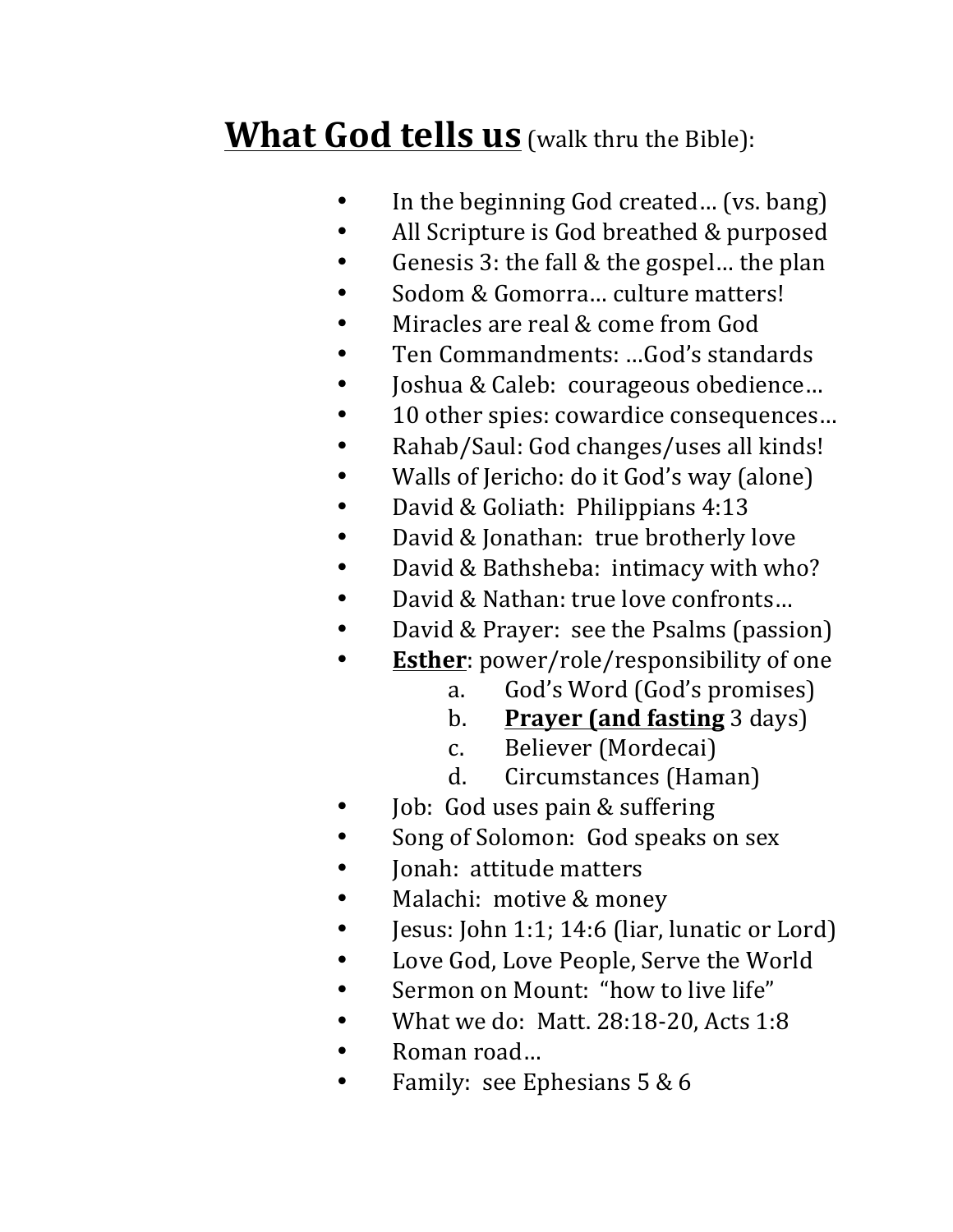- Spiritual warfare: Ephesians 6:10ff
- Struggles: see Paul & Silas in jail...
- James "faith without works is dead"
- Our walk & witness matter! (1 John 3:18)
- Titus  $1:11$  silence the wolves
- Revelation  $-7$  letters to the  $7$  churches
- Revelation "the end"
- Matthew  $24-25$  the sign of the end times
- 1 Cor.  $12:7$  Spirit = for benefit of others!
- Revelation 22: "...I am coming soon"

### *Regardless of the way God chooses to reveal Himself or "speak" to us today, remember one truth...*

*He will never contradict His Word, and the message He gives will always bring glory to God. The Bible warns about adding anything* to the already written, God-breathed Word of *God, or accepting any other messenger who claims to be superior to Jesus*

*(Revelation 22:18-19;2 Corinthians 11:4).*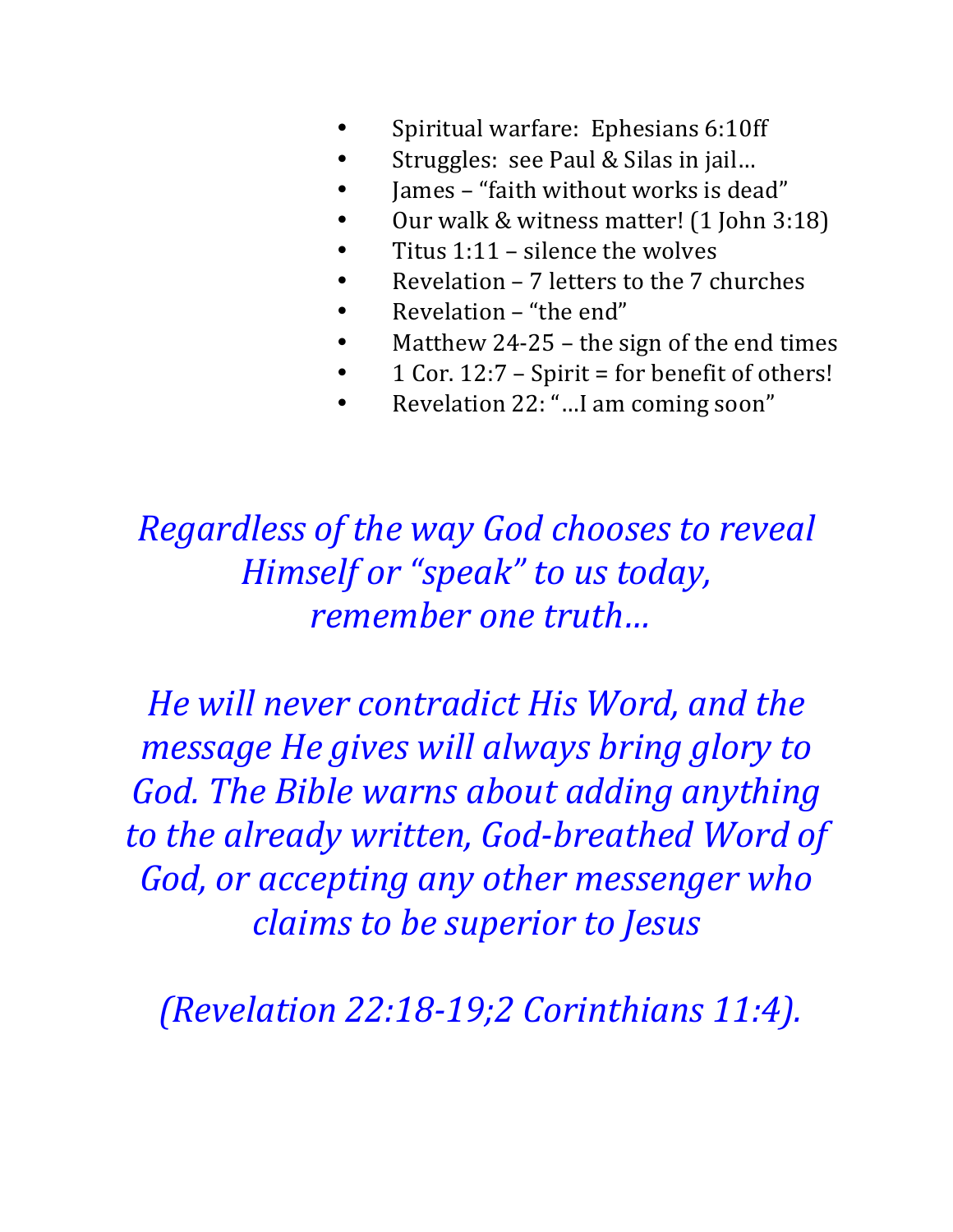### **Ways God does NOT speak**:

- God does not "bless our plans"
- God never "gives you power of attorney"
- God will never speak in falsehoods...
- God will never contradict Himself...
- God does not speak "out of context"
- God never speaks out of His character...

### **Things you'll never hear God say:**

- Oops
- Oh, no...
- Give up!
- I don't care.
- "Good" is good enough
- Don't sweat the details
- We'll work it all out at the end...

# *C. Mission*

God speaks strategically in SPECIFICS!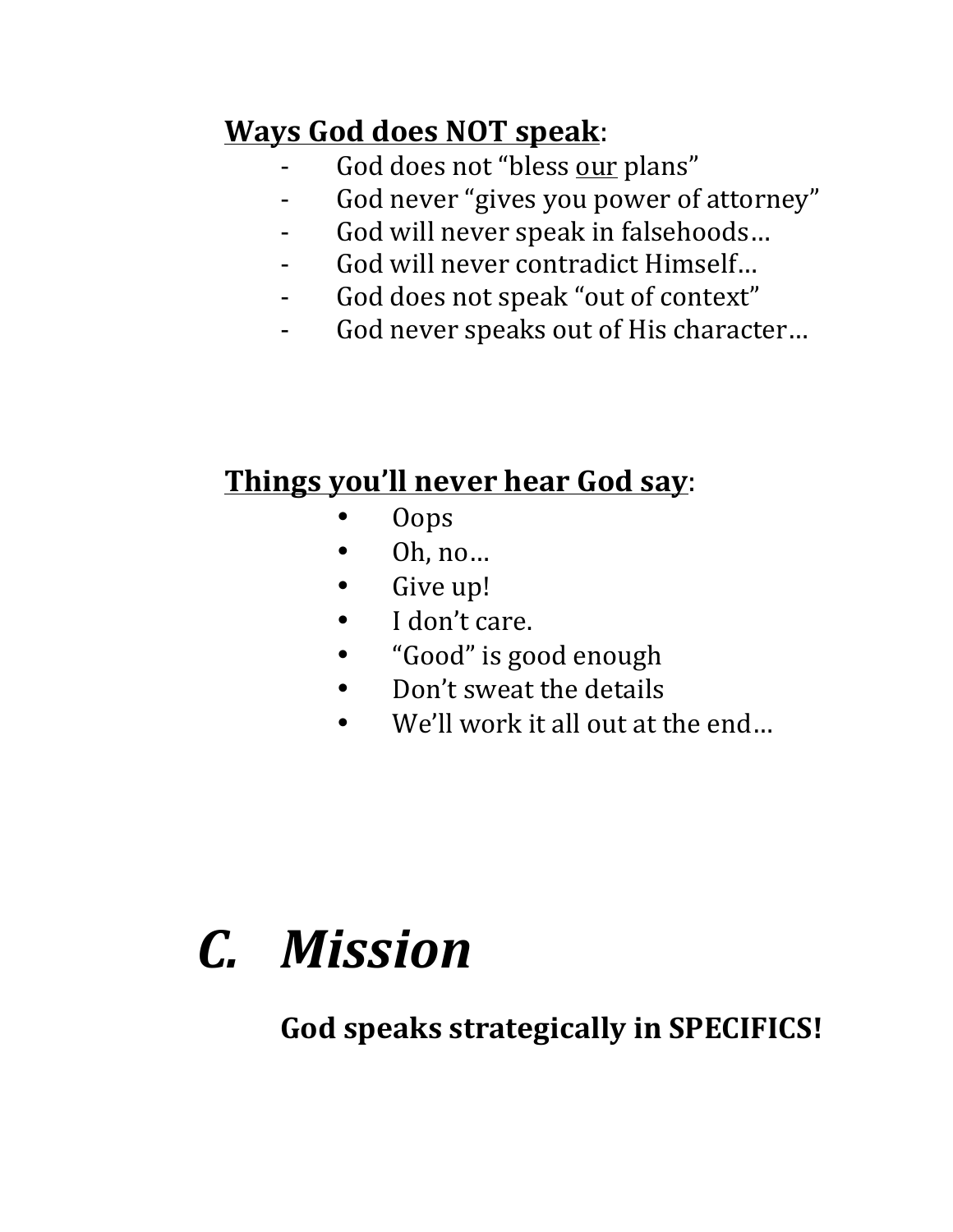| *** See GIDEON & his 300 as an EXAMPLE |
|----------------------------------------|
|                                        |

- \*\*\* See **Saul / Ananias** (Straight street example)
- \*\*\* See **Joshua & "walls of Jericho"** example
- \*\*\* See Peter's release from prison example
- \*\*\* See **Johah's** being **sent to Nineveh** example
- \*\*\* See **Paul/Ephesian elders** (bound with belt)

### \*\*\* Specific Instructions:

- a. **Abraham...** "Go" & "sacrifice"
- b. **Noah** how to build the boat
- c. **Moses** how to lay out the Tabernacle
- d. David/Solomon the Temple
- e. Paul the "Macedonian Call"
- **f. Revelation 2-3** (7 letters/churches)

*"He who has an ear, let him hear what the Spirit says to the churches."*

Close: God has spoken PERSONALLY to EVERY biblical believer!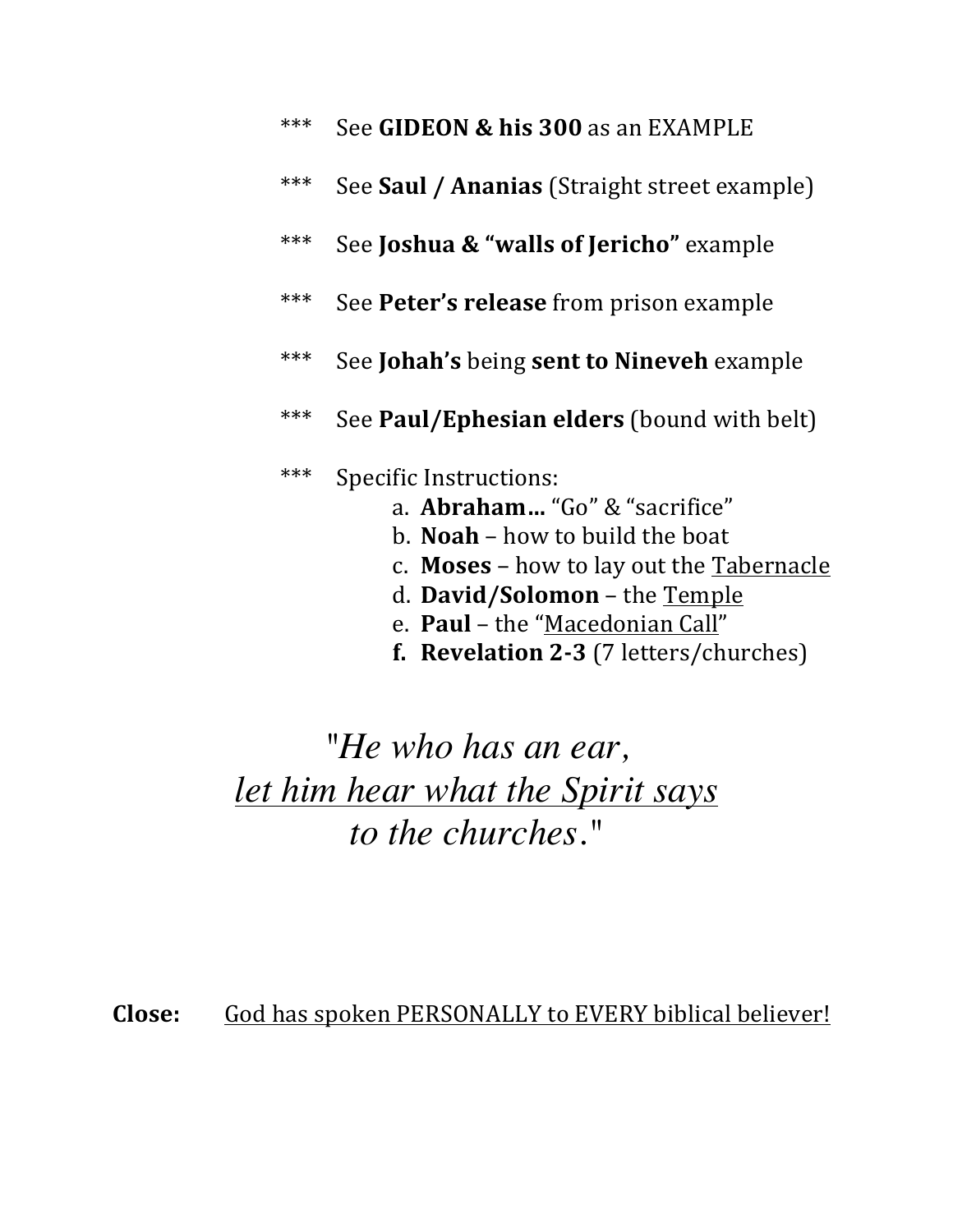*Matthew 28:18-20*

*18 Then Jesus came near and said to them, "All authority has been given to Me in heaven and on earth. 19 Go, therefore, and make disciples of all nations, baptizing them in the name of the Father and of the Son and of the Holy Spirit, 20 teaching them to observe everything I have commanded you. And remember, I am with you always, to the end of the age."*

### **Acts 1:8**

**But you will receive power when the Holy Spirit has** *come on you, and you will be My witnesses in Jerusalem, in all Judea and Samaria, and to the ends* of the earth."

### **John 20:21**

<sup>21</sup> Jesus said to them again, "Peace to you! As the **Father has sent Me, I also send you."** 

# Let's Pray!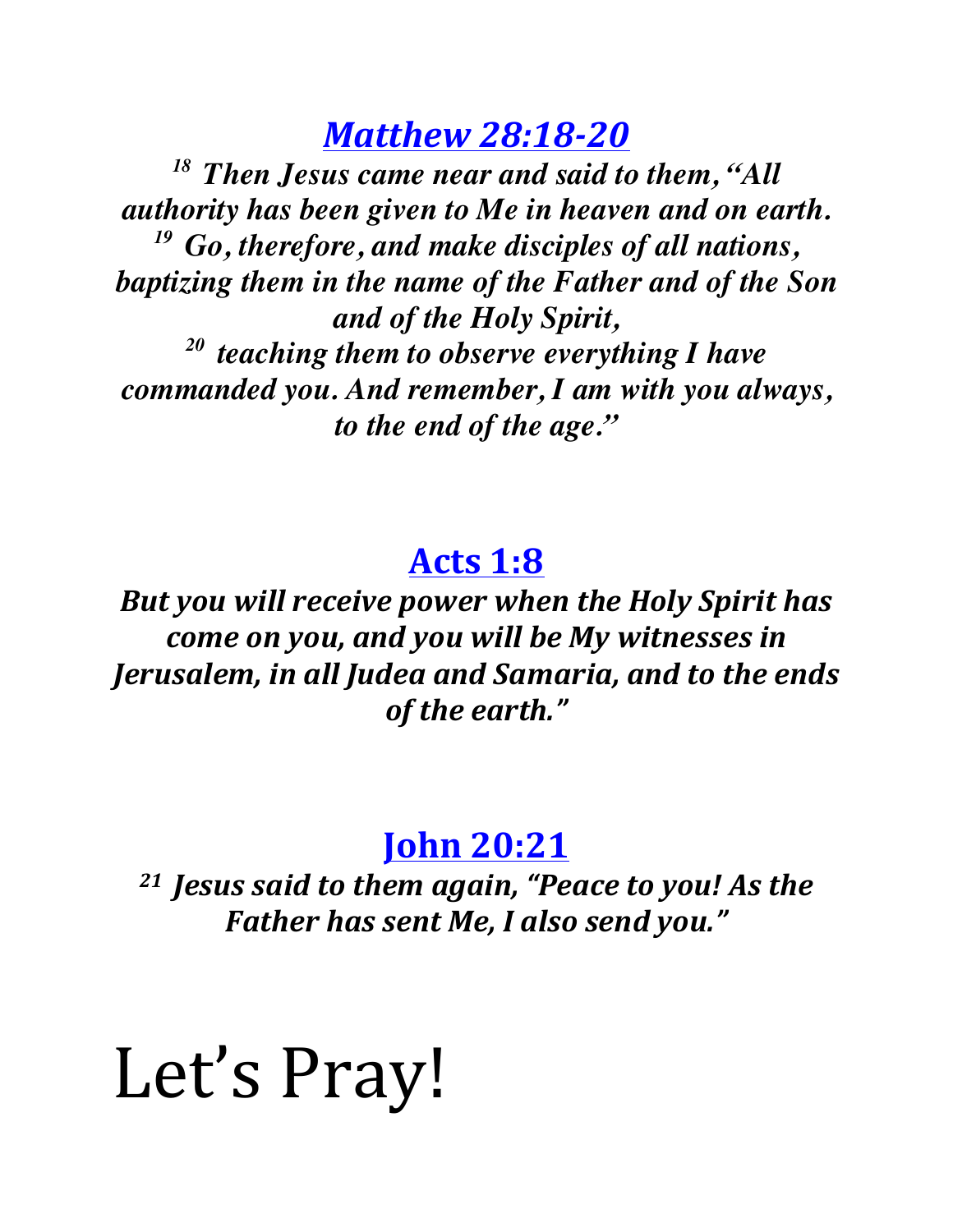### Additional RESEARCH Gathered:

### **How Has God Spoken To His People Throughout the OT and NT?**

We know that God is a God who speaks to his people.

Isa.43:11-12

We know that God is fully capable of speaking to his people at any time in any way he so chooses.

Ps.115:3 God does whatever he pleases.

We also know that God never changes. That means that God's nature as a God who reveals himself to people never changes.

Mal. 3:6 The Lord does not change.

But did God always speak to his people the same way in every age? Did God speak to Israel, the same way he spoke to Adam and Eve? Did God speak to the NT church the same way he spoke to Israel? In other words, does God demonstrate in the pages of his word that he speaks differently at different times? Did the fall of man affect how God spoke to people?

The Scriptures indicate that in God's plan of revealing himself to mankind there were changes.

The first and most dramatic change in God's plan took place after the fall.

Gen.3:23 Adam and Eve were banished from the garden of Eden. What did that mean in regard to God speaking to them?

Gen.2 indicates that God spoke to Adam about his needs both personal ("I will make a helper suitable for you") and in regard to civilization ("Be fruitful and multiply").

Gen.3:8-9 indicates that everyday God met Adam and Eve in the cool of the day.

God obviously spoke with them and fellowshiped with them. There was most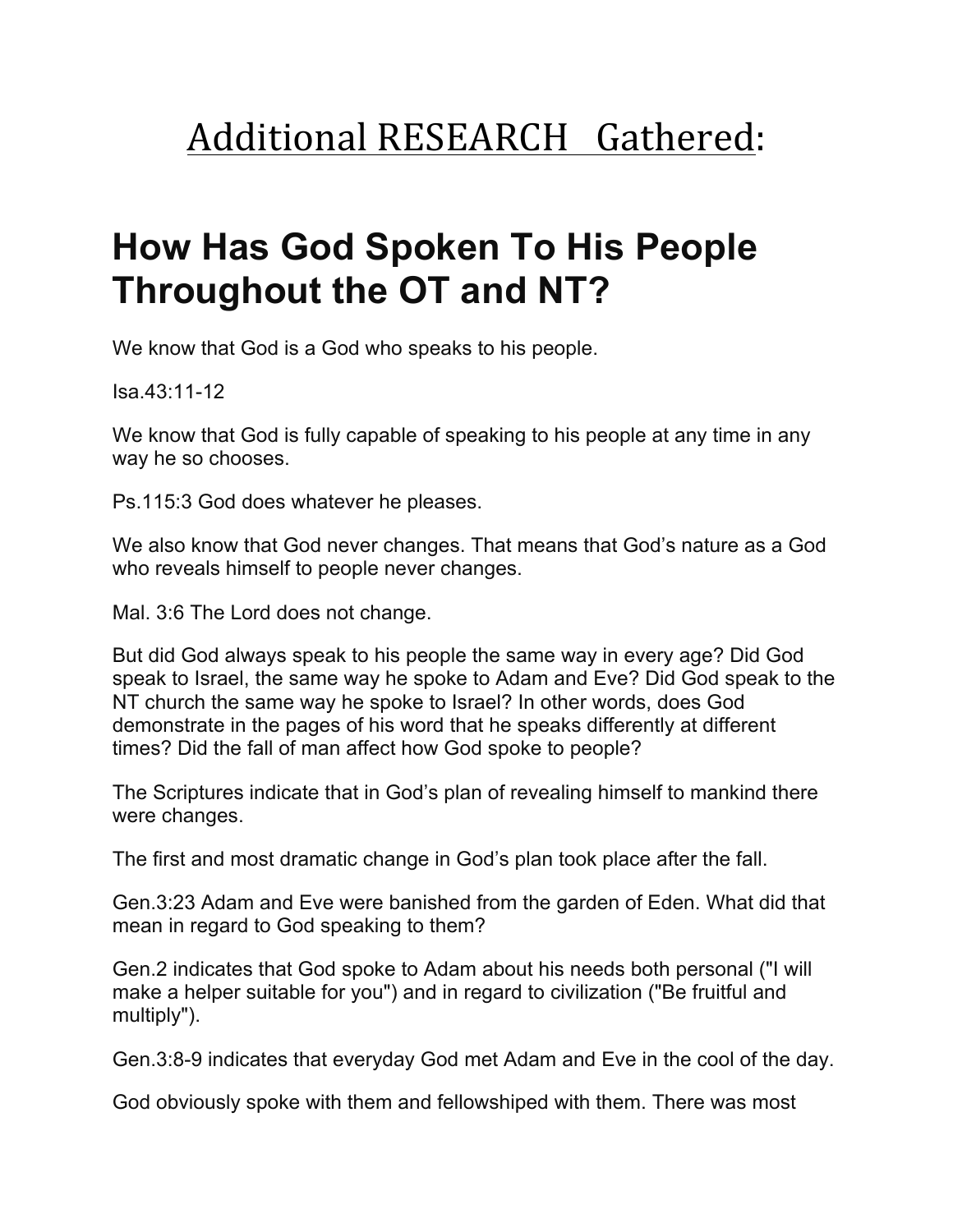likely direct communication with Adam and Eve.

When God banished Adam and Eve from the garden, they forfeited this direct communication and fellowship with God on a regular basis.

After the fall, what we see throughout the Scriptures is God communicating with specific individuals at specific times for specific purposes that always involve his redemptive plan and never personal issues of life.

Heb.1:1 shows God's plan for communicating with man after the fall.

God spoke to our forefathers (OT believers) through the prophets and has spoken to us (NT believers) in his Son

God spoke to the people of Israel through intermediaries, the prophets. When he spoke to the prophets, it always had to do with his redemptive plan, not personal issues in their lives.

God spoke to the NT believers through the ultimate intermediary, his Son Jesus Christ. Jesus sent his apostles out to be intermediaries for him (Eph.2:20) to NT. believers.

The pattern in both the OT and NT is God speaking to his people through intermediaries and those intermediaries receiving revelation only regarding matters involving God's redemptive plan.

Even when God spoke to these intermediaries, we see infrequent communication rather than frequent regular communication.

He spoke to Noah 5 times over 950 yrs, Abraham 8 times over 175 yrs, Isaac 2 times and 1 time to Rebekah over 180 yrs, Jacob 7 times and 1 time to Laban over Jacob's lifetime. These are just some examples.

We also see that God does not address personal issues, only issues that involve his redemptive plan.

In the OT, God did not speak to his intermediaries regarding personal matters.

In Gen.20 God rebukes Abimilech for trying to take Sarah as his wife when Abraham indicated to him that Sarah was his sister. There was deceit on Abraham's part and yet God does not rebuke him for that. At least it is not recorded. The whole incident is used by God in his redemptive plan to help protect Abraham and to help him financially while he was on his journey.

God does not rebuke Rebekah or Jacob or Isaac for their personal sins of lying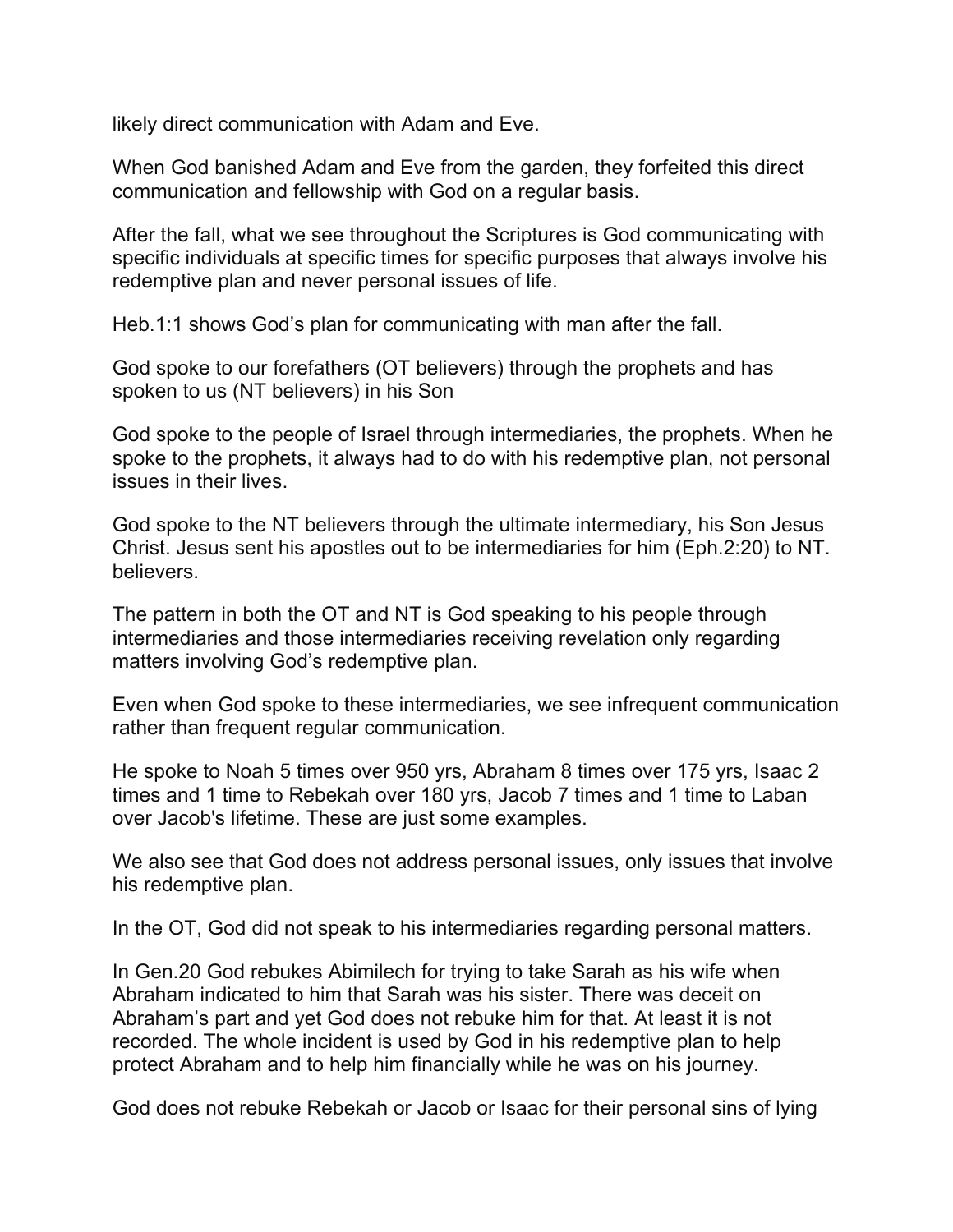or showing favoritism, but rather uses it for his redemptive plan.

God does not speak to Rahab about her prostitution (personal sin), but only deals with her role in his redemptive plan (saving the Israeli spies). In Heb.11:31 and Jas. 2:25 Rahab is praised for her role in God's redemptive plan and is even called Rahab the harlot. Yet no mention that harlotry is wrong. It is not that God is condoning Rahab's harlotry, but rather that God speaks directly regarding his redemptive plan, not personal sin issues. Personal sin issues are dealt with through his Word. Most likely Rahab realized that she had been wrong about prostitution when she began to live among the people of Israel (Josh.6:25) and understood God's ten commandments.

In Gen. Joseph's brothers are never rebuked directly by God for selling Joseph into slavery. In Gen.45:4-12, Joseph emphasizes how God used their evil in his redemptive plan.

What about the apostles?

The pattern in Acts is God speaking to Peter and Paul at key times, but not regularly on a daily or weekly basis.

In Acts 2, Peter received the power of the Holy Spirit and the gift of tongues and spoke divine revelation. In Acts 10-11 Peter received revelation regarding Cornelius and the sharing the gospel with the Gentiles. In Acts 12 he is rescued from prison by an angel.

Jesus speaks to Paul on the Damascus Road in Acts 9. In Acts 22:17-19 Paul says that he received a revelation to flee the city of Jerusalem (probably the event later in Acts 9). In Acts 13:1-2, the Holy Spirit speaks about the mission of Paul and Barnabus. In Acts 16:9 Paul received a vision of a man calling him to Macedonia. In Acts 18:9 Paul received a revelation from the Lord to stay in the city and minister. In Acts 23:11 in Jerusalem Paul was encouraged by the Lord that he would testify in Rome. In Acts 27:23-24 Paul was visited by an angel.

In Gal.1:15-17 Paul seems to imply that he received more revelation from God for a period of time (Gal.1:15-17) after his conversion (cf. Acts 26:16 "and what I will show you"). Then fourteen years later he received a revelation to go up to Jerusalem (Gal.2:1-2).

Two major things we notice, the revelation from God was infrequent and it was purposeful, always concerning Peter and Paul's ministry, not personal matters.

Most of the time, Peter and Paul were ministering for the Lord without receiving direct revelation from the Lord.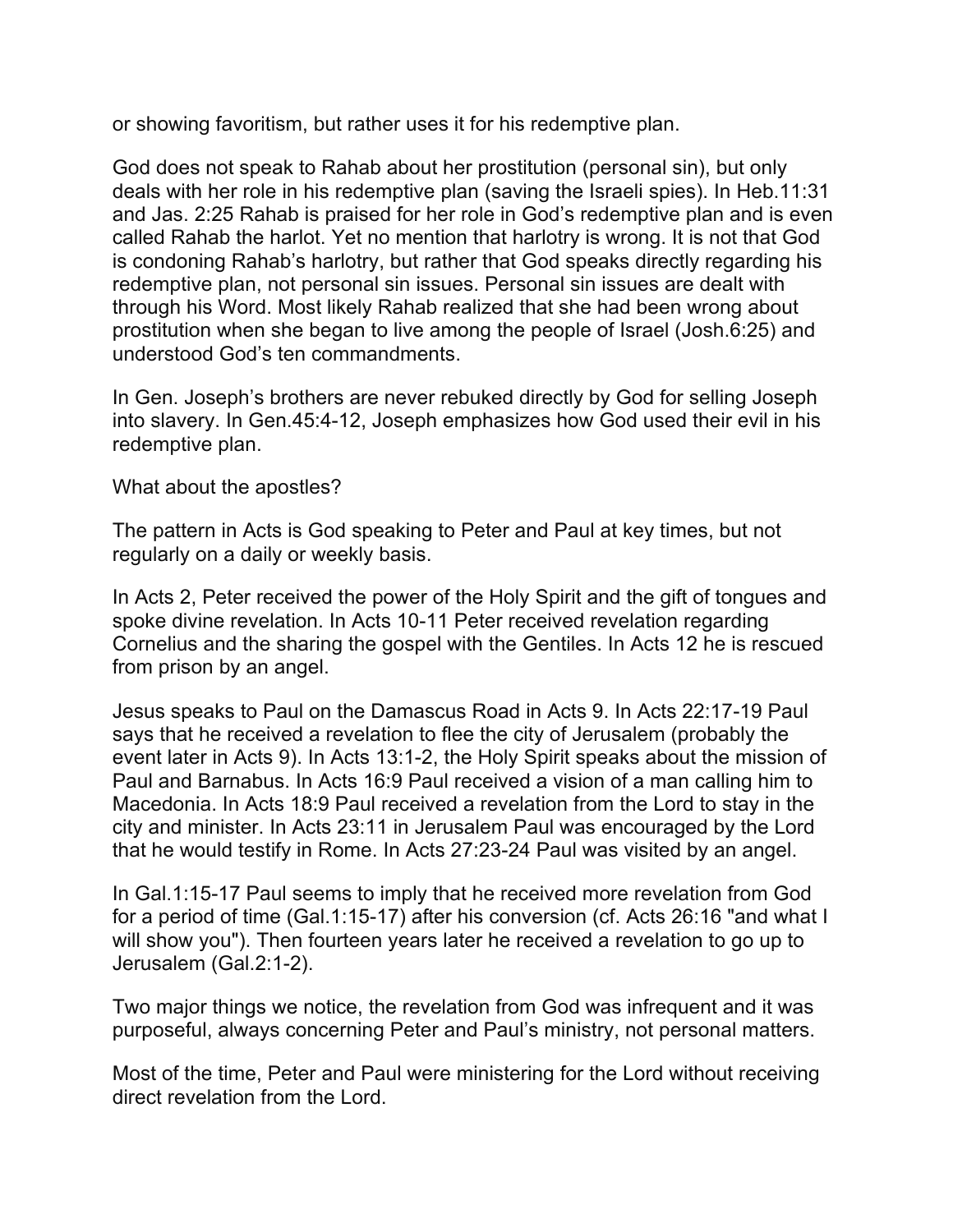Even at important times of decision the Lord did not always speak to them. In Acts 1:21-26, Peter used the casting of lots to determine the Lord's will. In Acts 6:1-7, there is no record of revelation regarding the selection of men for the widow's ministry. In Acts 15, there is no record of revelation in the first doctrinal crisis of the early church regarding what is necessary to be saved.

In the Scriptures what do we see God doing?

We see that man forfeited at the fall, direct communication with God on a personal basis. He then only received direct revelation through intermediaries. God communicated infrequently and only as He deemed necessary to fulfill His redemptive plan.

When we get to heaven we will have direct communication with God again. That is part of the blessing of redemption.

2 Cor.5:8 "absent from the body present with the Lord."

1 Cor.13:12 "For now we see through a glass, darkly; but then face to face: now I know in part; but then I shall know even as also I am known."

Praise the Lord!

Then how does God communicate to His people today?

Through His Word, the Scriptures.

2 Tim.3:16

Rom. 15: 4

1 Cor.10:11

We are to live by faith in God's word.

Gal.2:20

Heb.11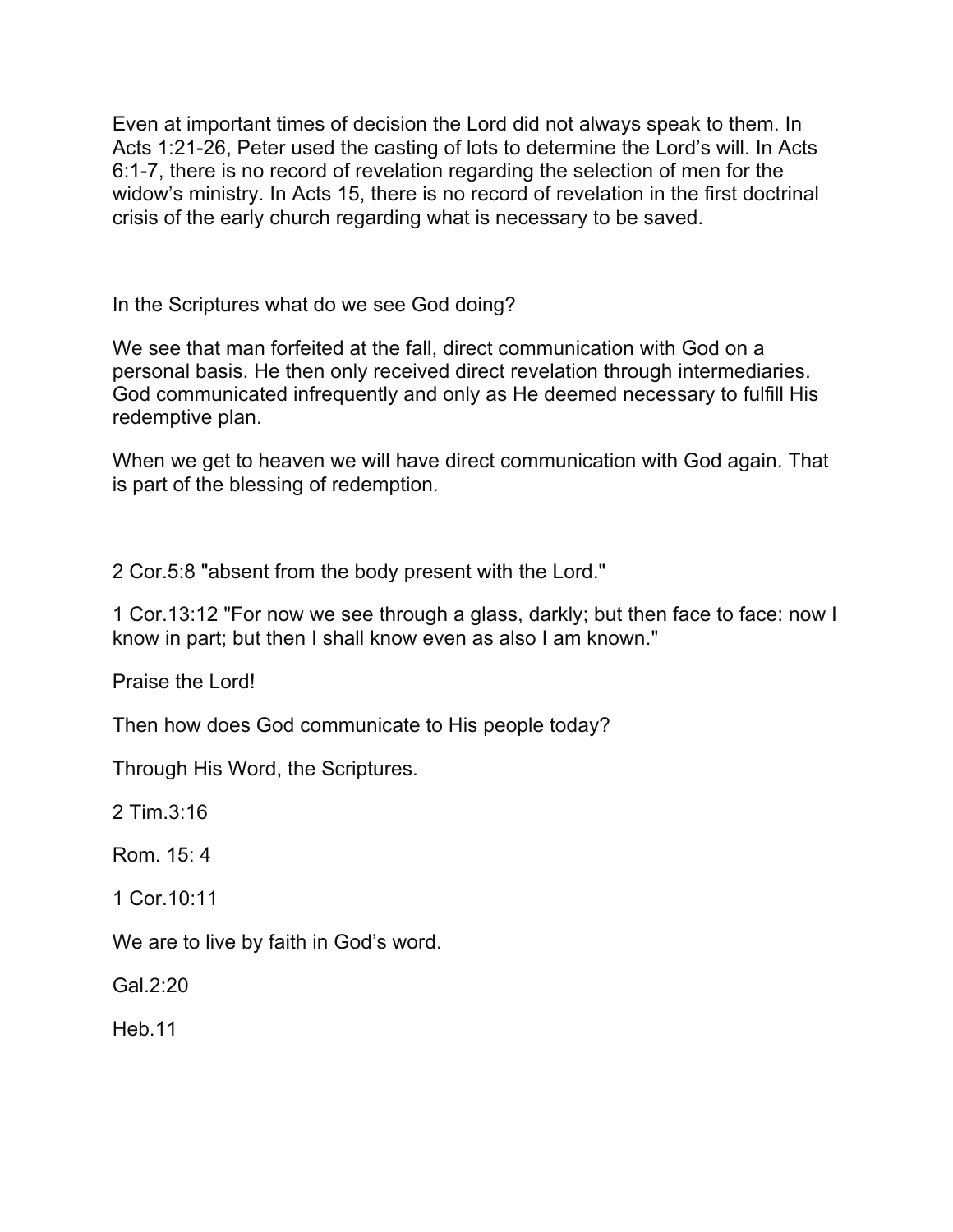### **8 Ways God Speaks to Us Today**

Rebecca Barlow Jordan

He conversed with Adam in the first garden. He told Noah to build an ark. He spoke to Moses in a burning bush. He promised Abraham a son. Paul heard His voice on the way to Damascus. But does God still speak to us today? If so, how? When? Where?

Often when people ask this question, they are talking about an audible voice. And God can do that. He can do anything He wants. He's God. Why then, can't I hear God speak to me audibly, someone might ask?

I can't answer questions that the Bible does not make clear. And the way God works is one of those questions. I do think "hearing God speak" may mean different things to different people. To some, it may suggest, "I need answers for my life, or this particular crisis." Another may say, "I've asked God for \_\_\_\_\_\_\_\_\_, but He never answers me."

God treats each of us as unique children. None of us are cookie-cutter Christians. Because of that, God doesn't "speak" the same way to all of us. However, here are eight ways God often uses to communicate with us.

#### **8 Ways God Speaks to Us Today**

#### **1. Through His Word in general.**

2 Timothy 3:16 says that all Scripture is "God-breathed." His Word sometimes gives us a warning, a word of encouragement, or a lesson for life. It's "His-story"–written with love as God's guide for life, "so that the man of God may be thoroughly equipped for every good work."

That means God is whispering, and sometimes shouting, all through His Word, giving us instructions and principles for life. As we interpret Scripture by other Scripture, we avoid the false logic and misinterpretations that sneak into our world. If someone claims, "God told me to go kill my neighbor!" would you believe him? Of course not! God never violates His own Word or principles. That "voice" does not belong to God.

I needed help for raising my children. God "told" me about that in His Word, especially in proverbs. Marriage difficulties? God spoke about that as well. Times when I was afraid? I "heard" Jesus' words to His disciples as they feared for their lives one stormy night: "Peace, be still!" and it was as if God was speaking to me, too (Luke 8:23-25).

#### **2. Through His Son, Jesus Christ**

The New Testament was the fulfillment of God's special plan. It's the gospel: the good news of Jesus Christ. "In the past God spoke to our forefathers through the prophets at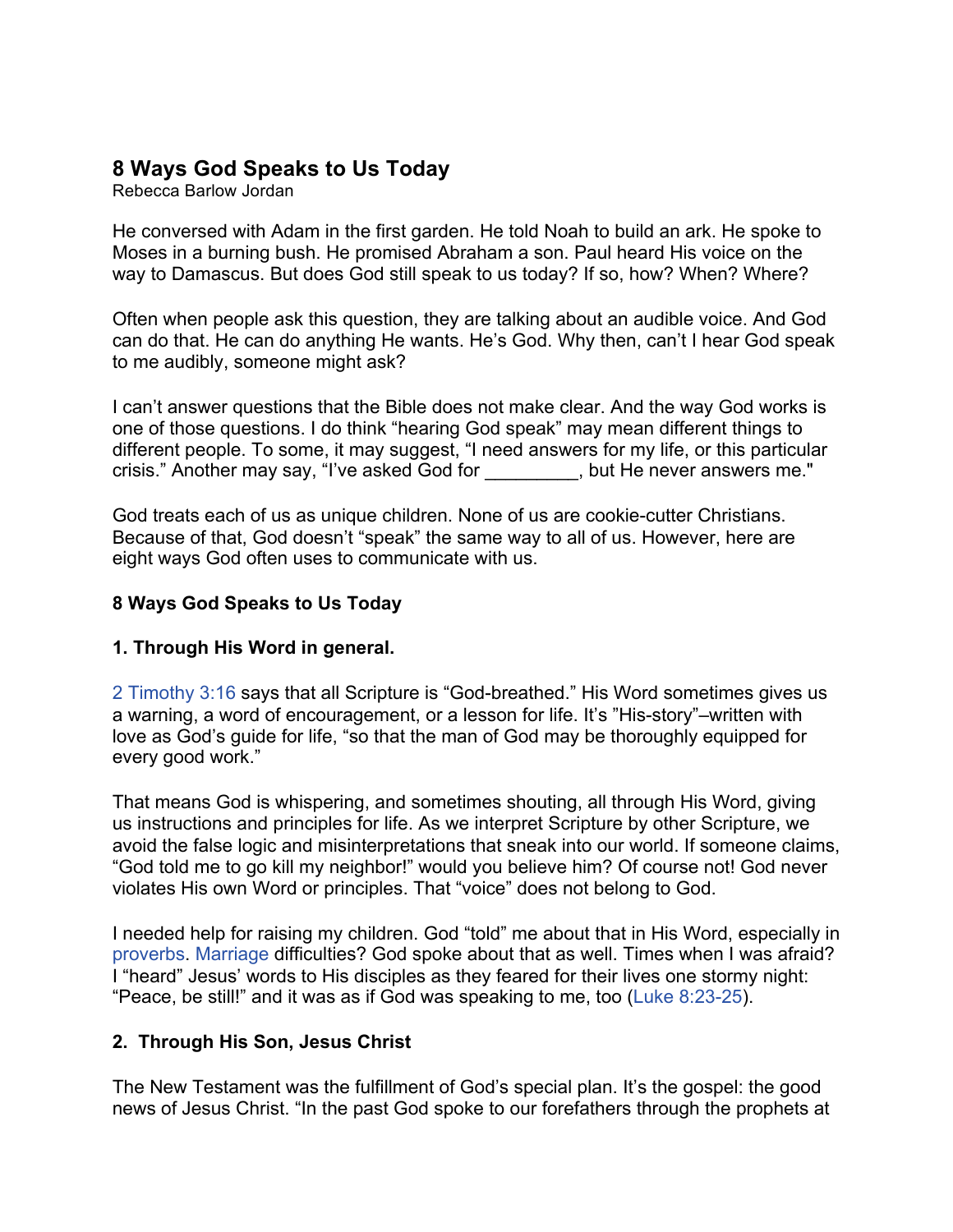many times and in various ways, but in these last days he has spoken to us by His Son, whom he appointed heir of all things, and through whom he made the universe" Hebrews 1:1-2, NIV).

Through the words of Jesus in Scripture, we can "hear" God's heart and God's voice– and know what God is truly like. These words were not written for a few, select individuals who could jump through the right spiritual hoops ("For God so loved the world…"). Someone in Africa, in Germany, in China, and in Alabama can "hear" Jesus' voice by reading the same Bible.

Comparing us to sheep and He as the Shepherd, Jesus says inJohn 10:27, NKJV: "My sheep hear my voice, and I know them, and they follow me." Why? Because the sheep know who He is. They belong to Him, and they recognize Him by the sound of His voice. And He's the one who will always lovingly lead them on the right path–again and again.

#### **3. Through Nature and God's Creation**

"For since the creation of the world God's invisible qualities–his eternal power and divine nature–have been clearly seen, being understood from what has been made, so that men are without excuse " Romans 1:20, NIV). Through the intricate details and magnificent beauty of all that God has made, we can "hear" His voice. How? By observing the ant's strength to store up food all summer long, we learn about wisdom and industriousness. By studying the heavens, we understand more of God's greatness. And through planting and growing a garden, we "hear" about miracles of death and rebirth. God designed–and spoke them all into existence.

#### **4. Through Other Believers**

God may use a friend, a teacher, a parent, or a preacher to convey His message of truth to us. Their words may come as a warning, a blessing, or as a prophetic truth about our lives.Whether we choose to hear it or ignore it, depends on us. Do their words line up with Scripture? Will God confirm or affirm that truth in us? "The wisdom that comes from heaven is first of all pure; then peace-loving, considerate, submissive, full of mercy and good fruit, impartial, and sincere" (James 3:17, NIV).

I've "heard" God speak to me numerous times through other people. A good friend once cautioned me about flirting with danger. Words from a speaker or Christian author have both challenged me and convicted me at times. And I've "heard" God talking to me through my own children as their pure and honest words cut clear to my heart and spirit, reminding me of God's true priorities.

All these things may not sound to you like ways of "hearing God's voice," but it's possible to reduce God to our own image if we insist on Him acting or reacting a certain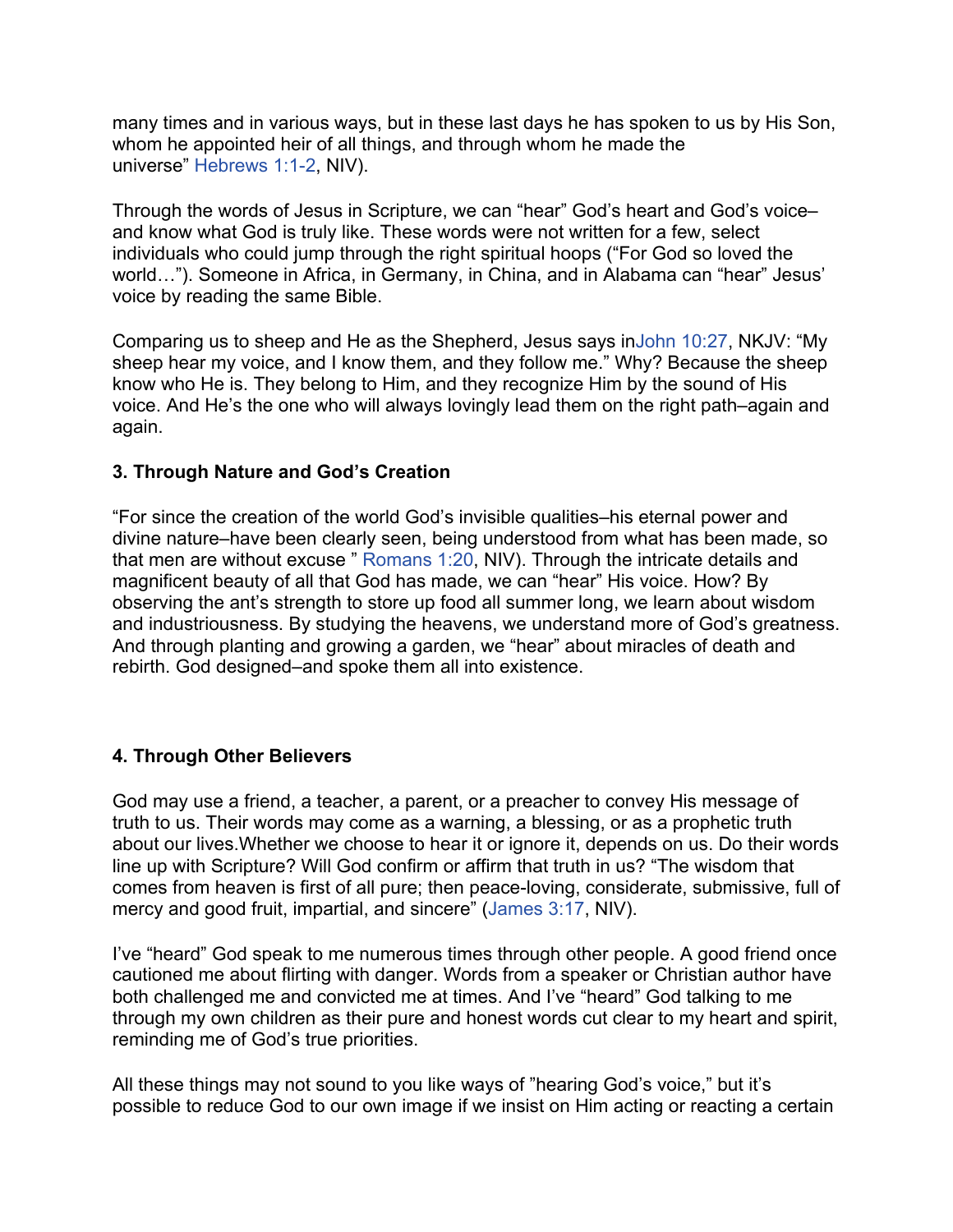way. God is bigger than that. He once spoke through a donkey (Numbers 20:28). Why then, can't He speak through anyone at anytime or in any way He wants to?

Bottom line is that if we are His children, God loves us unconditionally and will spare no expense to show us. Our part? Believe Him!

Hearing His "audible" voice would no doubt cinch His reality in an awesome way. But I've never heard God through an angel's message. I have no taped recordings to tell you what God sounds like. But I have heard God "speak" through the above ways–and in a few more. Read on.

#### **5. Through Music**

Perhaps one of the ways I can sense God's presence the most and "hear" His voice the best is when I am praising Him through music. Maybe it's because in times of depression and difficult trials in the past, I would pour over David's songs in Psalms, often singing them back to God with my own tunes. Praise brings me instantly to attention, like a sergeant's command to his soldiers. The words and the notes bring a soothing comfort, excitement, and passion that open my ears and heart and lift my spirits immediately.

In 2 Chronicles 20, King Jehoshaphat faced a huge army of enemies who could have easily destroyed His people, but he did a strange thing. With a declaration that his eyes were on God, he sent in a choir of praise singers: "Jehoshaphat appointed men to sing to the LORD and to praise him for the splendor of his holiness as they went out at the head of the army, saying: 'Give thanks to the LORD, for his love endures forever'" (2 Chronicles 20:21, NIV).

God "spoke" clearly. He released His power, and Jehoshaphat's army defeated their enemies!

#### **6. Through Circumstances**

When others claim to hear God through circumstances, I try to caution them to test their conclusions with other evidence. God is a Holy God, and often uses circumstances to get our attention. But He will usually confirm it in other ways.

This happened to us before my husband and I married. We were dating in high school and were both involved in what could have been a deadly accident, when a speeding pick-up hit our car broadside. Through that accident, my husband felt God had a special purpose for his life. Did he "hear" God's literal "Yes?" No, but through much prayer, seeking God's Word, and talking to others, he felt God's confirmation. Several months later, he committed his life to full-time Christian service.

Someone once told me they just knew God was telling them it was okay to buy a brandnew pickup. They'd prayed about it, and circumstances confirmed it: the local car dealership had just the color and model they wanted. But there was one small problem they were neglecting. They couldn't afford it on their income. And they ignored other red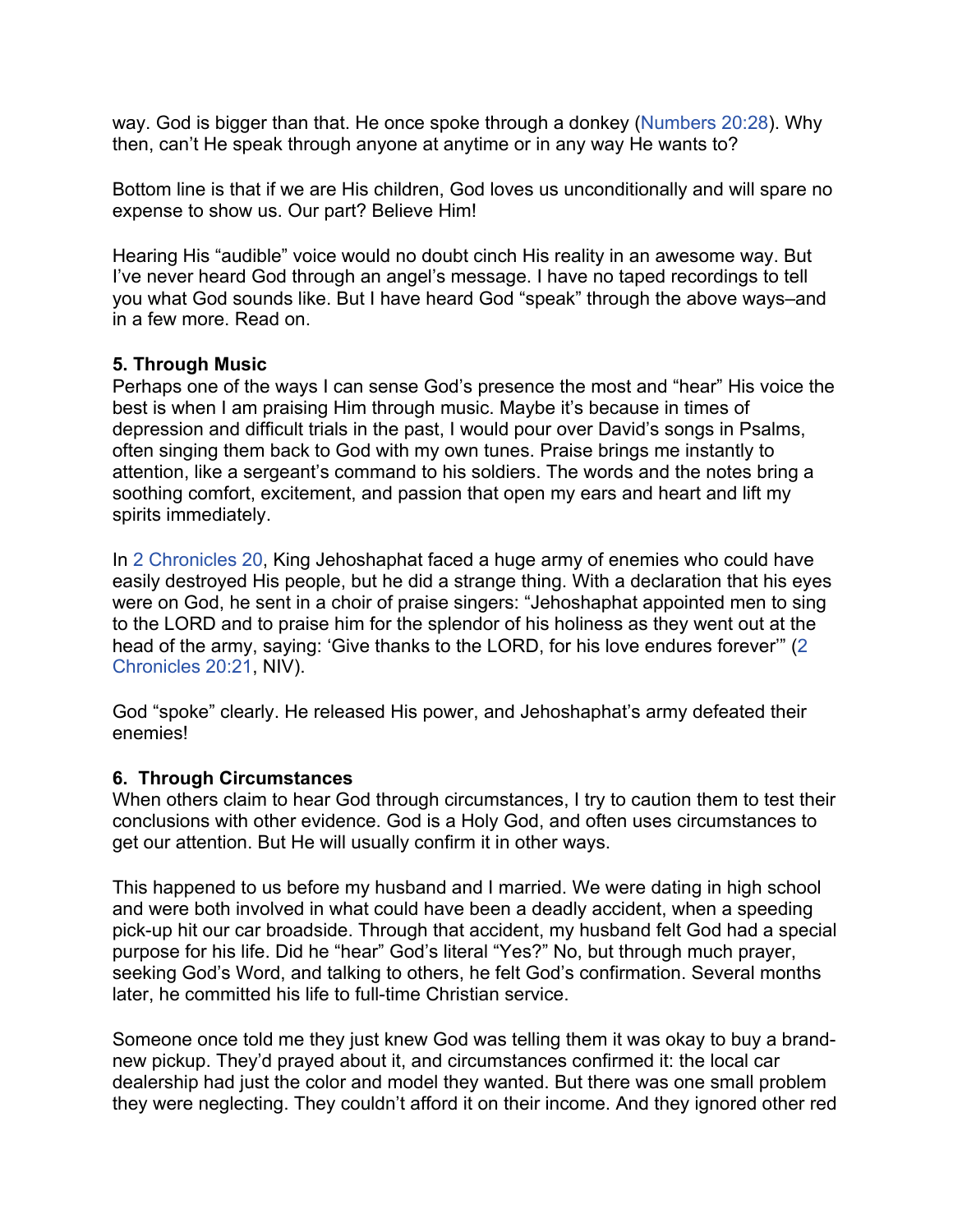flags as well.

Through Moses, God used circumstances (plagues) to convince Egypt's leader to release God's people from slavery. But Pharaoh wouldn't listen.

Sometimes God uses our circumstances to test our faith. We don't always know how to interpret the things that happen to us. I recently took my first trip in an ambulance to the local ER–unfortunately as a patient. My pulse, along with my blood pressure, dropped dangerously low. For several minutes my world looked like a spinning photo negative. Scary, to say the least. Four hours of testing later found no cause as to why it happened. The doctor pronounced me healthy and sent me home, after encouraging me to get a follow-up–which I did. Nothing showed up.

I don't know if God was speaking to me about something special, but the first thing I did was tell Him I was listening! If nothing else, life–and loved ones–suddenly became much more precious to me. One of the first things I usually ask God when circumstances change is: "God, is there something you want to teach me through this?" Yes, I know everything is "fodder" for writers. But I want to make it personal and learn the lesson first.

#### **7. Through His Spirit**

I once heard someone teach about "minding the checks" in your spirit. Some may call it "God's whispers," while others say, "God's still, small voice." We are made in the image of God, and when we confess Jesus and follow Him as our Lord and Savior, His Spirit comes to live in us (John 14:17, 1 Corinthians 3:16). God's Spirit speaks to us through our conscience, helping to make the right decision. When we're tempted, that same Spirit warns and nudges us to do the right thing.

As a writer, I depend on God's Spirit to give me direction. There are times when ideas pop into my mind totally unexpectedly–and sometimes directly after a plea for help from God. The good ideas I credit to God, because after all, He is the source of every good and perfect gift. The others? They're in file 13. Even the good ones need developing and rewriting, but that's a different subject.

Why do you suppose ten people can "hear" a sermon, but each person will walk away with a different truth that applies to him? In some cases, the speaker never spoke what the people say they "heard." Many times, that may be the result of God's Spirit speaking a personal "Rhema," a living, breathing word of truth to our spirits. It's when Scripture comes alive to us–because it is truly "God-breathed."

#### **8. Through Prayer**

Each way I've shared that God may speak to us today meshes into the other. God often speaks to us through His Spirit, through prayer. We may not know how to pray, but God's Word tells us His spirit makes intercession for us (Romans 8:26-27).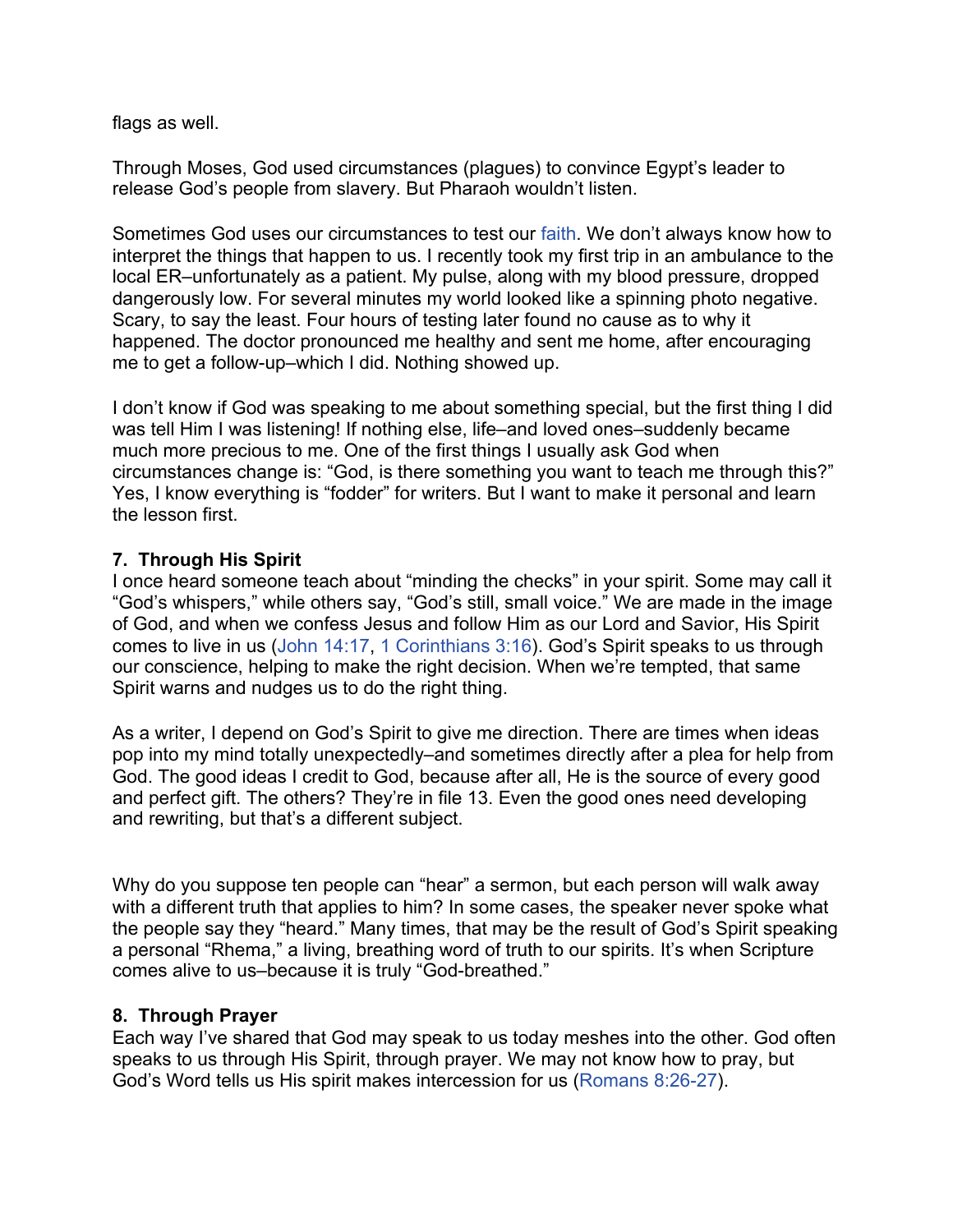Often through a combination of fasting and prayer, our minds become clearer and our hearts are more sensitive to God. Again, we may not hear God's literal voice, but His Spirit confirms a certain direction or answer for us. As the distractions fade, we can sense His leading in a new way. Sometimes while praying, God's Spirit will remind us of a Scripture or a truth in His Word that we can directly apply to the situation.

Does that happen immediately? Not always. There have been occasions where I still had no clue what to do, but in faith I thanked God whenever and however He would answer. A day, a week, maybe even months pass. Then one day in the shower or on a walk, a thought comes–that gentle "whisper" that could only come from Him, accompanied by His peace.

#### **You Are Unique**

Does God speak to all of us the same way? No, we are all unique. Are these the only ways God speaks today? No. He's a creative God. He speaks so many ways, including through miracles. In other countries where Christianity is taboo, God is also revealing Himself repeatedly through dreams. Report after report confirms that an unbeliever who has never heard of Jesus dreams of Him–but doesn't know who the "man" is–or what the dream means. Then a messenger comes, shows a film about Jesus' death and resurrection, and the one who has dreamed recognizes the man in his dream: It's Jesus, the Son of God!

#### **Remember One Truth**

Regardless of the way God chooses to reveal Himself or "speak" to us today, remember one truth. He will never contradict His Word, and the message He gives will always bring glory to God. The Bible warns about adding anything to the already written, Godbreathed Word of God, or accepting any other messenger who claims to be superior to Jesus (Revelation 22:18-19;2 Corinthians 11:4).

# **9 Ways God Speak to His People in Bible**

Have you ever heard someone's testimony of how God has spoken to them in a clear way in a particular situation? You may always find a few in every small group or church, who always have accounts of God's clear voice. Have you ever wondered how could God speak to everyone but you? Does God really speak? Or is it a mere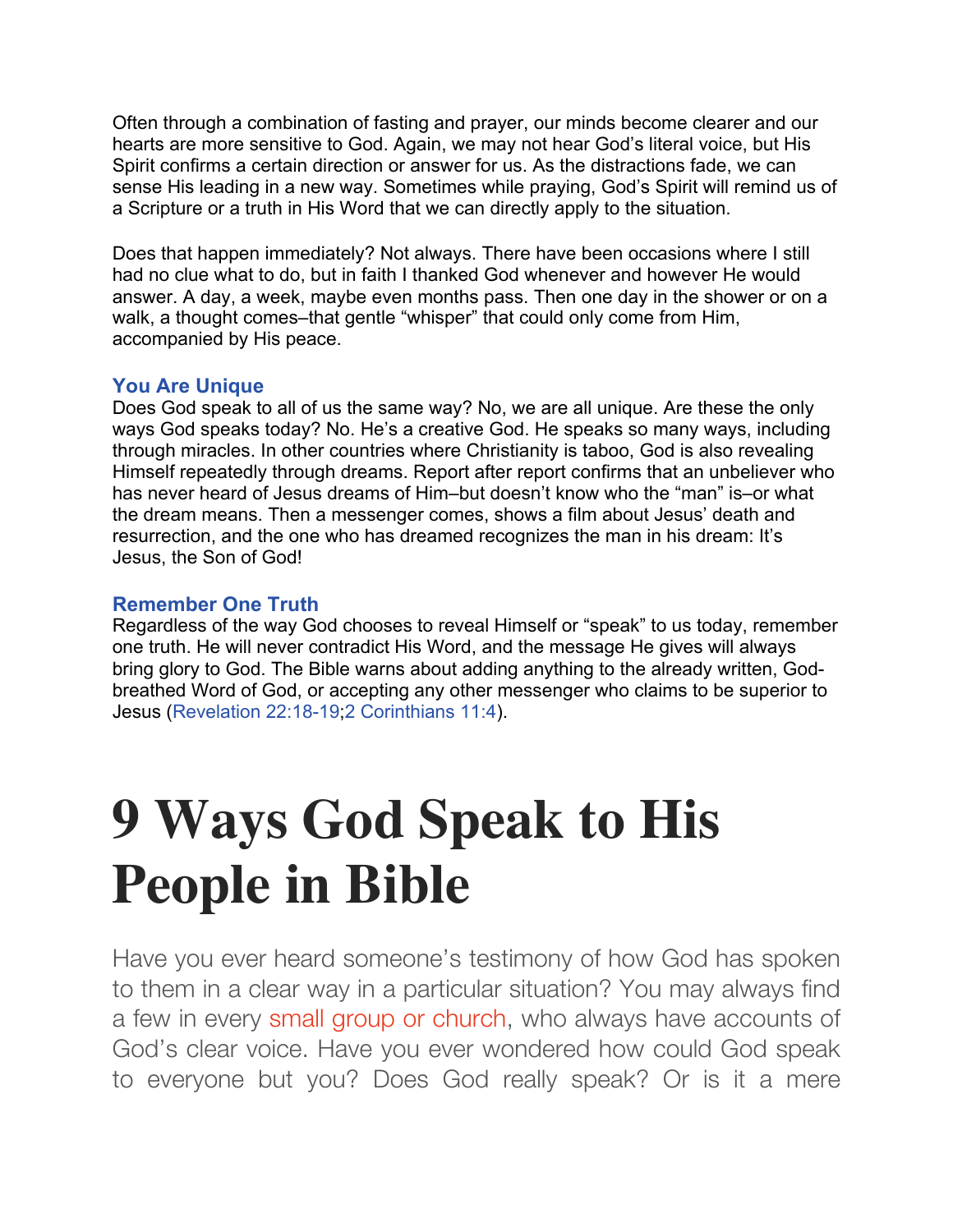emotion or feeling? Does He really communicate in a clear (sometimes audible) voice? The answer is of course "Yes!!". He does. So, what are the ways in which He speaks? Let us look at what the Bible says about the ways in which God speaks to His people.

1. **Through the Word of God**(2 Tim 3:16, Psalm 119:11, 105)**:**This is the most clear and effective way of God's communication with His people. If you want to know how things work perfectly, you need to read the manual. The Bible is God's manual for His people. But as in case with other manuals, we often ignore the Bible. How often do we try everything else, but His word?

**Through the inner still, small voice of Holy Spirit (Acts 11:12, Acts)** 13:2, Acts 16:6-7, 1 Kings 19:12, Isaiah 30:19-21)

- 3. **Through the advice and counsel of the men and women of God** (Prov 12:15)
- **Through the Audible Voice of God** (Acts 9:4-5)
- **Through Dreams**(Matthew 1:20-21) There are many instances in the Bible, where God clearly communicates through dreams.
- **Through Visions** (Acts 10:9-18)
- **Through Angels** (Luke 1: 26-38) (Check out Angels and Demons: Bible Study)

**Through circumstances:** However there is a danger of opening doors to Satan by letting mere circumstances dictate our lives. . So be wise and discerning with regards to your circumstances and expect God to speak to you through them.

**By Inner Conviction and Peace:** It is similar to the inner still, small voice of Holy Spirit. God can give you deep conviction and inner peace about something. (Discover God's Will – Practical Preparation)

We have all experienced some of these ways of God's communications at different times. There is one question though.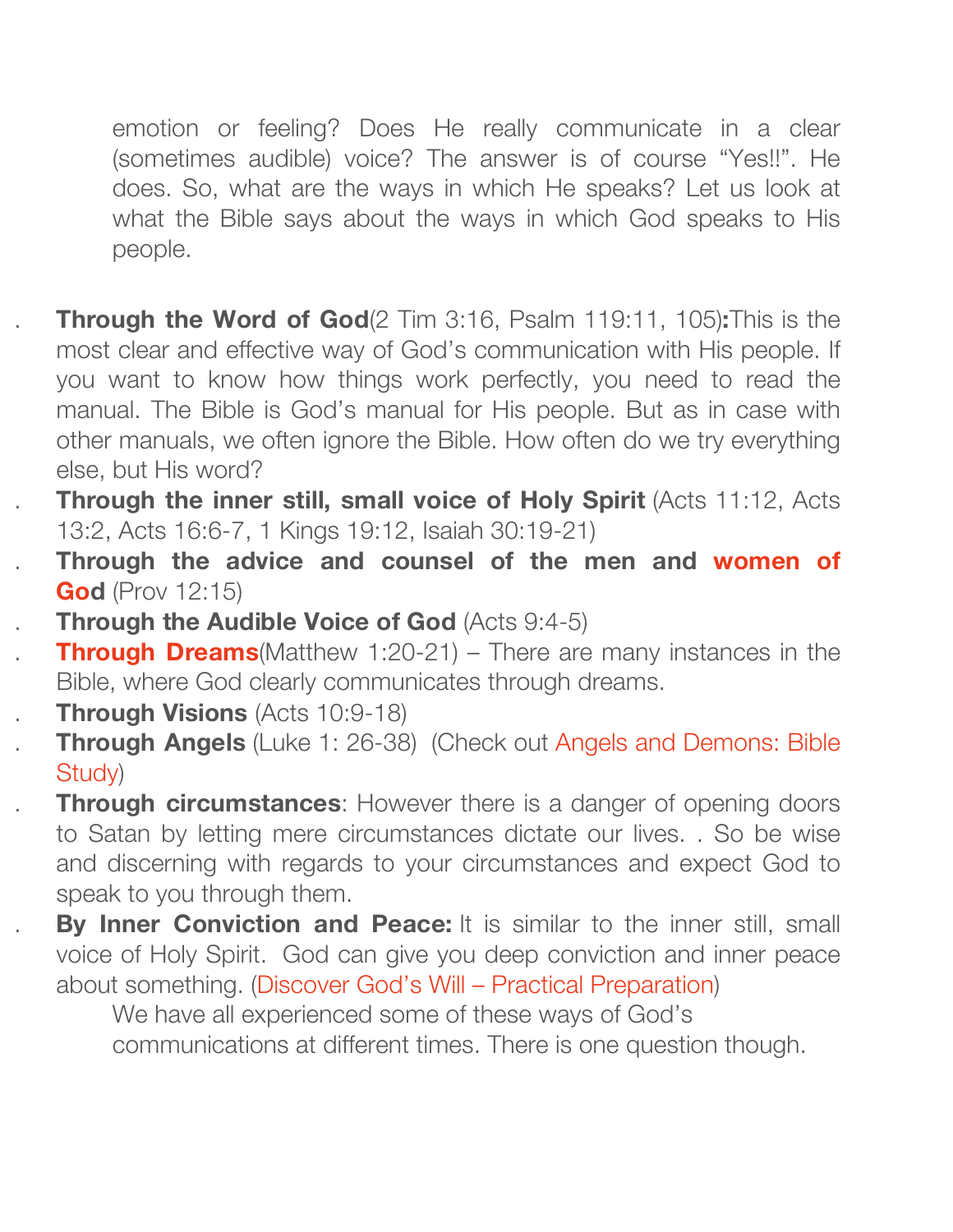**Is there a danger here? Can we misinterpret our voice or desire as God's voice?** After all, sometimes we hear what we like to hear! I believe that it is important to examine it through multiple sources.

It is like three flag poles. When all three poles align in one direction, you can be sure of god's will and direction for the particular situation. These three poles can be

- 1. Word of God
- 2. Inner Conviction
- 3. Circumstances

I hope and pray that 'God will speak to you' through this bible study notes!!

#### **Question:** To whom did God speak directly?

#### **Answer:**

God also spoke directly to -Cain (Gen 4:6) -Noah (Gen 6:13-21, 7:1-4, 8:15-17) -Noah and his sons (Gen 9:1-17) -Job and his friends (Job 38:1-42:6) -Abimelech (Gen 20:3-7) -Isaac (Gen 26:24) -Jacob (Gen 28:13-15, 35:1, 9-12 ... maybe 32:26-29) -Joshua (Jos 6:2-5) -Samuel (1Sa 3:4-14, 15:10, 16:7) -David (1Sa 23:2, 23:4, 30:8; 2Sa 2:1, 5:19, 5:23-24) -Nathan (2Sa 7:4-16 … 2Sa 12:1 by implication) -Solomon (1Ki 3:5-15 … maybe 6:11-13) -Jehu (1Ki 16:1-4)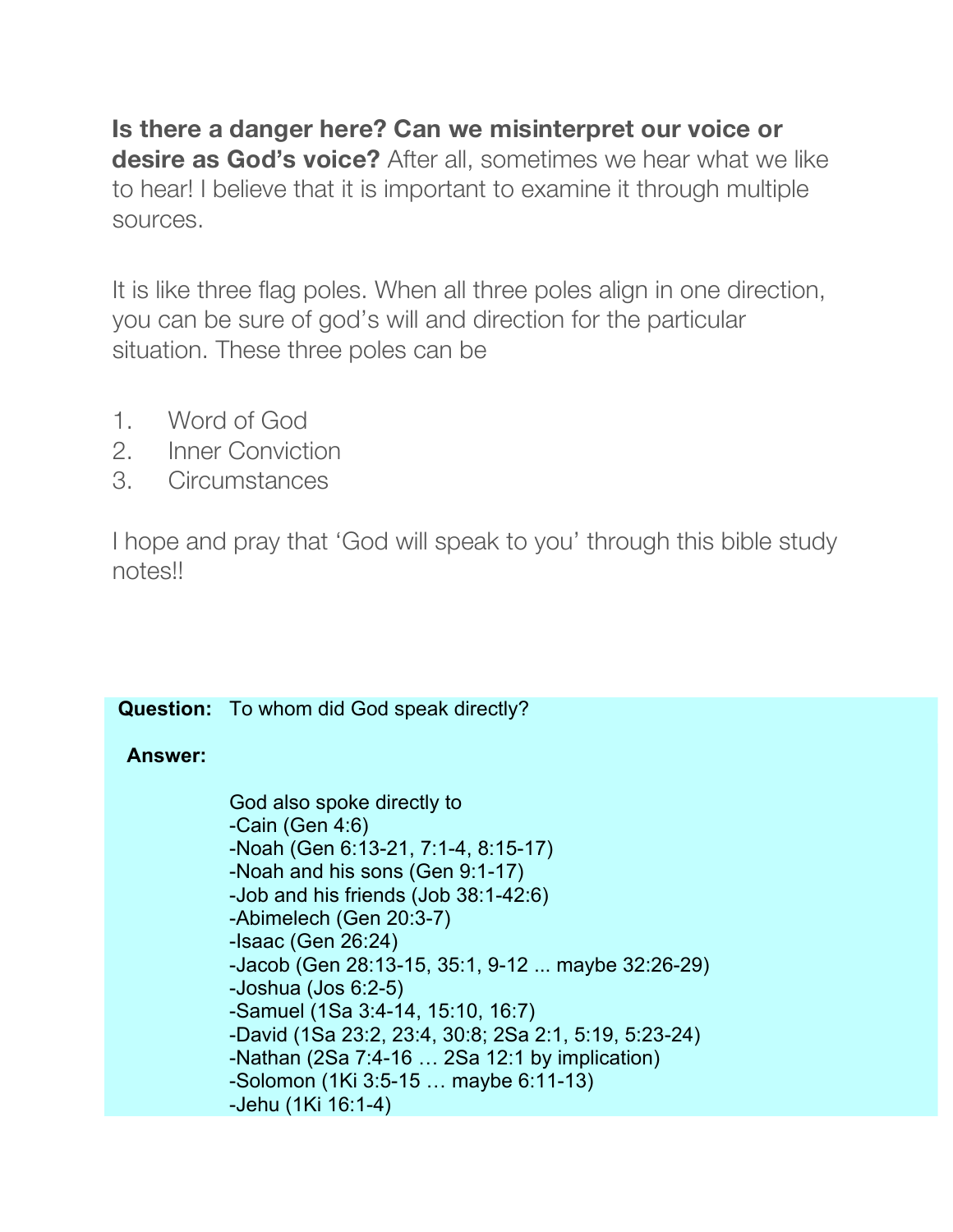-Elijah (1Ki 19:9-18) -Isaiah (2Ki 20:4; Isa 6:8-12, 8:1-11) -Ahaz (Isa 7:10-25) -Manasseh and his people (2Ch 33:10) -Jonah (Jon 1:1-2, 3:1-2, 4:4, 4:9-11) -Ezekiel (Eze 1:3) -Hosea (Hos 1:2-5) -Haggai (Hag 2:10-23) -Zechariah (Zec 1:1-17) -People at Jesus's baptism (Mat 3:17) -Paul (Act 9:3-6, 18:9) ... I don't think my list is complete -God spoke as He inspired Bible writers (2Pe 1:21) -God spoke as to Old Testament Prophets (Heb 1:1)

### **Personal notes from Charlie Bethmann:**

Hi Pastor Jeff.

I have written some scratchy notes to myself about hearing God's voice. **In Christ, there exists the obvious relationship types; the obvious relationship of Husband and Bride, Father and child, Friend to friend, Master to grateful servant, God to his creature. All about relationship, and this means communication and this means speaking to one another.** The obvious essential is God speaks to His people and we speak to God. **There is a fallacy to think that the Holy Spirit/God/Jesus has given us His Word through the written pages only to give us history, character and commands that we read, but not that He speaks to us daily through His voice on all details of our life.**

God wants us to be totally dependent on Him and thus we need to seek His every moment guidance, (NOTE: caution needed to not misinterpret so as to paralyze believers as they "wait to hear" on "every" fork in the road – even the mundane), not just know how to be saved or generalities of the Christian faith. **Most Christians worldwide**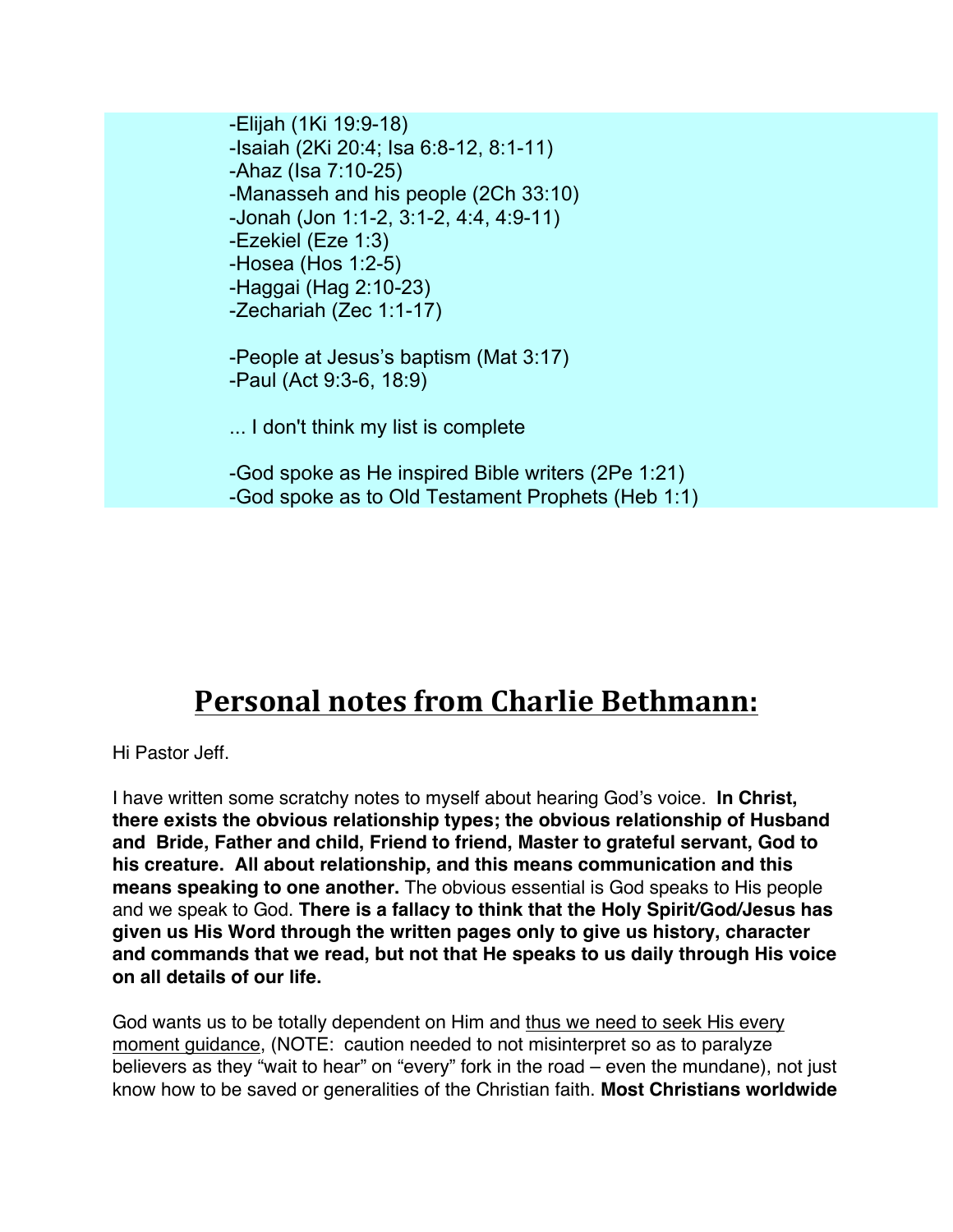**likely do not own Bibles** and we know the **early Christians did not even have the New Testament. So how were they led..... by the Father, Son and Holy Spirit....Christ in you,** the hope of Glory. *(Colossians 1:27 = To them God chose to make known how great among the Gentiles are the riches of the glory of this mystery, which is Christ in you, the hope of glory.).*

**God has given us the ability to hear His Voice that comes not only through His Word but the whispers of his Voice. Every Christian has heard His Voice, they had to. for He has spoken to us and drawn us by His Spirit**. The first Voice print we all should have at least most was His voice that called us. **Revelation 3:20**. *, "If any man HEARS my voice and lets Me in ..."* That could be one's first Voice Print of God.

He then says in **John 10:27** *" My sheep hear my voice and they follow Me. "* and J**ohn 10:4 =** *When he has brought out all his own, he goes on ahead of them, and his sheep follow him because they know his voice*. So here **God makes it so clear He has a voice and He speaks to His sheep.**

**I love Acts 13:2** where it says*, "as they ministered to the Lord and fasted, THE HOLY SPIRIT SAID. "* **The brand new sold out believers heard His voice and it is the same today**.

**How did Peter know Ananias and Saphira did not give all their money to the church, The Holy Spirit spoke.** 

God speaks to His people and in the Scriptures it is clear it is to the surrendered and obedient ones. If you look at **1 Kings 8:23,** it says that He keeps His Covenant (His Word and promises... ie, to lead you) to all those who come to Him with all their heart.. In **Jeremiah 29:11** , a favorite passage of many, God promises us a future and a hope, but the condition, only to those who seek Him with their whole heart which is contained in the next 3 verses. In **Romans 12:1** it says to present your bodies a living sacrifice, which is reasonable. Why? Because He is worth it and commands it; but also, in the next verse, it is so you can know His perfect will.... How does He reveal His will? Answer: through His Word and His Voice.

**The Bible does not give us specifics regarding a number of personal decisions,** such as: which person we are to marry; nor the church body we are to pour ourselves into, nor the specific person to whom we are to minister or disciple. **Nevertheless, God will direct us when we ask. How does He do it? His Voice......**

**God wants to be in the details of our life** and as we learn to follow Him, we want Him too. **His Peace is our gift, reward and promise from Him.** 

**If one looks at the building of the Ark or the Tabernacle, you will see the extraordinary details. God SPOKE these instructions to Noah and Moses. He has**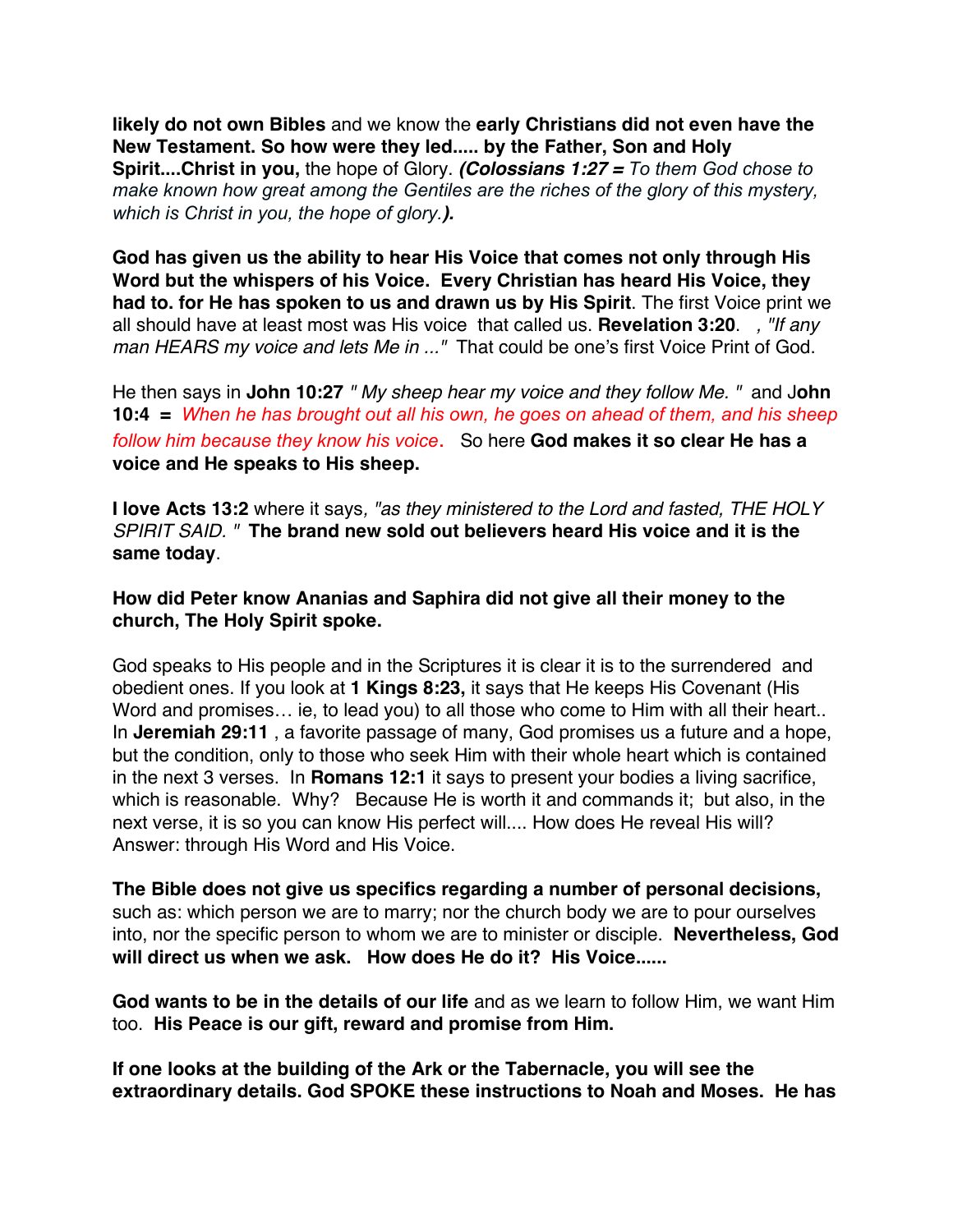**not quit speaking**. He says in **Proverbs 3: 5-6**, *(I will instruct you in all your ways),* but **the condition is to acknowledge Him and trust Him.... Hearing God's voice is conditional.** So ask…

In **Isaiah 30:19 -21** = God says, I will be gracious to you at the sound of your cry, when He hears it, He will ANSWER you. . . your ears shall hear a word behind you saying this is the way, walk in it.....".

*19People of Zion, who live in Jerusalem, you will weep no more. How gracious he will be when you cry for help! As soon as he hears, he will answer you. 20Although the Lord gives you the bread of adversity and the water of affliction, your teachers will be hidden no more; with your own eyes you will see them. 21Whether you turn to the right or to the left, your ears will hear a voice behind you, saying, "This is the way; walk in it."*

> **? Jeremiah 3:12 =** *Go, and proclaim these words toward the north, and say, "'Return, faithless Israel, declares the LORD. I will not look on you in anger, for I am merciful, declares the LORD; I will not be angry forever.*

**The truth of God in us is so clear in the Word, and if God is in us, He speaks to us.....** Scriptures that state this truth:

**1John 4:4** = *"Greater is He who is in you , then He who is in the world.",* 

**1 Cor. 6:19** = *"do you not know your body is the temple of the Holy Spirit"*

**Romans 8:16** = *"the Spirit Himself bears witness with our spirit that we are* *children of God."* 

**Galatians 2:20** = *"...it is no longer I who live, but Christ who lives in me."*

Another condition is that God calls us to believe... in **Hebrews 11:6** = *"without faith it is impossible to please God and must diligently seek Him..."* also **Proverbs 2:3** = *"...if you cry out for discernment and seek her as silver and search for her as hidden treasures…"* In **Numbers 12:3-5** we see how **God spoke to Moses vs. Aaron because of His Humility**. In **12:7-8** says, *"not so with My servant Moses, He is faithful in all My house, I speak with Him face to face and plainly, not in riddles or dark sayings."* **So God seeks to speak clearly to those faithful in all His house and to the humble...**

There can be those who think, **when a certain person is speaking to God (and God is speaking intimately back)** that this is "unfair" or **some how worthy of resentment...** Aaron felt that way but the most dramatic example that comes to mind is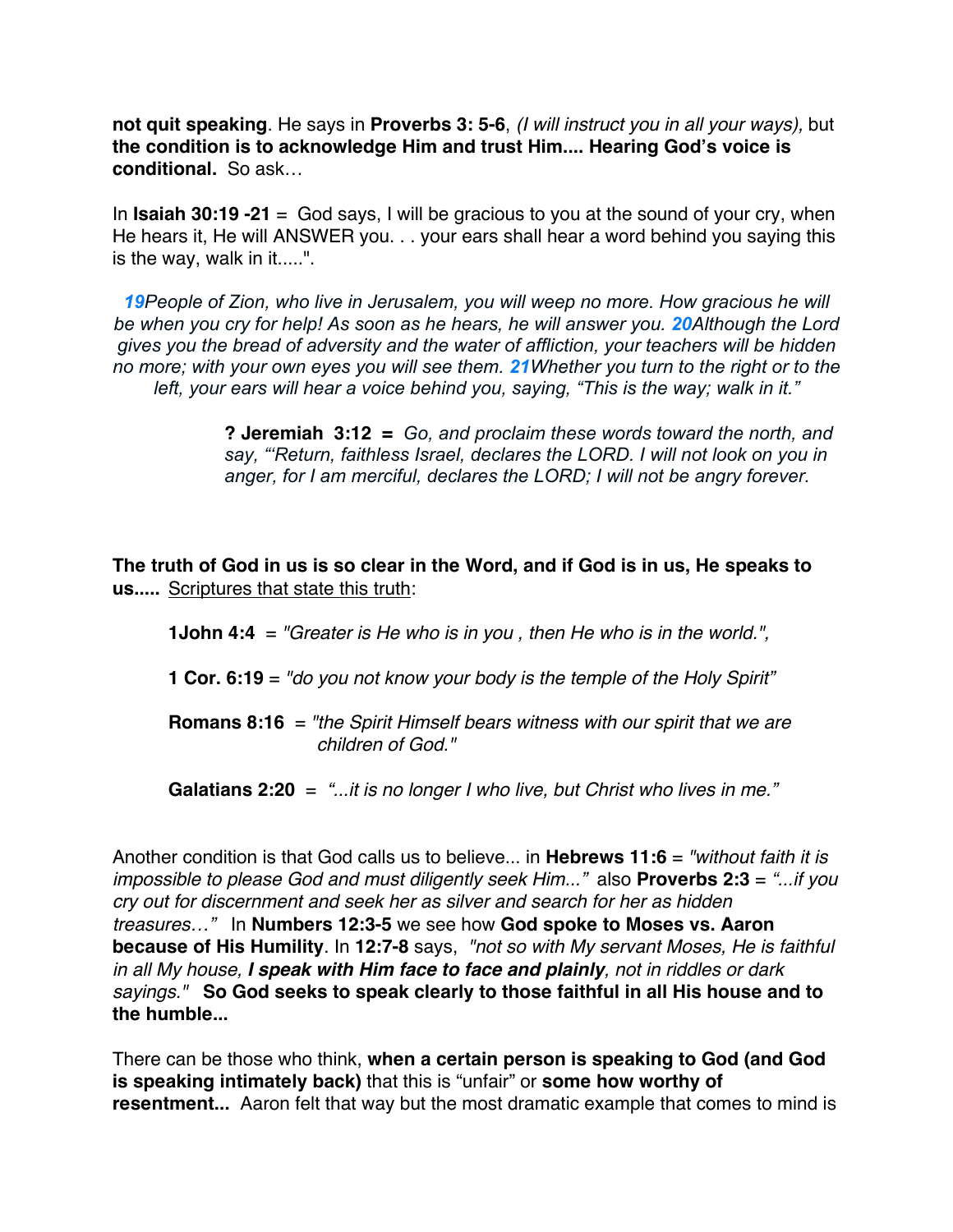in **Numbers 16**. Herein we find the description of **Korah and his infamous rebellion.** In verse 3 the rebellious elders say to Moses, (basically paraphrased), *"Do you think you are the only one who hears from God?"* Korah and his supporters were jealous grumblers... **Moses knew He had heard and was solid to challenge them. God speaks as clear today to the totally surrendered, humble & faithful who are forever seeking and depending.** 

Then we get the beautiful promise in **Psalms 32:8** = *"I will guide you with My eye. "*

### **How does God speak?**

The psalmist wrote in **Psalm 86:8** = *"I will hear what the Lord will say, For He will speak peace to His people the Godly ones. "* In the **Psalm 29**, **it also says the voice of the Lord is powerful and majestic and can shake wildernesses and strip the forest bare. And for the righteous, He guides them in paths of righteousness. Psalm 23:3**

**As we mature God's voice becomes more clear… as He tests us to see if we are listening...** At first, we may need help from more mature brothers & sisters to help us discern "self-voices" from that of the Spirit... **In 1 Samuel 3 we see Samuel getting help from His mentor Eli.** However, (**for true biblical Christians) ultimately, we have the Holy Spirit that will teach us**. Such is stated in **1 John 2:27**, *"But the anointing which you have received from Him abides in you, and you do not need that anyone teach you...".*

**To know Him, that is all Paul wanted,,, to know Him...Phillipians 3:8...** *("What is more, I consider everything a loss because of the surpassing worth of knowing Christ Jesus my Lord, for whose sake I have lost all things. I consider them garbage, that I may gain Christ")* **to hear His voice...** To heed His voice is the constant warning... To seek His every direction... **To hear Him and be in His Presence is our greatest reward...**

**John 17:23-26** talks about the Holy Spirit bringing His word to remembrance...

**God speaks to us by His Word and by His Holy Spirit...** to those who are humbled, born again, faithful in all, ever-seeking (like hidden treasure), and finally, to those who cry out to Him.

Lastly, it is His prerogative to use "other means" as He wishes, the specifics of which will be revealed in His time and in His way.

Personal experiences are available to share if ever need.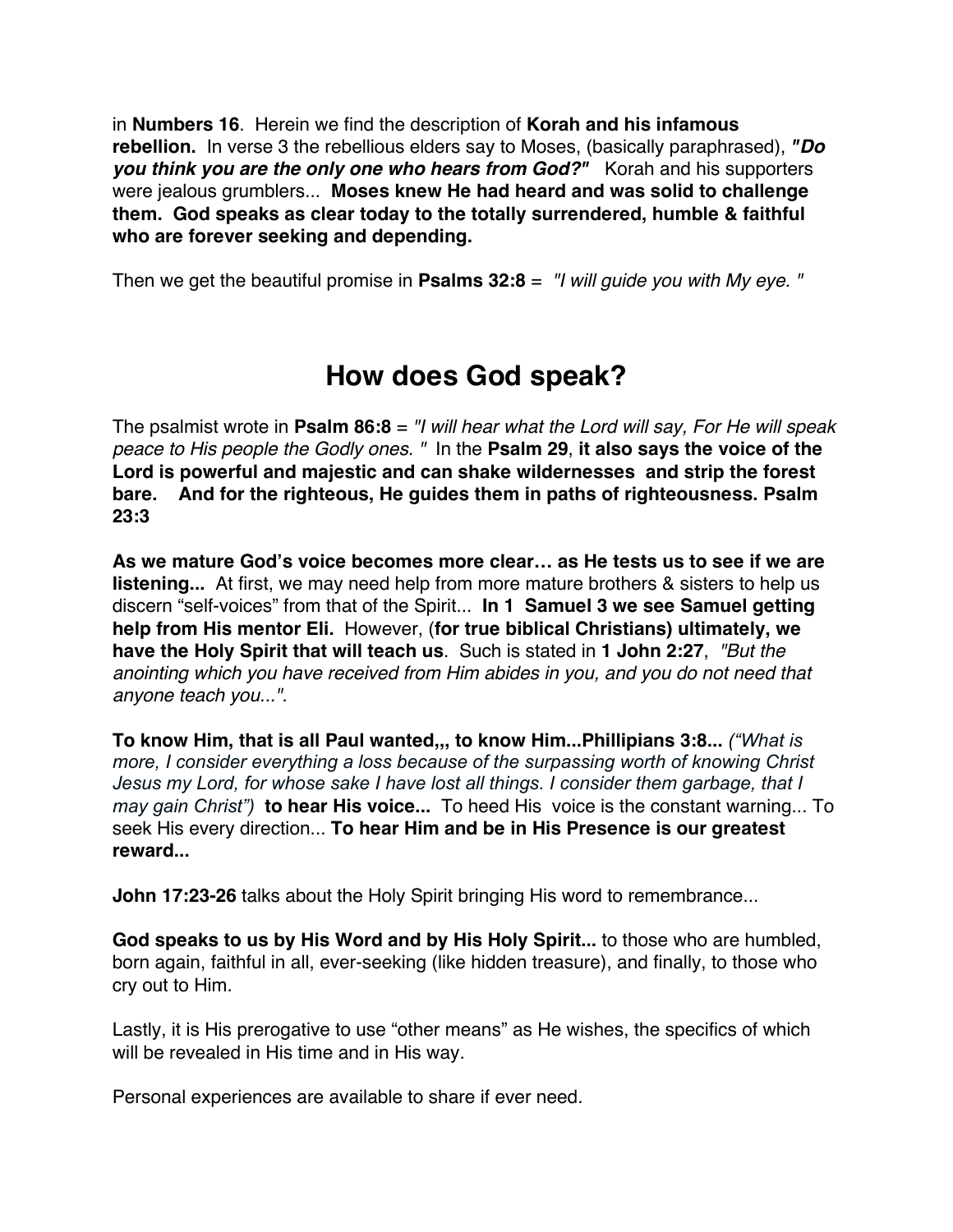Pastor this is most of what I wrote down and alot of examples not mentioned.

I love you.

Charlie



Rev 3:22 (NIV) "He who has an ear, let him hear what the Spirit says to the churches."

### **Sandy Gregory's Story Of The Remote Employee**

Imagine you are hired to open up an office in Anchorage, Alaska. Your new boss gives you a high-tech looking two-way radio, a policy and procedure manual, and tells you that you will receive instructions once you arrive, and off you go. Upon arrival you hear your boss's voice over the radio, saying, "I will communicate to you through this radio unit. But take note: our competitors, our enemies, also have access to this channel. They will try to impersonate my voice with false messages to thwart our purposes." "Oh no!" you panic, "Then how will I know if it is you or the enemy giving me instructions?"

Your boss's voice comes back over the radio: "Three ways. First, considering the situation, *check every message* supposedly from me against the policy and procedure manual. Since I wrote it, I'm not likely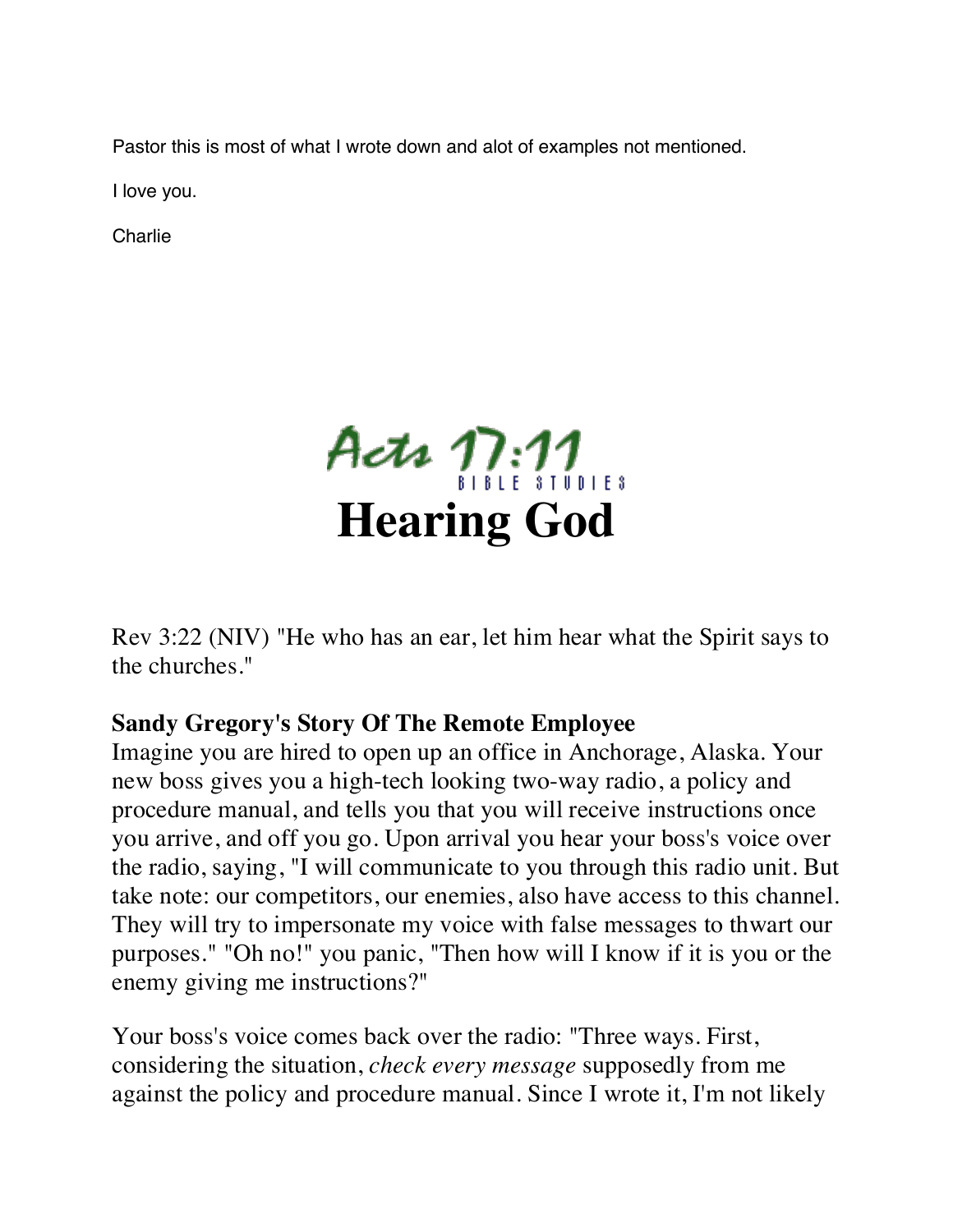to ask you to violate it, right? Also, if I am not talking, don't focus in on the noise, pretending that I am. If I am not speaking, let the manual be your guide. Don't let any impersonating voice mislead you, or your own overactive imagination."

"Second, since the Manual does not cover every situation, you will have to *get to know my voice.* I know, this will take time, and so I am not likely to ask you to do anything radical until we both have some low-risk successes under our belts. Remember, I understand the situation perfectly well, so I'll go slow at first. A time will come when I will be able to tell you to do the wildest things, and you will know it is me. In the short-term, you must be trained through low-risk experience."

"Third, over time, *my overall purpose* for your work will begin to come into focus. You will begin to see the grand strategy in the policy and procedure manual, and the overall pattern of my true instructions. When this happens, you'll know instantly if what you hear through your unit is 'of me', just your imagination, or enemy misinformation. False instructions will begin to appear silly to you then. So take heart, and get to work."

After reflecting on this a few moments, you hear your boss's voice again on the radio unit. "Take all of the money from petty cash and give it the next person that walks in, no questions asked." Hmmm... You look in the policy and procedure manual, and this is specifically forbidden. Besides, you know your boss wouldn't tell you to do something that risky right off. And also there was an certain "twang" to the voice, an appeal to something different within you, and a plan that was not in the long-term interests of the company. So, even though you are on a hostile channel, you are beginning to have hope that you can indeed do this job.

**Hearing Things...**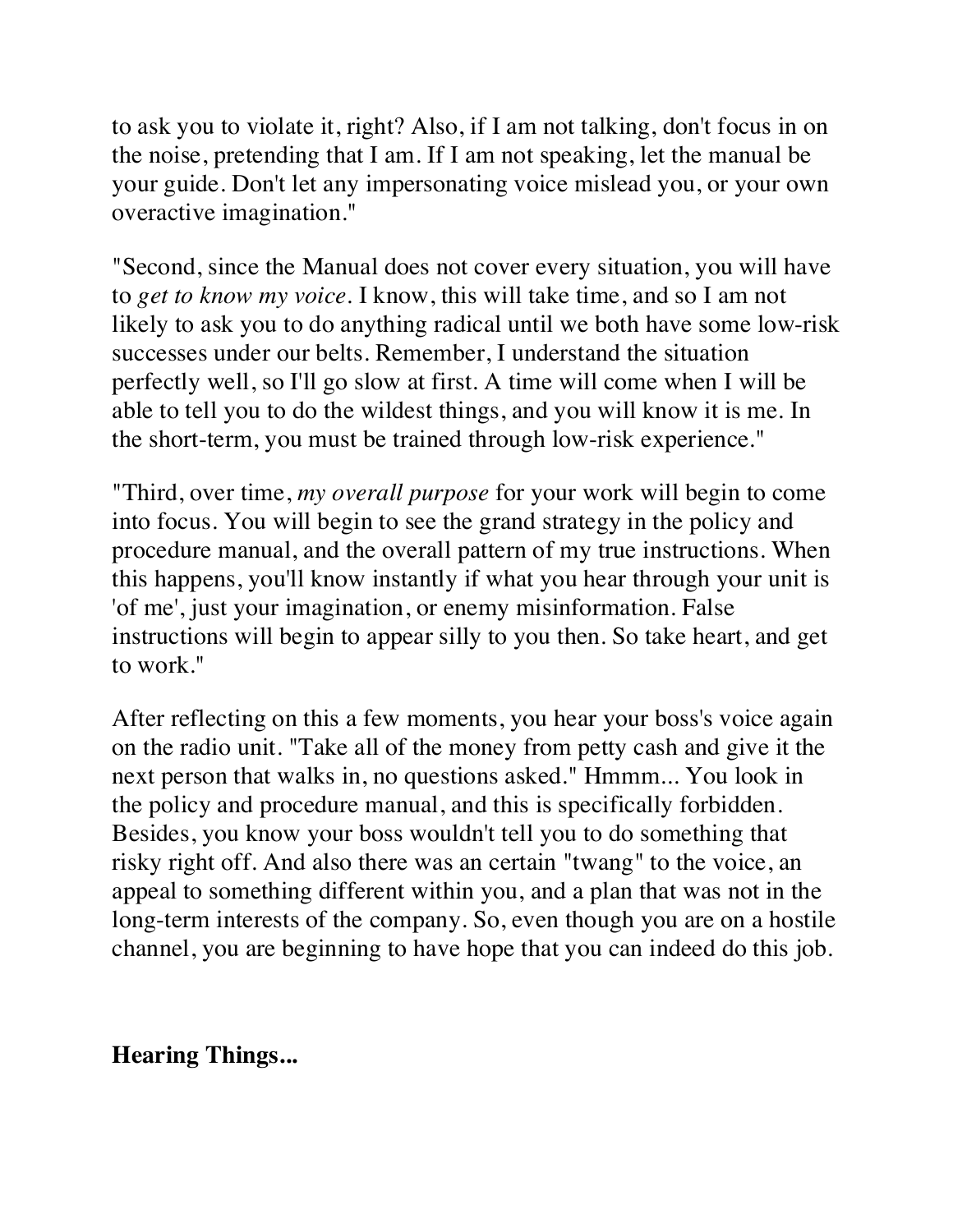God speaks to us through our minds and hearts. God occasionally speaks audibly to His children when *He has placed them* in situations that require great faith. Thus, the miraculous aspect of a physical voice coming from nowhere *allows us to believe* in situations that are beyond us.

John 12:28 (NIV) [Jesus prayed,] "Father, glorify your name!" Then a voice came from heaven, "I have glorified it, and will glorify it again." The crowd that was there and heard it said it had thundered; others said an angel had spoken to him. Jesus said, "This voice was for your benefit, not mine."

Why did Jesus go out of His way to point out that the voice was not for His benefit? Because He heard God *all the time.* He was in constant communion with the Father. But the disciples needed to hear it, so they could have faith to believe. Remember, Jesus was about to be rejected by the religious establishment, taunted and humiliated, and executed. So God spoke audibly. God knows when we need a sure word, and works around our lack of maturity in times of great need.

2 Pet 1:16-19 (NIV) We did not follow cleverly invented stories when we told you about the power and coming of our Lord Jesus Christ, but we were eyewitnesses of his majesty. For he received honor and glory from God the Father when *the voice* came to him from the Majestic Glory, saying, "This is my Son, whom I love; with him I am well pleased." We ourselves heard this voice that came from heaven when we were with him on the sacred mountain. And we have the word of the prophets made more certain, and you will do well to pay attention to it, as to a light shining in a dark place, until the day dawns and the morning star rises in your hearts.

#### **God Will Do What He Says**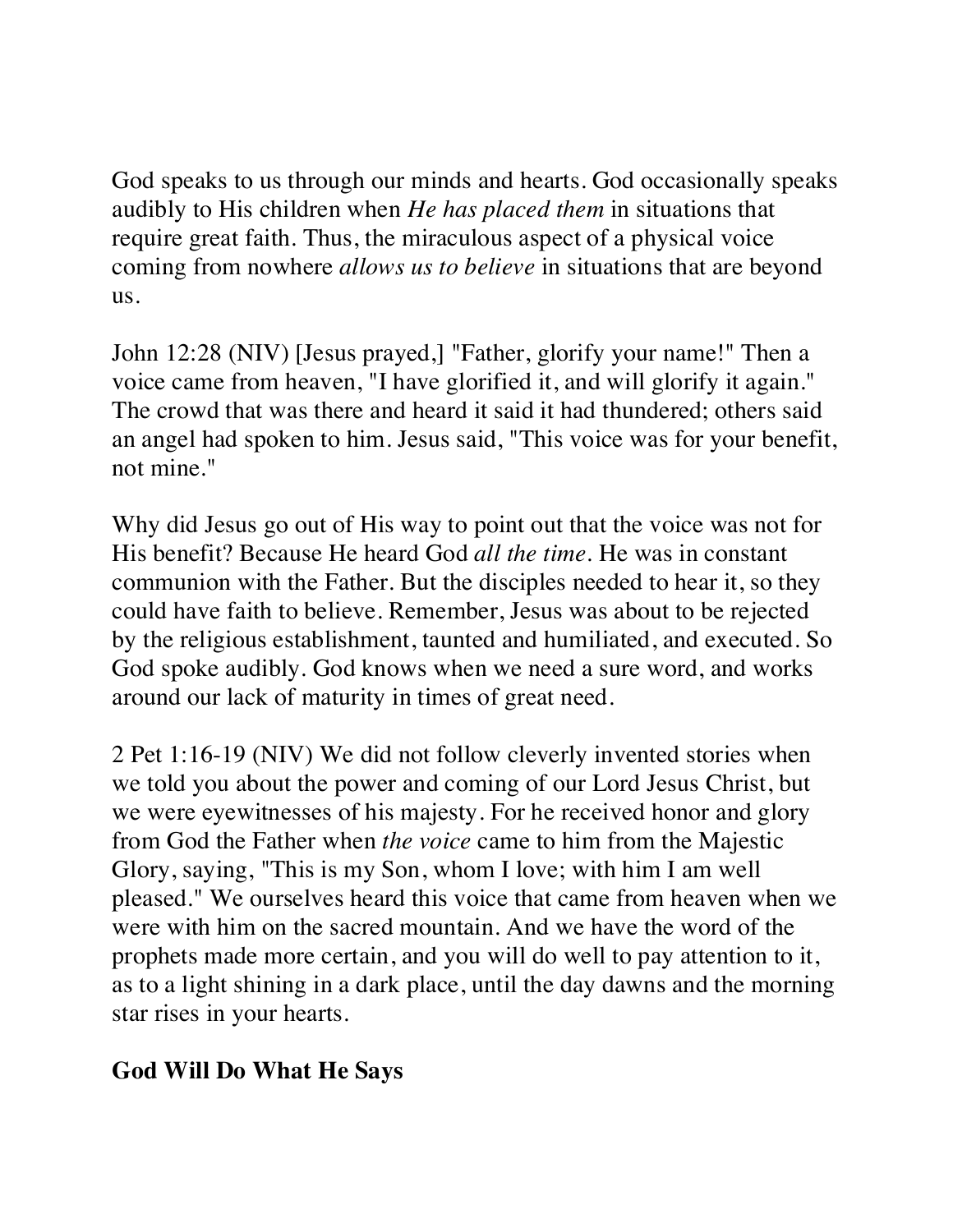Rom 4:17 (NIV) As it is written: "I have made you a father of many nations." He is our father in the sight of God, in whom he believed--the God who gives life to the dead and calls things that are not as though they were.

Gal 4:22-23,29 (NIV) For it is written that Abraham had two sons [Ishmael first, and then Isaac], one by the slave woman [Hagar] and the other by the free woman [Sarah]. His son by the slave woman was born in the ordinary way [the flesh]; but his son by the free woman was born as the result of a promise [the Spirit]... At that time the son born in the ordinary way persecuted the son born by the power of the Spirit. It is the same now.

You know the story. God promised Abraham a son in Gen 15:4. The problem came when after receiving this promise, Sarah suggested an idea to move ahead *in the flesh* and "assist" God. The "Ishmael" mistake of Abraham, Sarah, and Hagar is not uncommon. We are often deceived into thinking that God needs our help. What is praiseworthy of Abraham and Sarah is that after this *false start,* they remembered God's promise and got back to simple faith and obedience, believing that God would help them... and not vice-versa.

Num 23:19 (NIV) God is not a man, that he should lie, nor a son of man, that he should change his mind. Does he speak and then not act? Does he promise and not fulfill?

God calls Isaac "Abraham's only son" in Gen 22:2,12,16. From God's point of view, "the flesh counts for nothing" (John 6:63). God did not remember Abraham's sin, only his faith, which was credited to him as full righteousness before God (Rom 4:3). His mistakes were forgotten (Micah 7:19). Like Abraham, we need to enter into God's rest, knowing that what God says *He will do.* For he who enters into rest has ceased from his own works (Heb 4:10).

Isa 55:1-11 (NIV) "Come, all you who are thirsty, come to the waters;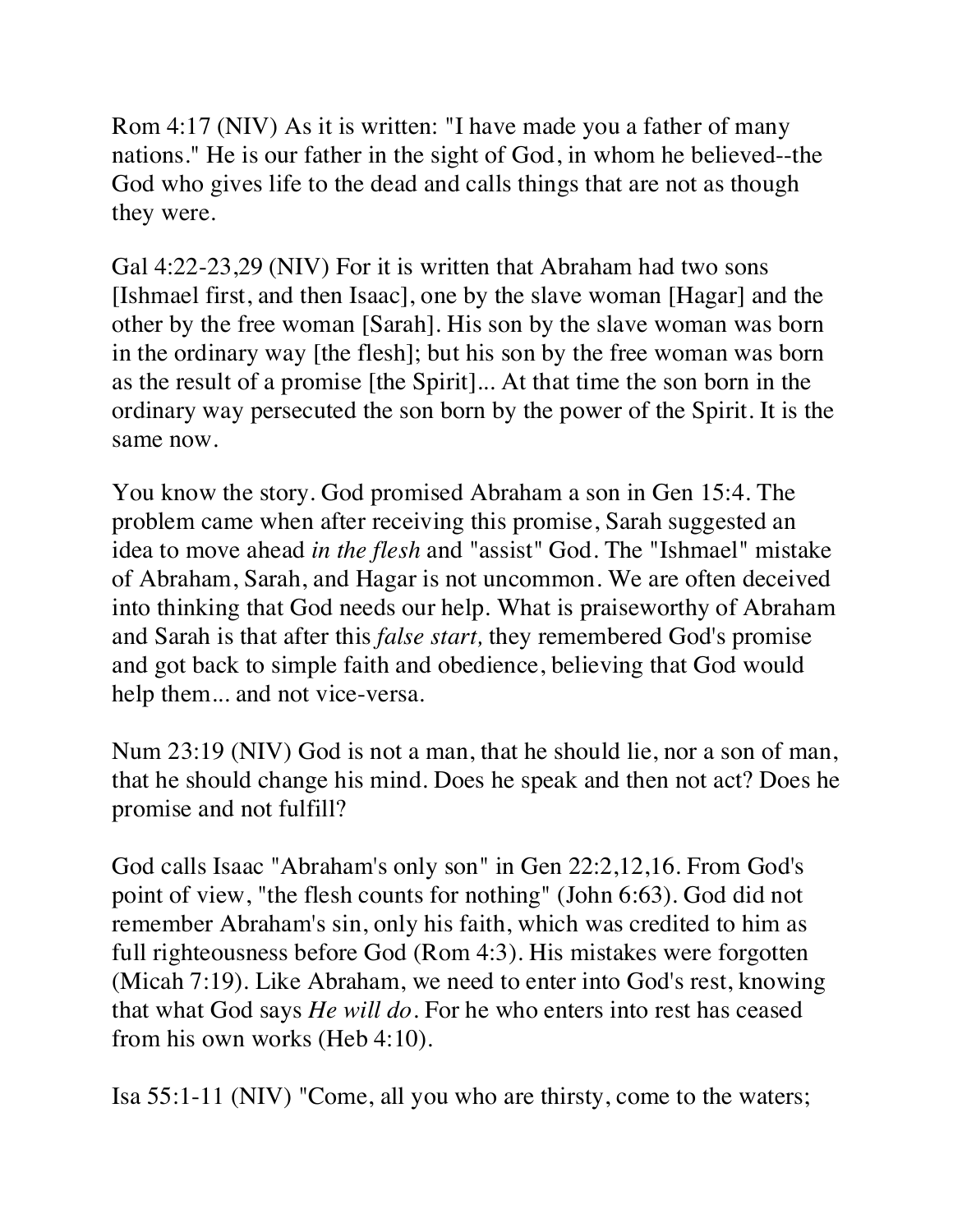and you who have no money, come, buy and eat! Come, buy wine and milk without money and without cost. Why spend money on what is not bread, and your labor on what does not satisfy? Listen, *listen* to me, and eat what is good, and your soul will delight in the richest of fare. Give ear and come to me; hear me, that your soul may live..." Let the wicked forsake his way and the evil man his thoughts. Let him turn to the Lord, and he will have mercy on him, and to our God, for he will freely pardon... "As the heavens are higher than the earth, so are my ways higher than your ways and my thoughts than your thoughts. As the rain and the snow come down from heaven, and do not return to it without watering the earth and making it bud and flourish, so that it yields seed for the sower and bread for the eater, so is my word that goes out from my mouth: It will not return to me empty, but *will accomplish* what I desire and *achieve the purpose* for which I sent it."

#### **Discerning God's Voice**

Isa 42:1-2 (NIV) "Here is my servant, whom I uphold, my chosen one in whom I delight; I will put my Spirit on him and he will bring justice to the nations. He will not shout or cry out, or raise his voice in the streets."

Mat 17:5 (NIV) While he was still speaking, a bright cloud enveloped them, and a voice from the cloud said, "This is my Son, whom I love; with him I am well pleased. Listen to him!"

Outside of miraculous visitations and audible voices, our general problem is one of hearing God's "still small voice". What would the Spirit have us do next? This leadership comes through "promptings" to our hearts or minds, which are generally low-risk until we mature. God tells us to call someone late at night; to give someone the money in our pocket; to offer to pray with someone about something very specific that we couldn't have known. Often, we'll go wrong, but if we humbly reflect on our errors we can gain confidence for future promptings.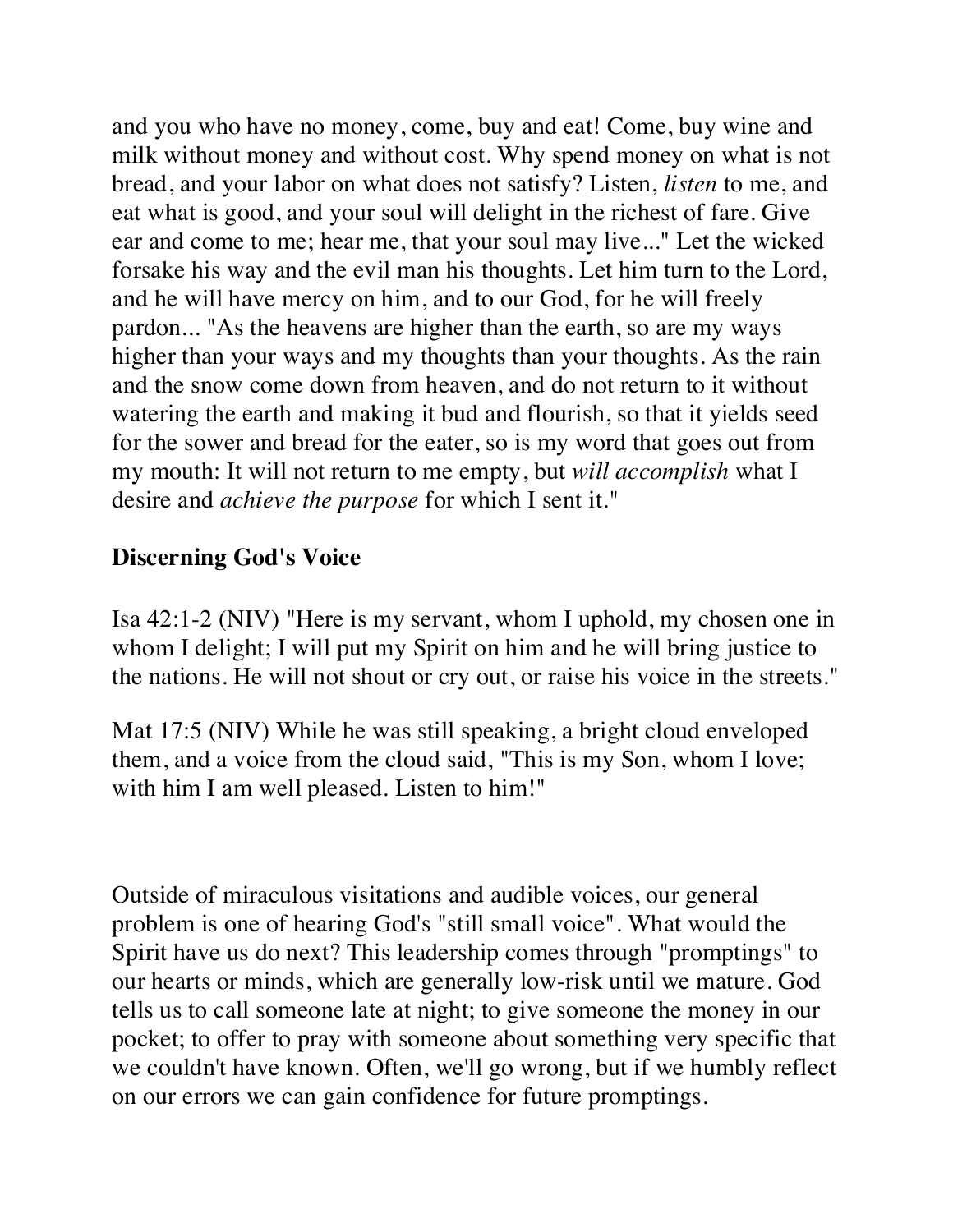Prov 14:15 (NIV) A simple man believes anything, but a prudent man gives thought to his steps.

The problem is that we are on a hostile channel. Our minds can be prompted by God, from our own carnal desires, or from unclean spirits. Some ignore this and naively believe that anything they think or feel is from God, without humility or reflection. This may seem a silly error, but it can become serious when such a person thinks God has told them to "go kill someone". Manson, who still claims to be a Christian, heard from his "god" in this fashion many times.

2 Cor 11:3 (NIV) But I am afraid that just as Eve was deceived by the serpent's cunning, your minds may somehow be led astray from your sincere and pure devotion to Christ.

2 Tim 3:13-17 (NIV) ...evil men and impostors will go from bad to worse, deceiving and being deceived. But as for you, continue in what you have learned and have become convinced of, because you know those from whom you learned it... you have known the holy Scriptures, which are able to make you wise for salvation through faith in Christ Jesus. All Scripture is God-breathed and is useful for teaching, rebuking, correcting and training in righteousness, so that the man of God may be thoroughly equipped for every good work.

Beyond demonic promptings, our routine problem is *the flesh.* We want to look spiritual, we covet something, we want to defend ourselves. These often get blamed on God, and acted upon. These seemingly silly errors can lead to as much *spiritual* mayhem and abuse as Manson's delusions did *physically.* We must learn to walk a straight line before attempting to tightrope across Niagara Falls. Our problem is *lack of reflection* on past performance.

Rom 7:21-23 (NIV) So I find this law at work: When I want to do good, evil is right there with me. For in my inner being I delight in God's law; but I see another law at work in the members of my body, waging *war*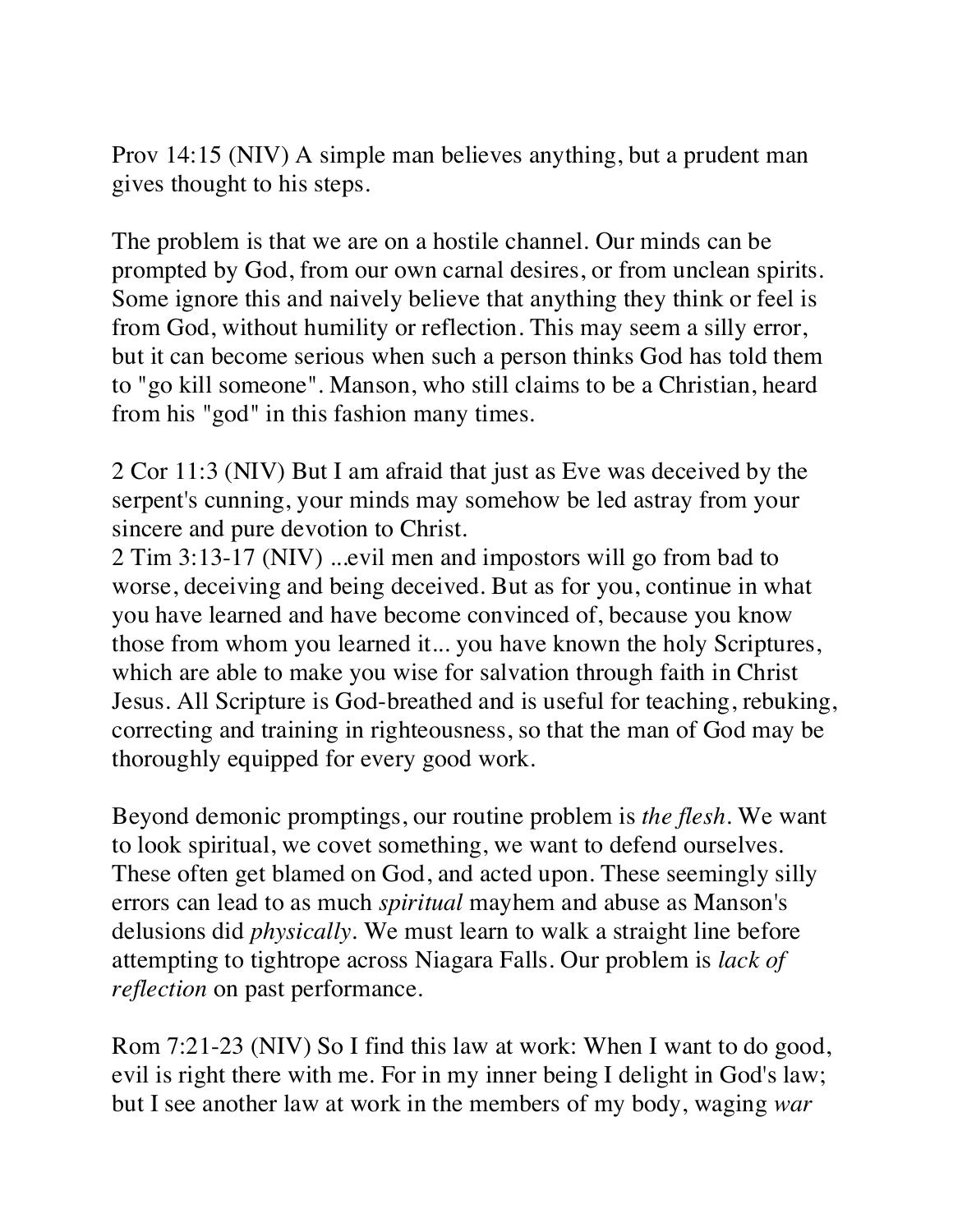against the law of my mind and making me a prisoner of the law of sin at work within my members.

2 Cor 10:3-5 (NIV) For though we live in the world, we do not wage *war* as the world does. The weapons we fight with are not the weapons of the world. On the contrary, they have divine power to demolish strongholds. We demolish *arguments* and every *pretension* that sets itself up against the knowledge of God, and we take captive every *thought* to make it obedient to Christ.

If we have learned to discern God's voice in small things by acting on God's *low-risk promptings* and finding them validated with fruit that lasts, then God may prompt us to "tell that person I am going to heal them". At this point of maturity, those practiced at knowing God's voice need not pretend or merely hope. They can speak with authority, conviction, and results (Rom. 12:2). They need not be double-minded or resort to psychological gymnastics (James 1:5-8). They can pray in real faith (James 5:15). For "faith comes by hearing, and hearing by the *word of God"* (Rom. 10:17).

#### **Who's Not Listening Now?**

Jer 6:10 (NIV) "To whom can I speak and give warning? Who will listen to me? Their ears are closed so they cannot hear. The word of the Lord is offensive to them; they find no pleasure in it."

Zech 7:11-13 (NIV) "But they refused to pay attention; stubbornly they turned their backs and stopped up their ears. They made their hearts as hard as flint and would not listen... So the Lord Almighty was very angry. "When I called, they did not listen; so when they called, *I would not listen,'* says the Lord Almighty."

Mat 13:12-17 (NIV) "Whoever has will be given more, and he will have an abundance. Whoever does not have, even what he has will be taken from him. This is why I speak to them in parables: [from Isa 6:9-11] 'Though seeing, they do not see; though hearing, they do not hear or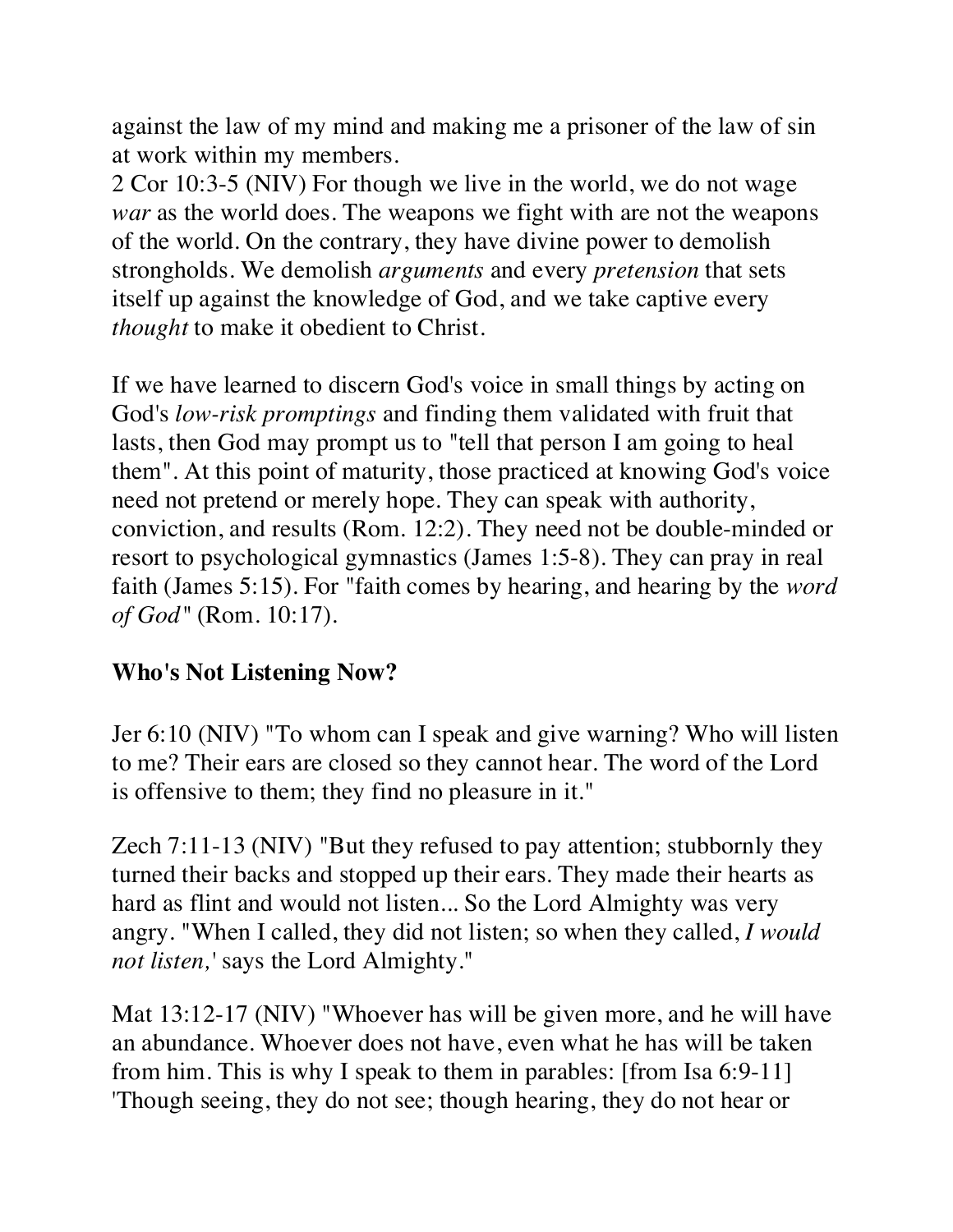understand.' In them is fulfilled the prophecy of Isaiah: 'You will be ever hearing but never understanding; you will be ever seeing but never perceiving. For this people's heart has become callused; they hardly hear with their ears, and they have closed their eyes. Otherwise they might see with their eyes, hear with their ears, understand with their hearts and turn, and I would heal them.' But blessed are your eyes because they see, and your ears because they hear. For I tell you the truth, many prophets and righteous men longed to see what you see but did not see it, and to hear what you hear but did not hear it."

#### **Obeying The Father's Voice**

Often we ask God to speak to us, only to hear back, "if you are so interested in what I think, then why didn't you do the last thing I told you?" Obedience is the response that keeps the dialog going. If we refuse to do what God tells us in the little things, we risk deafening our spiritual ear. If we refuse to do what God speaks in the big things, we risk his active rebuke.

1 Sam 15:22 (NIV) ..."Does the Lord delight in burnt offerings ...as much as in obeying the voice of the Lord? To obey is better than sacrifice..." (Mat 21:28-31)

Imagine your own son coming to you in great earnestness and saying, "Father, please speak to me. What would you have me do?" You respond, "I would like you to clean your room." Thrilled at the sound of your voice, the child goes off elated, but does not clean the room. Later, he approaches again, "Father, please disclose your will to your humble child." You tell him again, "Go clean your room." Pleased, he withdraws himself again, but does not do what you asked. Yet again, your son comes to you, "Oh great father, I long to do your bidding! Grant me the favor of your wisdom and direction." What would you do at this point? Perhaps a stare would suffice... What does God do when we play this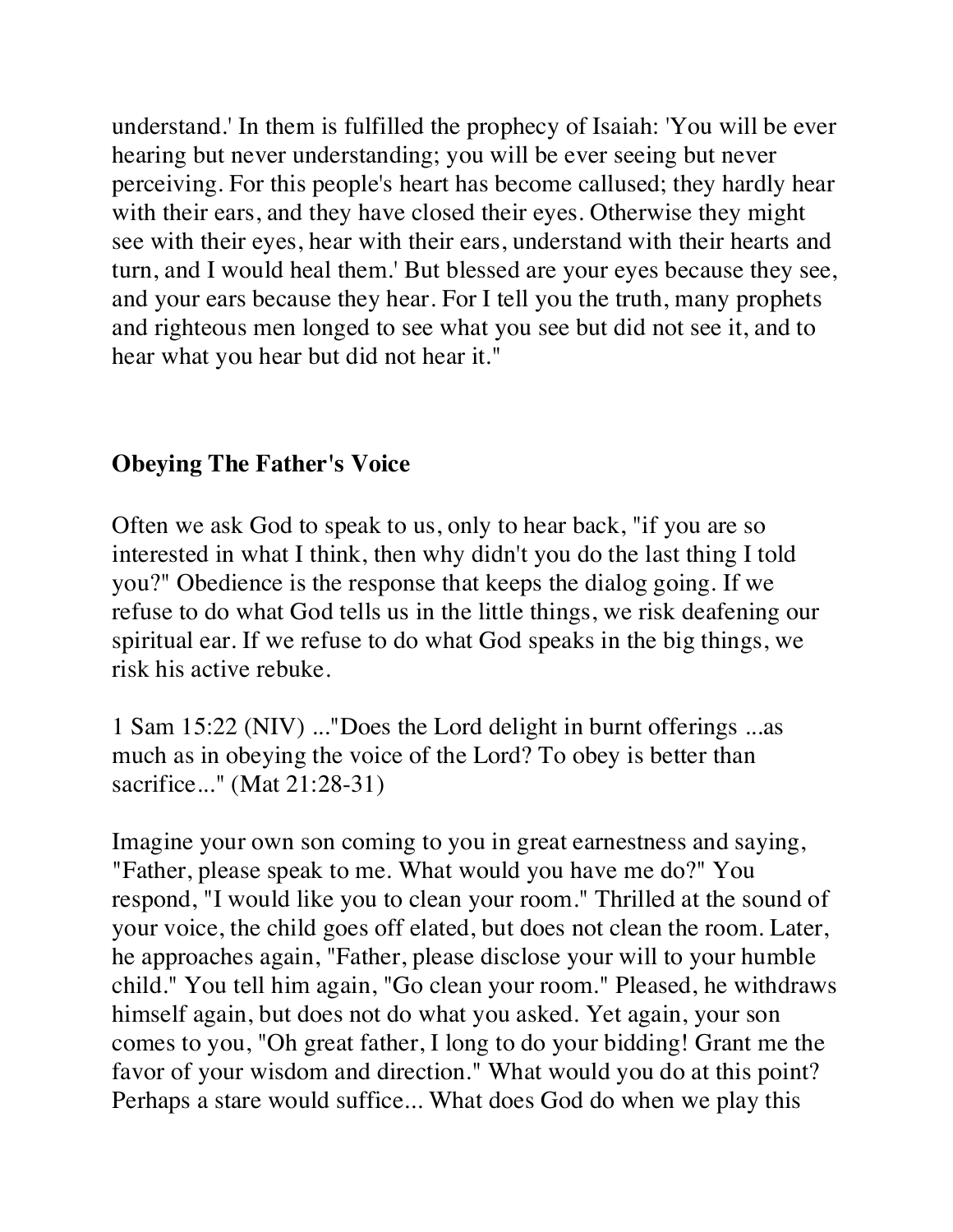game with Him?

James 1:22 (NIV) Do not merely listen to the word, and so deceive yourselves. Do what it says.

### **Orders From On High**

Isa 30:20-21 (NIV) Although the Lord gives you the bread of adversity and the water of affliction, your teachers will be hidden no more; with your own eyes you will see them. Whether you turn to the right or to the left, your ears will hear a voice *behind you,* saying, "This is the way; walk in it."

John 10:2-5 (NIV) "The man who enters by the gate is the shepherd of his sheep. The watchman opens the gate for him, and the sheep listen to his voice. He calls his own sheep by name and leads them out. When he has brought out all his own, he goes on ahead of them, and his sheep follow him because they know his voice. But they will never follow a stranger; in fact, they will run away from him because they do not recognize a stranger's voice." (*http://www.acts17-11.com/hearing.html)*

# *"Methods For Hearing God's Voice"*

by Bill Gaultiere a.k.a. "Soul Shepherding" (blog) August 5, 2012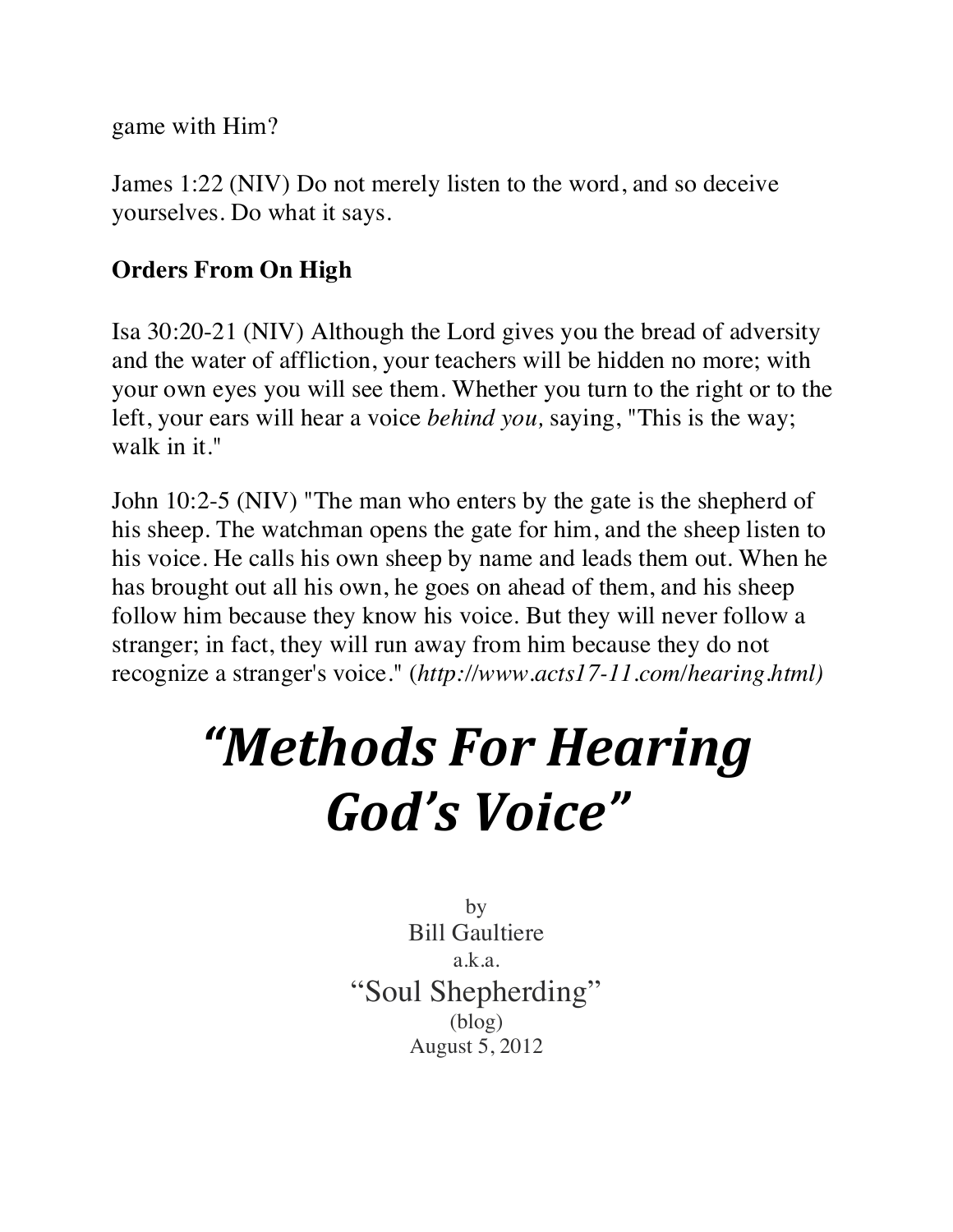You can hear God's voice as part of a growing conversational relationship with him. Here are some proven methods to help you listen to God.

Many people would say they try to listen to God. But there is much confusion on discerning if you've truly heard God's voice. I know people who were sure they had heard God's voice and so they acted on it only to discover down the road that they were being impulsive. I've made the same mistake. I've also had people say to me, "The Lord told me to tell you…" Usually I was sure that it was *not* God speaking. Sadly, I've also talked with other people who are convinced they're hearing God's voice, but actually they were psychotic.

## Is it Possible to Hear God's Voice with Confidence?

"Hearing God as a reliable, day to day reality for people with good sense" *is possible,* writes Dallas Willard. He says, this conversational relationship with God is "for those who are devoted to the glory of God and the advancement of his kingdom. It is for the disciple of Jesus Christ who has no higher preference than to be like him." (*Hearing God,* p. 70)

It's hard to imagine an intimate relationship with Christ that does not include regular experiences of hearing his voice. An interactive relationship with God is conversational and it helps us to follow the leading of the Holy Spirit and to have the mind of Christ about all that we do. *But what does it mean to "hear" God's voice?* The Bible itself demonstrates the answer. On occasion God speaks audibly, through an angel, or accompanied by supernatural phenomena, but in the vast majority of cases the way God speaks is through thoughts or impressions that he gives us.

Furthermore, in our ministry to others, whether preaching to a congregation or leading a Bible study, listening to someone who is hurting or leading an organization or group, we surely cannot have much success in advancing God's kingdom without his words to us, primarily from Scripture, but also *personal words* that are consistent with the Word of God.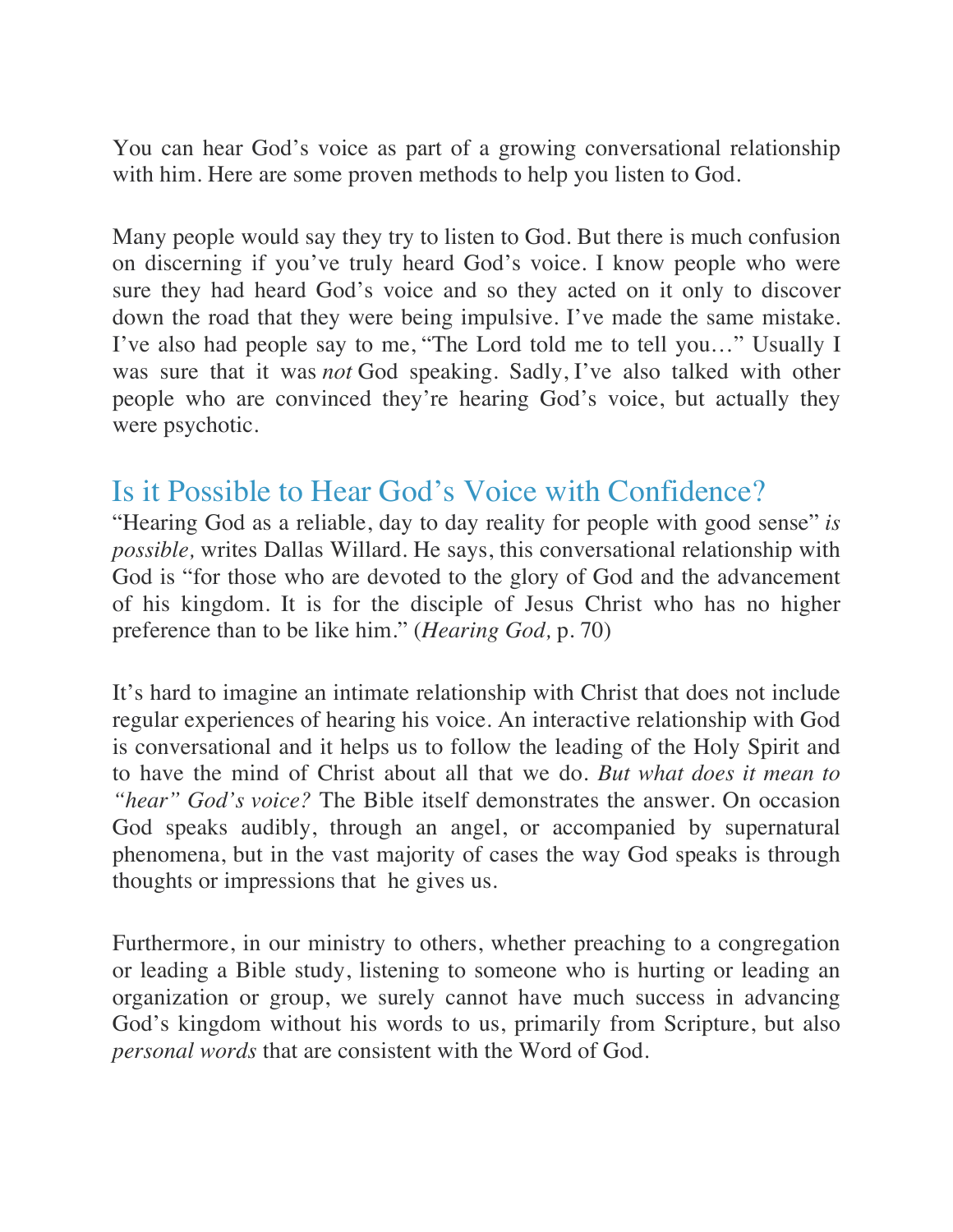## What is the "Word" of God?

But what is the "Word" of God and how does it relate to hearing God's voice? We use the term "Word" of God sloppily today. We need to differentiate the various types of Words and words! There is the written Word (the Bible, not individual verses, but the whole), the Living Word (the person of Jesus Christ), the word of the kingdom (the gospel that Jesus preached), and the life-giving and life-sustaing words that God speaks (in creation and to us).

The Bible is always our clear authority and guide to help us listen to God and receive his guidance in daily life (2 Timothy 3:16). The purpose of any word or message from God, including in the authoritative revelation of inspired Scripture, is to connect us with the Living Word and if it doesn't facilitate our relationship with the Lord Jesus than it is in error and *damaging* (John 5:39- 40).

Respect for the Bible is essential to life as a Christ-follower, but the Bible is not part of the Trinity! Some Christians seem to put the Holy Bible into the Holy Trinity, not in their official theology, of course, but in the practice of it. Without realizing it they are exalting their own rationalism and putting God into a box that they can manage.

Dallas Willard writes:

The Bible is not Jesus Christ, who is the *living* Word. The Bible was not born of a virgin, crucified, resurrected and elevated to the right hand of the Father.

Neither is the Bible the word of God that is settled eternally in the heavens as the psalmist says (Psalm 119:89), expressing itself in the order of nature (Psalm 19:1-4). The Bible is not the word of God that, in the book of Acts, expanded and grew and multiplied (Acts 12:24). It is not the word that Jesus spoke of as being sown by the active speaking of the ministry (Matthew 13). But *all* of these are God's *words,* as is also his speaking that we hear when we *individually hear God.* (*Hearing God,* p. 142)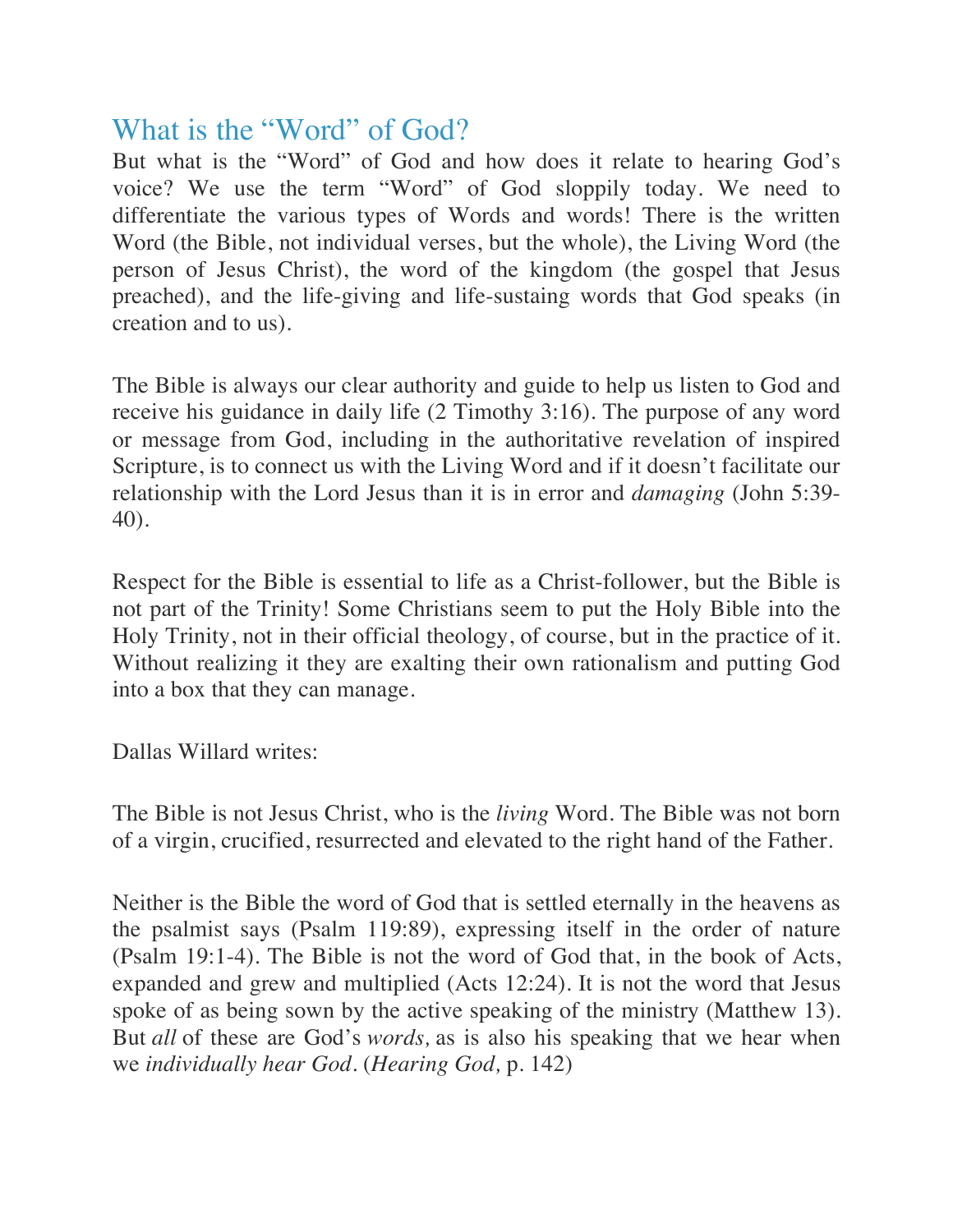## "Methods" to Hear God's Voice?

There are some time-tested proven methods we can use to help us listen to God's voice. I teach these to pastors and ministry leaders in a seminary class that uses as one of it's text books Dallas Willard's book, *Hearing God.*

First a word of caution. By speaking of "methods" for hearing God's voice I don't want you to misunderstand me. Hearing God is certainly not a mechanical sort of process in which we put our prayers into the vending machine and out comes the answer we want! It's not like if I do A then God will do B. No! We can't engineer our way into hearing God's voice. The Lord God is sovereign in all things and in any given situation he may chose to speak a message to us or not. God is the initiator in the spiritual life always. This is why when we hear God's voice it's often a surprise to us that he's spoken or what he's said.

On the other hand, we can't be *passive*, sit back and just expect that we will hear God without preparing ourselves in any way — rarely God may break in that way, but that is not the normal way that we grow in a conversational relationship with God. Normally, we need to seek God, for instance by meditating on Scripture, spending extended time in solitude, or seeking godly counsel. Having a method to hear God just means we have an approach that we've found helpful to submit ourselves to the Lord who speaks.

Of course, like anything else in the spiritual life, it takes time and practice to learn to discern God's voice and respond to it. Hence, the problem that we've all experienced: *we're in a critical situation of discernment and we feel we need to hear God's voice soon, but we really haven't yet learned to grow into that kind of a relationship.* We need to accept that in that particular situation of need we may not have enough time to learn how to hear God's voice. However, it can motivate us to learn so that next time we're more prepared and better able to hear God if there is something he wants to say to us personally.

When it comes to seeking to hear God speak the most important thing to remember is to set that in the larger context of our discipleship to Jesus. We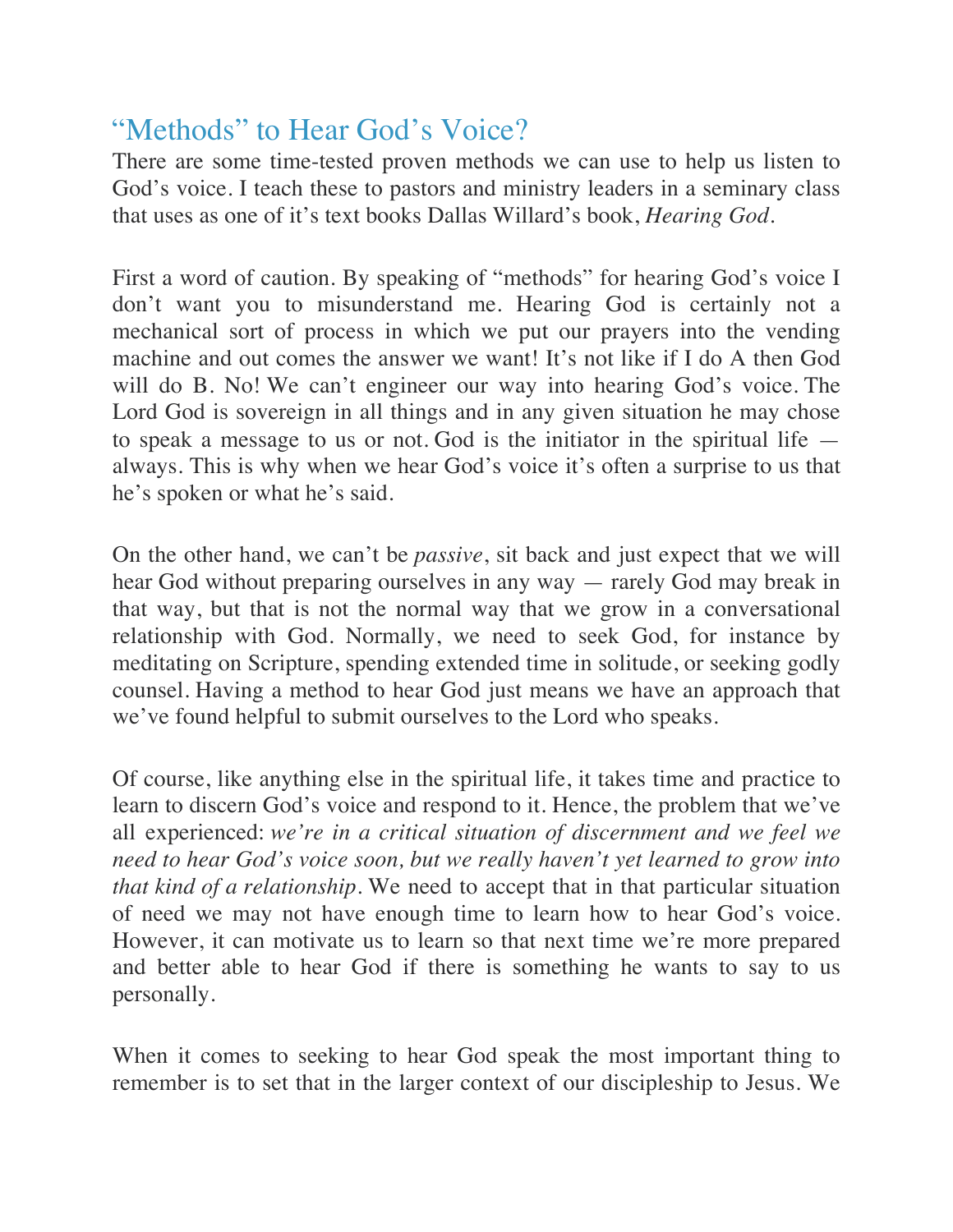are talking about growing in an intimate, conversational relationship with God in which we are learning to abide in Christ and bear fruit for him – that is what is important (John 15).

But we may become consumed with urgency about "knowing God's will" and having his help to make the best decision. This is telling of a deeper problem. Dallas says, "My extreme preoccupation with knowing God's will for me may only indicate, contrary to what is often thought, that I am over concerned with myself, not a Christ like interest in the well-being of others or in the glory of God" (*Hearing God, p.* 28).



## God Still Speaks Today

Jesus, our Good Shepherd, says, "My sheep know my voice and they follow me" (John 10:4).

What a blessing it is to hear God's voice! His words bring his life. God spoke the creation into existence (Genesis 1) and sustains all life by his words (Hebrews 1:3). Today he is still speaking to our hearts in "gentle whispers" (1 Kings 19:12) that create and renew life in us and around us. He speaks to comfort us, correct us, and guide us. He speaks because he loves us and wants to be in an interactive, intimate relationship with us.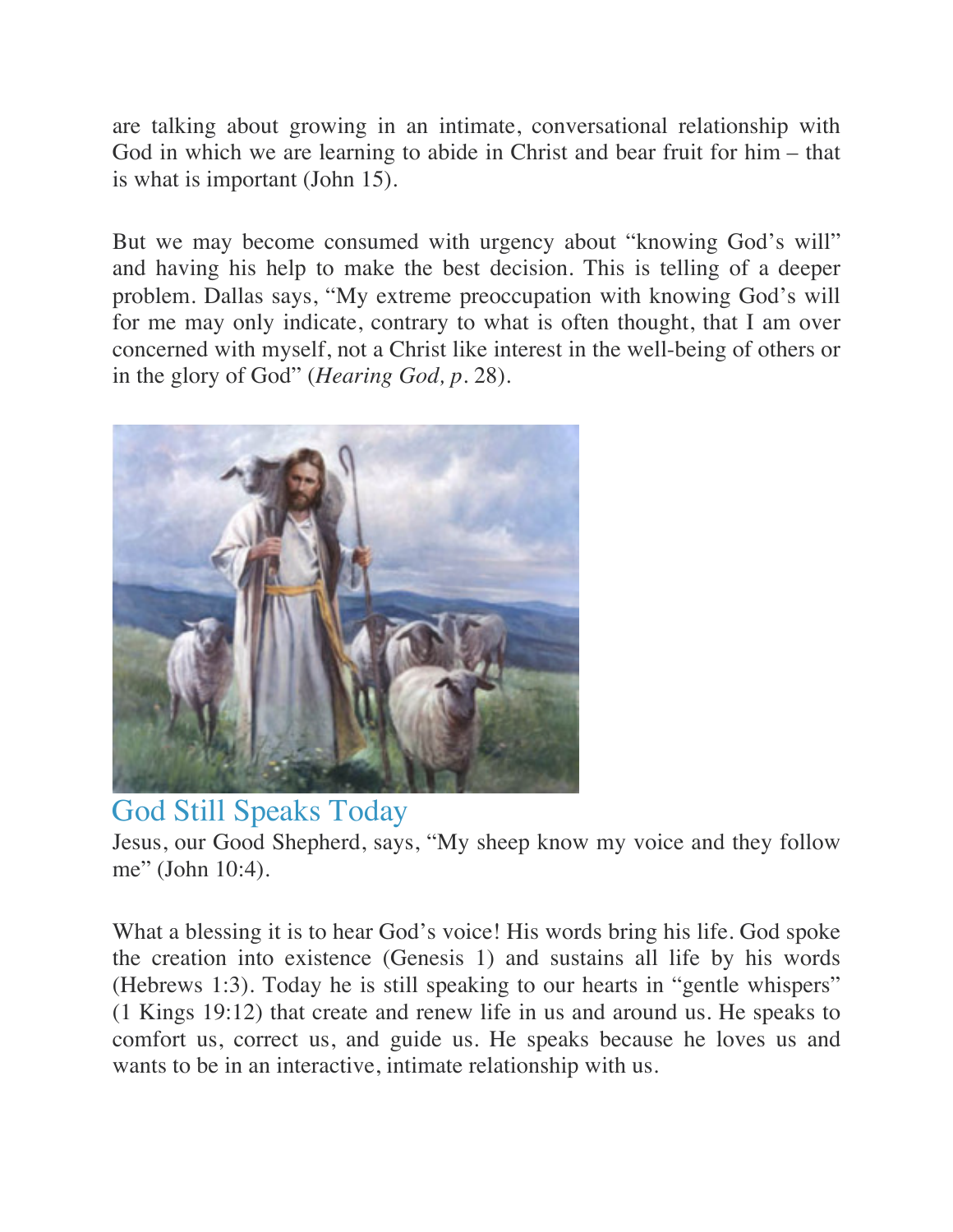So we pray with the Psalmist, "The Lord is my shepherd, I shall not want. He makes me lie down in green pastures, he leads me beside still waters. He restores my soul. He guides me in paths of righteousness for his name's sake" (Psalm 23:1-3).

Did you notice the context of Psalm 23? Do you know when it is that we sheep are guided by our Shepherd onto the right path? It's when we're delighting in him as what we want  $-$  so much so that we lie down with him in green pastures, beside still waters. We hear God's voice when our souls have been restored by resting in his grace. But many of us are rushing around, stressed out, too busy, straining to make things happen for ourselves.

Jesus says to us, "Come to me… I will give you rest for your soul… My burden is light" (Matthew 11:28-30). It's by learning to live and work in the "easy yoke" of Jesus that we are able to hear his voice regularly.

## Is God *Always* Speaking to Us?

In one sense God is always speaking. All the life that we see in nature and people, including ourselves, is a result of God's words that have given us life and continue to sustain our lives. Dallas Willard says, "Christ the Son [is] continuously 'sustaining all things by his powerful word' (Hebrews 1:3) and as the very glue of the universe" (*Hearing God,* p. 75). Truly, "In [Christ] all things hold together" (Colossians 1:17). Furthermore, God reveals himself to us in birds singing and ocean waves flowing and all the aspects of his creation. Certainly, his words in Scripture are alive and continuously speaking knowledge and application into our lives (Hebrews 4:12).

In another sense there are many situations in life in which God does not want to tell us what to do or even to speak a personal message to us. *God is not a blabbermouth!* He appreciates some silence. He does want to tell us what to do all the time, treating us like robots, but to give us room to act as responsible adults and make decisions. Of course, in all this *God is with us.*  As is the case in ordinary human relationships, God's most important "communications" to us often are nonverbal.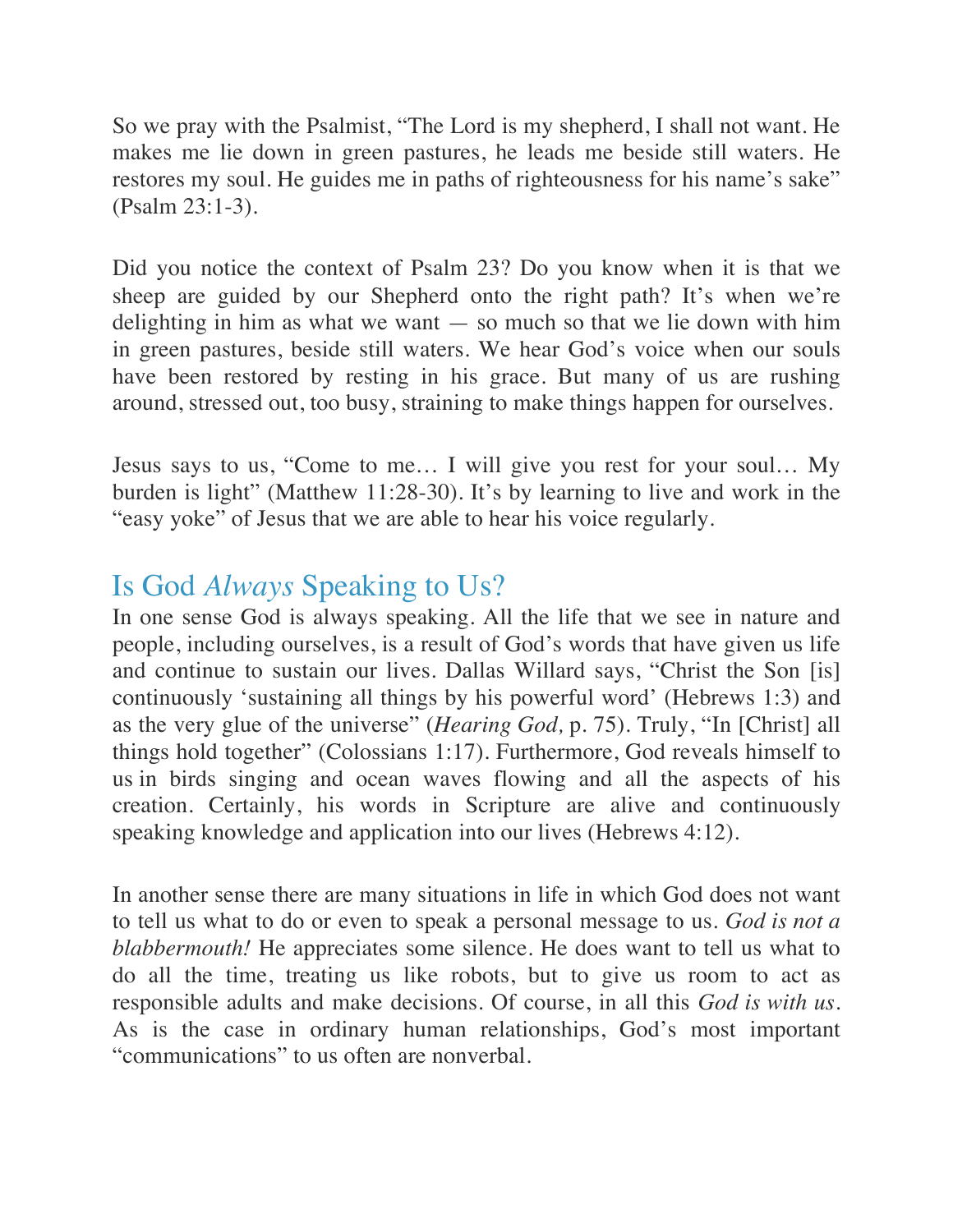If we take this broad view of God "speaking" then we can say that God wants all of us to live in a conversational relationship with him. Brother Lawrence, Frank Laubach, and other devotional masters show us a way of life that is intimate with God in which we "practice God's presence" or "pray without ceasing" (1 Thessalonians 5:17). Not perfectly, of course, but more and more so. The emphasis here is on our *awareness* of God's presence and activity around us and being *responsive* to his leading. But within this close relationship with Christ we can discern God's "higher thoughts" and thus walk in his "higher ways" (Isaiah 55:9).



Hearing God as an Inner Voice (The Candle of the Lord) Dallas Willard teaches that "the content or meaning of his detailed and individualized communications to us always finally takes the form of the inner voice, a characteristic type of thought or perception" (*Hearing God,* p. 195). The Bible teaches that this inner voice in our spirits is like "the candle of the Lord" (Proverbs 20:27, KJV). Dallas elaborated: "The thoughts and feelings in the mind and spirit of one who is surrendered to God should be treated as if God were walking through one's personality with a candle, directing one's attention to things one after the other." (p. 102)

The ideas that God impresses upon our minds are always consistent with the Bible and often they arise in response to study or reflection upon Scripture (2 Timothy 3:16-17). Sometimes God's thoughts come to us through what a person says to us. Occasionally God communicates to us in special ways through dreams, visions, angels, and other mystical experiences. Of course, the most common way God "speaks" to us is *nonverbally,* just being present with us to love us. For instance, God is present to us in nature and in the circumstances of our lives. We can *notice* God — his beauty and love, and wonderful works — all around us.

To hear the thoughts that God impresses into our minds is not automatic we must *learn to hear God's voice by effort and experimentation in the course of our normal daily life.* Each of us needs to learn from *personal*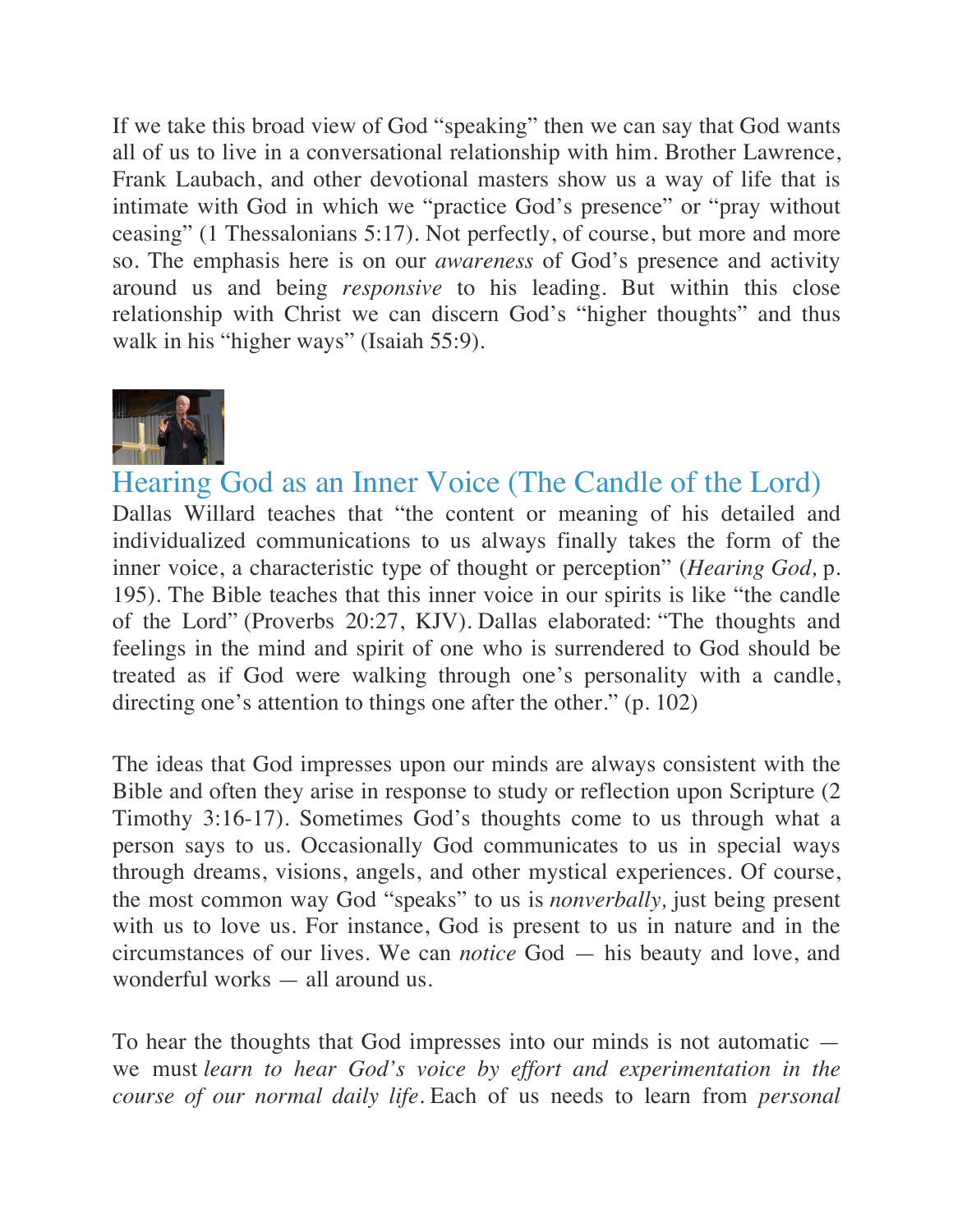*experience* what it means to hear God given our unique background, personality, and life situation. They way that you hear God is likely to be somewhat different from how I hear God. In fact, hearing God's voice is so personal that most people are not even able to recognize God's voice without someone to help them discern it! Remember that Samuel was taught to hear God's voice by Eli. Later Samuel taught David to "inquire of the Lord" and discern what God was saying to him.

Dallas Willard says, "Generally, it is much more important to cultivate the quiet, inward space of a constant listening than to always be approaching God for specific direction" (*Hearing God,* p. 200). To reiterate, the critical issue in hearing God's voice is to grow in a *conversational relationship with God,* training with Jesus to become the kind of person who walks with God continually and is prepared to hear God's voice and obey.

## Discerning God's Voice from Other Voices (What God's Voice "Sounds" Like)

Those who have walked with God for years will tell you with confidence that God's voice has a *distinctive quality.* They are able to cite many examples of God sending them important messages. Over time they have developed spiritual discernment.

The Bible teaches the importance of "discerning spirits" (1 Corinthians 12:10) or "testing the spirits to see whether they are from God" (1 John 4:1). But we who trust in the name of the Lord Jesus Christ don't need to be insecure or fearful about discerning between good and evil spirits — we can actually grow to be *confident* because Jesus has given us an Inner Teacher, the Holy Spirit, as an "anointing" that "abides" in us and teaches us all that we need to know (1 John 2:27).

Jesus says that he is our Good Shepherd and we are his sheep that he cares for and guides safely. He gives his all for us — he even lays down his life for us! Jesus speaks to his sheep and we can learn to hear and know his voice and differentiate it from that of the "hired hand" (the false shepherd) who leaves us vulnerable to the thief (Satan who comes to steal, kill, and destroy) and the wolves (John 10:1-21).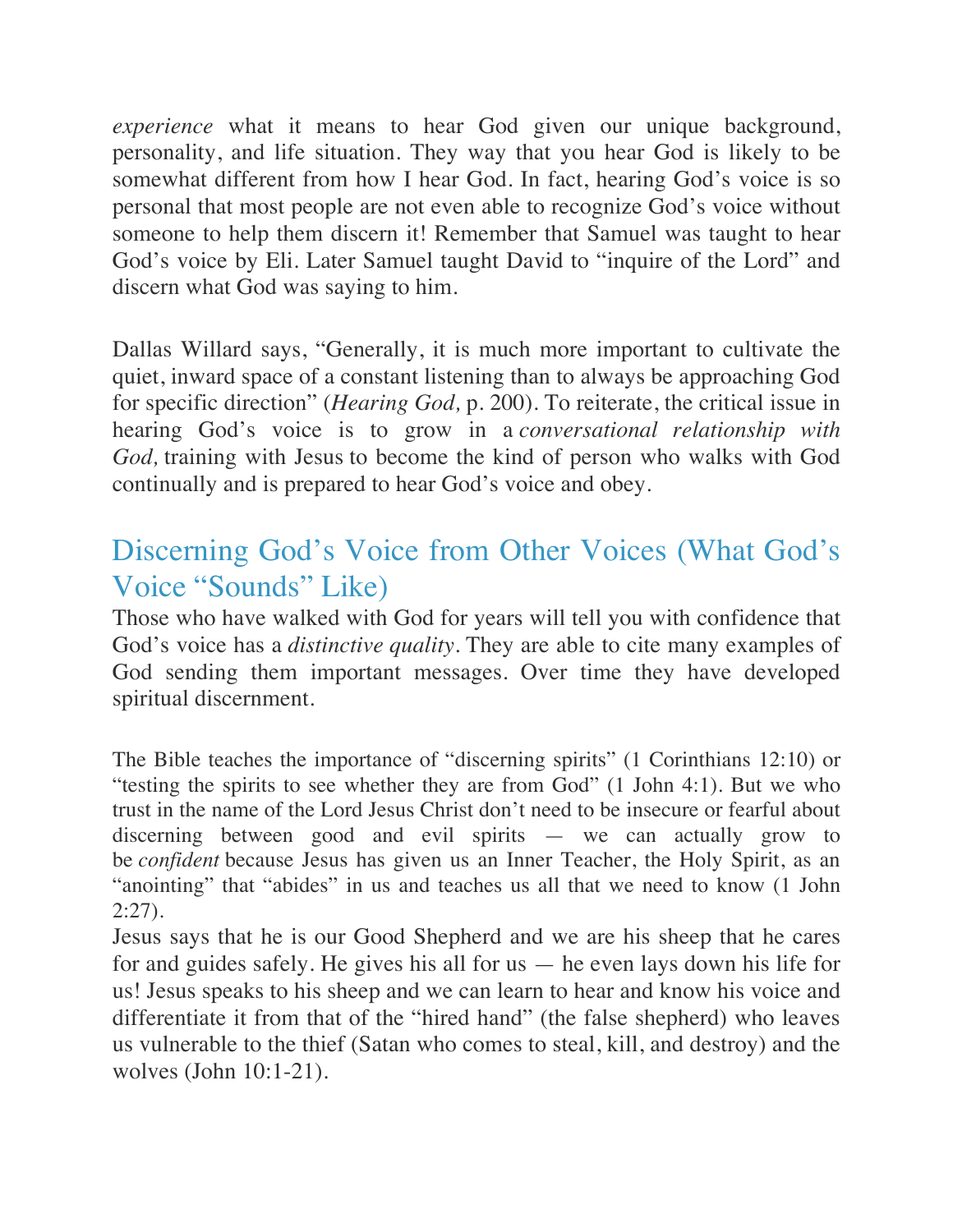What is God's voice like? Five hundred years ago Ignatius of Loyola gave some very helpful teaching on discernment. Regarding the different spirits that may move us he says:

The good angel touches the soul gently, lightly, sweetly, like a drop of water going into a sponge. The evil spirit touches it sharply with noise and disturbance, like a drop of water falling onto a stone (*The Spiritual Exercises of Saint Ignatius,* p. 127-128).

Dallas Willard emphasizes that God's normal way of communicating with us simply to impress thoughts or perceptions into our minds. He says that God's voice has a particular quality that with experience we can discern:

The quality of God's voice is more a matter of the *weight* or impact an impression makes on our consciousness. [Its] certain steady and calm force… inclines us toward assent… We sense inwardly the immediate power of God's voice… the unquestionable authority…

It is a spirit of exalted peacefulness and confidence, of joy, of sweet reasonableness and of goodwill. It is, in short, the spirit of Jesus, and by that phrase I refer to the overall tone and internal dynamics of his personal life as a whole… Those who [have] seen Jesus [have] truly seen the Father, who shared the same Spirit. It is this Spirit that marks the voice of God in our hearts. Any word that bears an opposite spirit most surely is not the voice of God. And because his voice bears authority within itself, it does not need to be loud or hysterical (*Hearing God,* page 175, 177).

We know that Satan "masquerades as an angel of light" (2 Corinthians 11:14) and this is why we need to be careful to discern the spirits. But we also know that Satan is "the father of lies" (John 8:44) and "the accuser" (Revelation 12:10, KJV) and he can't help but give himself away if we pay attention. When he speaks to us it's with shiftiness and aggression. He argues, condemns, pressures, and tries to convince us to do what he wants.

Our own "internal critic" or legalistic conscience may sound pressuring or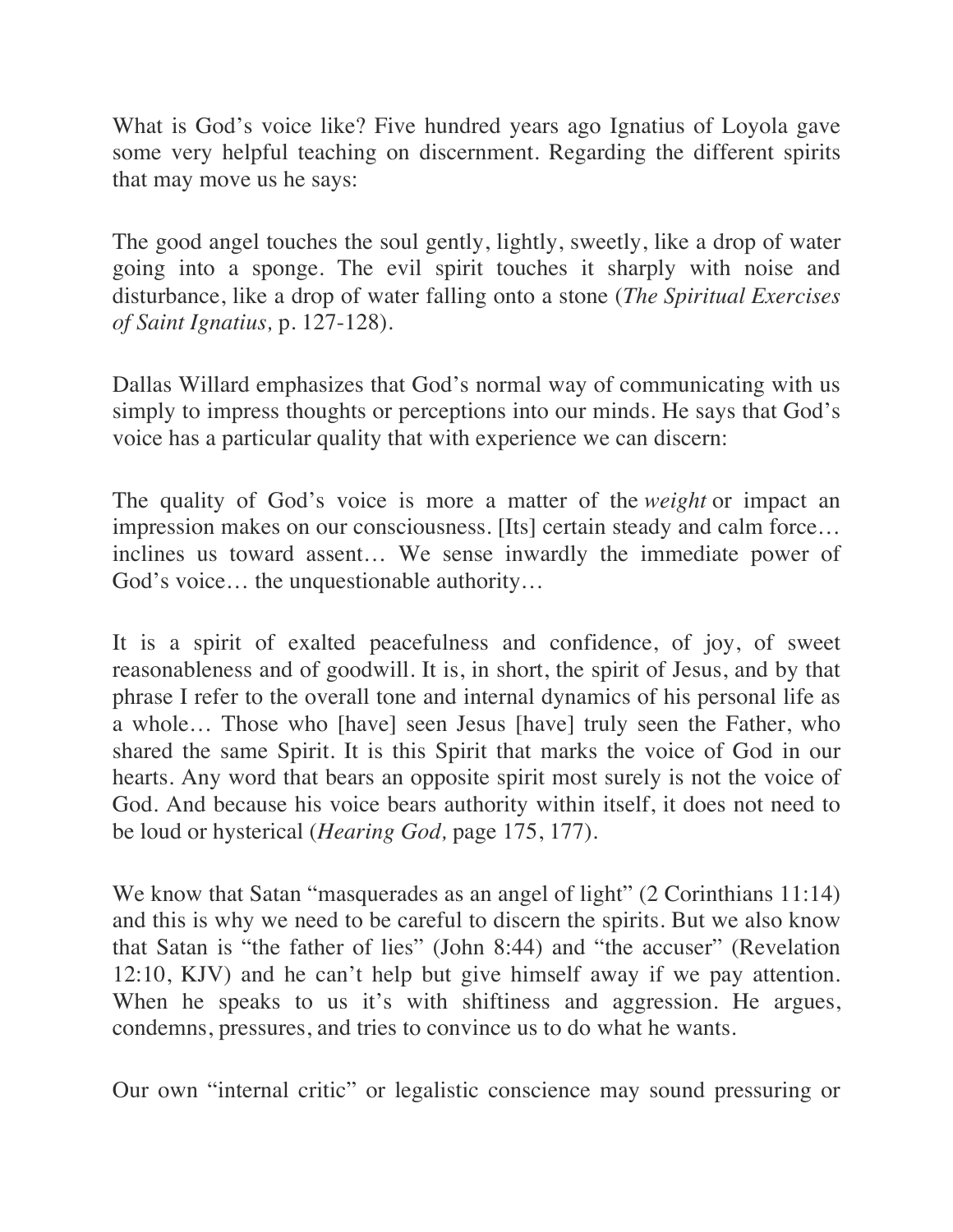harsh, as may a loved one or another person who has an agenda for us. But as we've said, God speaks matter of factly. He doesn't need to push or pressure us. He encourages us in a gentle but strong, assured sort of way. Even when God convicts us of sin or challenges us we sense the goodness of what he's saying and the gracious, life-giving purpose he has for us. "But the wisdom that comes from heaven is first of all pure; then peace-loving, considerate, submissive, full of mercy and good fruit, impartial and sincere" (James 3:17, NIV 1984).



## Some Methods to Discern God's Voice

"Call to me and I will answer you and tell you great and unsearchable things you do not know" God said to Jeremiah (33:3). God is not reluctant to speak to us if we need to hear from him and could be trusted to make good use of a personal message from him. He loves to speak and so the Bible begins in the creation account of Genesis 1 with the refrain, "And God said…"

God loves to speak, but are we listening? Jesus often said, "If you have ears to hear, listen!" Listening to God is so easy that *even a child can hear God.* My favorite example of listening to God is the story of the little boy Samuel who learns to pray, "Speak Lord, for your servant is listening" (1 Samuel 3:9-10). And he hears God's voice.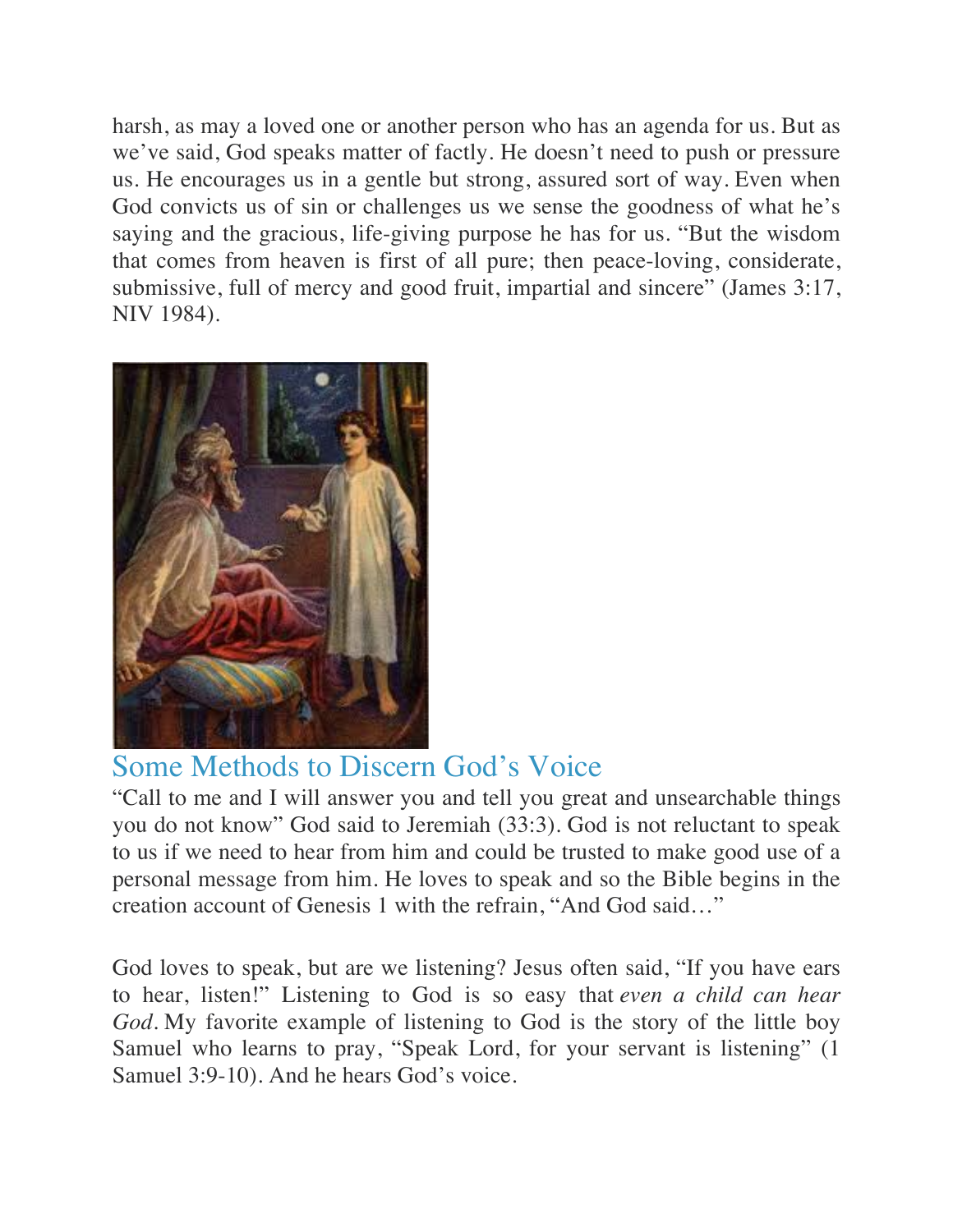I heard God speak to my heart as a child. Perhaps you did also or one of your children. Sadly, as adults we may lose the childlike trust that is needed to hear God — we may complicate things, get distracted, or harden our hearts so that we have great difficulty hearing what God wants to say to us.

Hearing God's voice and sensing his guidance can be part of our normal lives. We can think of the general way that God guides us in daily life as being like a GPS Navigation System that we may use when driving to an unfamiliar destination: **G**od's Word, **P**rovidence (Circumstances), and **S**piritimpressions. These are also referred to as the "Three Lights" (FB Meyer, *The Secret of Guidance,* written in 1896). (In "Hearing God's Voice Today" I briefly explain this GPS.)

#### The Peace Plan

As a boy when I asked my mother for help discerning God's guidance she always asked me, "In which scenario are you at peace? Where God guides he gives peace."

But probably you've noticed that when you're seeking God's guidance or needing a word of encouragement from him often you're not at peace! In fact, we may find ourselves so torn and distressed about a difficult situation or decision that we're quite anxious. Anxiety is a sign that you have conflicting emotions and probably some repressed emotions too, like fear, anger, sadness, or shame. It's not likely that you'll hear God's voice when you're emotional pipes are backed up with negative feelings! So the first need is to address your anxiety and emotions. Then you may be able to hear God's voice.

A case in point is grief. When you lose a loved one you go through a lot of emotions, like shock, sadness, anger, fear, confusion, and loneliness. You wonder who you are and if you'll be okay. It's similar with other losses like divorce, losing a job, or a health crises. It takes a lot of energy and time to work through the emotions of grief, to get the help you need from people who support you, and to re-stablize your identity and life. In time God's peace *will* settle back into your soul, but in the early stages of recovery from a loss waves of grief will overwhelm you.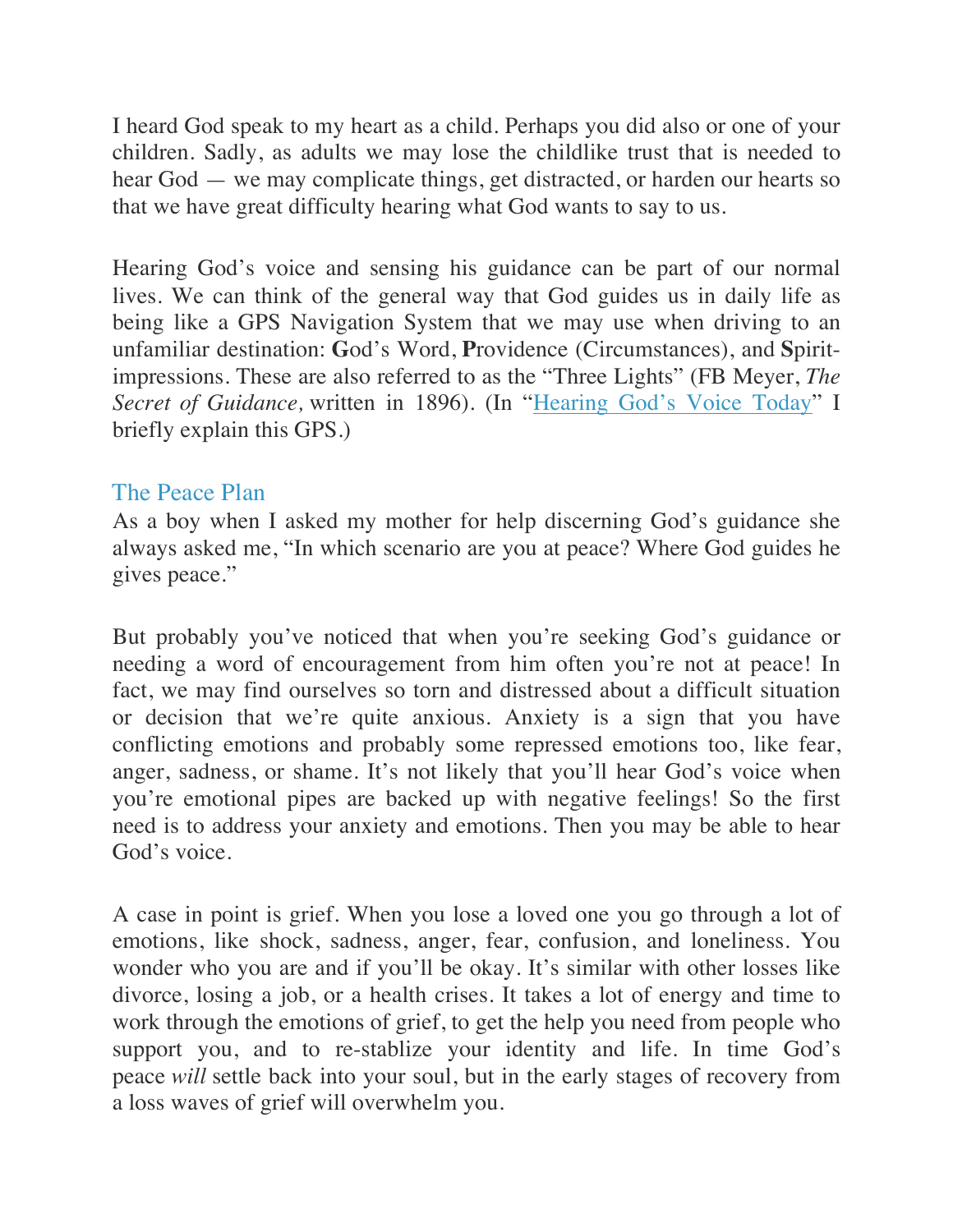It's difficult to endure grief so many people find that they want to make a big change in their life with the hope that things will get better for them. I've seen this many times in counseling. Someone is depressed about a loss and so they get married, move to a new house, change jobs, or make a major purchase. If we ask God to provide for us in this way he may do it because he is so generous, but it's usually not the best thing. Changing your circumstances might change how you feel temporarily but it won't change you; it'll distract you from your grief, but it won't bring true comfort or healing.

Even if you pray and seek God about the decision it's difficult to hear his voice in a season of unrest.

So the "Peace Plan" for hearing God's voice is to talk with a friend you trust or journal some prayers to process your emotions. The Apostle Paul, perhaps the greatest psychologist of all time besides Jesus himself counseled us: "Do not be anxious about anything, but in everything, by prayer and petition, present your requests to God and the peace of God that passes all understanding will guard your hearts and minds in Christ Jesus" (Philippians 4:6-7).

If we're full of inner turmoil how can we expect to hear God's voice? If we don't even know how we feel about something what makes us think we could begin to know how God feels about it? Taking time to talk and pray through your emotions with someone who serves as "Christ's ambassador" (2 Corinthians 5:20) for you will help you to settle down and get into a position where you can better discern God's guidance. In the case of grief or another major life disruption you probably need at least a year to get support and to re-stablize.

Then beside the "still waters" you'll be better able to discern Good Shepherd's "path of righteousness" (Psalm 23:2-3).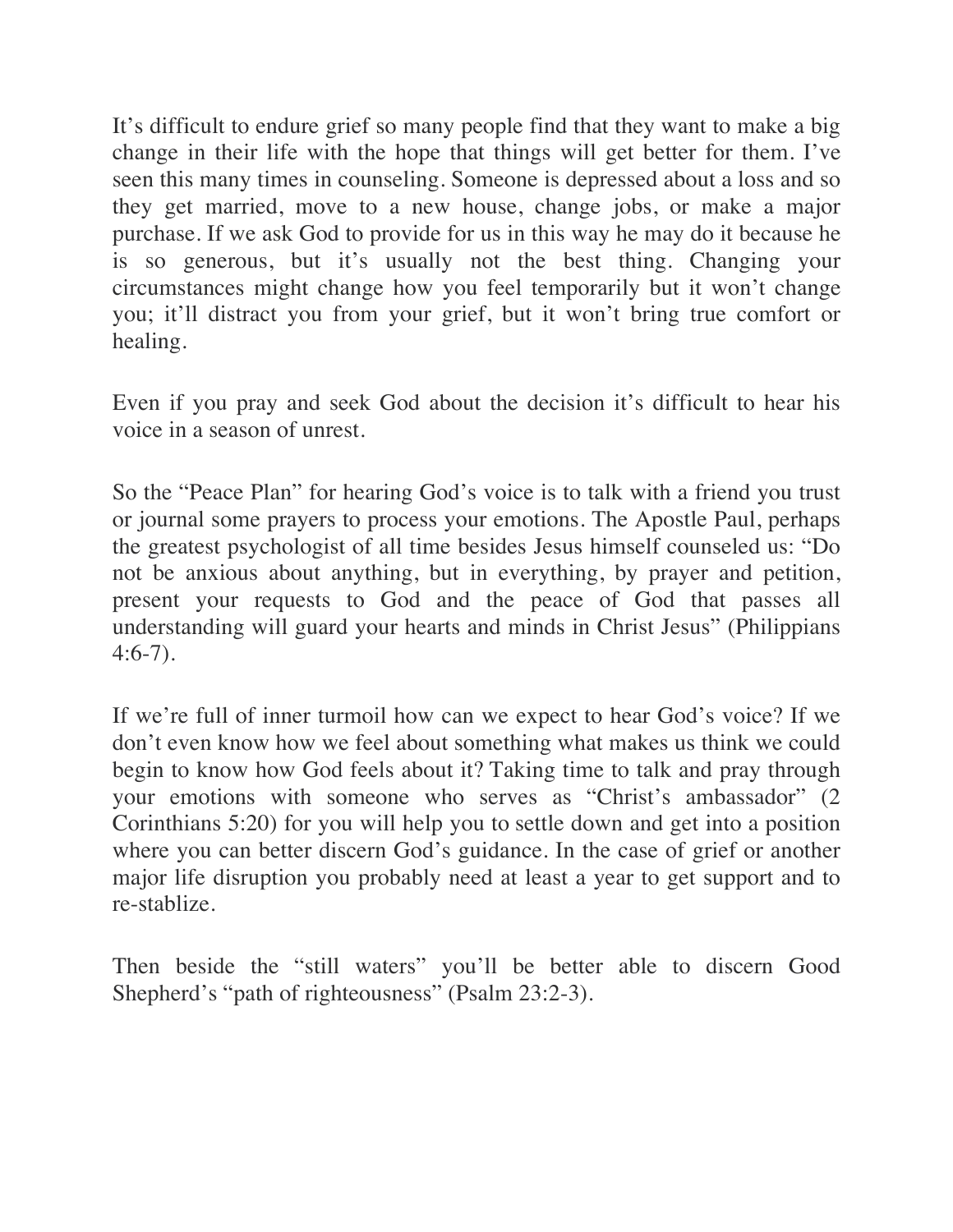

Ignatius' Method

It was in 1544 that Ignatius of Loyola developed the classic model for discerning God's voice and leading in *The Spiritual Exercises.* His book lays out a practical manual for doing a four-week retreat featuring meditation on Gospel readings that engages the senses, reflection and listening prayer, and spiritual direction. It includes teaching about listening to God's voice. I'd like to emphasize one part of his teaching that I've found especially helpful: becoming, as one Jesuit (a monk who follows Ignatius' way) said, *"passionately indifferent"* to all things except loving and honoring the Lord Jesus Christ. Along these lines Ignatius says:

It is necessary to keep as my objective the end for which I am created, to praise God our Lord and save my soul. Furthermore, I ought to find myself indifferent, that is, without any disordered affection, to such an extent that I am not more inclined or emotionally disposed toward taking the matter proposed rather than relinquishing it…

Instead, I should find myself in the middle, like the pointer of a balance, in order to be ready to follow that which I shall perceive to be more to the glory and praise of God our Lord and the salvation of my soul.

I should beg God our Lord to be pleased to move my will and to put into my mind what I ought to do in regard to the matter proposed, so that it will be more to his praise and glory…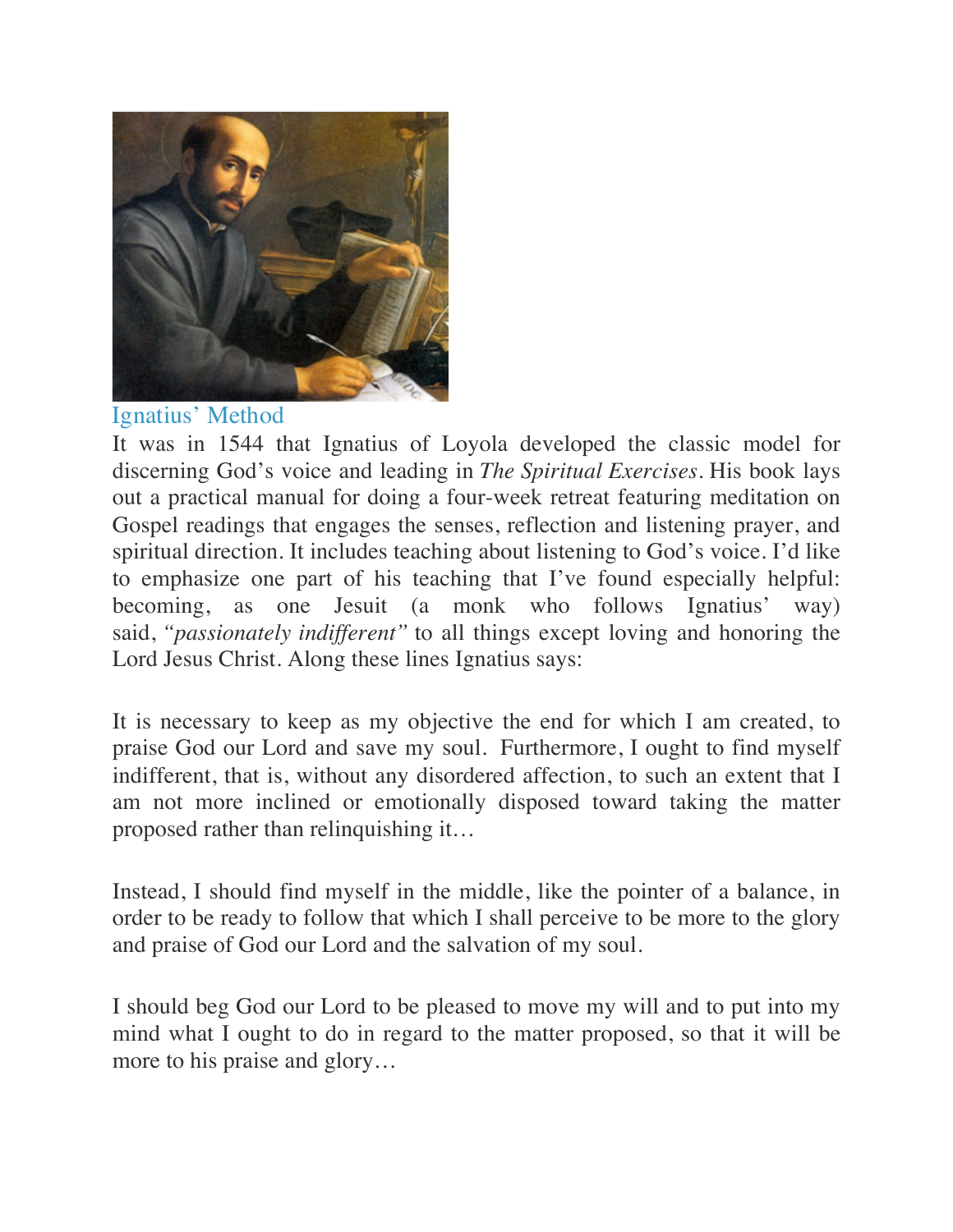Which choice helps me to love God better? How would I advise another person I have never known? If I were at the point of death what would I wish I had done? On Judgment Day how will I wish I had decided? (*The Spiritual Exercises of Saint Ignatius,* p. 77-78).

To achieve this indifference in a situation of decision or opportunity you may have to begin by processing through your emotions as described above. You become indifferent about which direction to go when you have the matter fully submitted to God — you've abandoned the outcomes to him and and settled in your heart that in either scenario you can be happy because you *belong to the Lord and you're serving him in his kingdom.* However your situation turns out the Lord is your portion and his love is better than life (Psalm 63:3) so you are fulfilled!

A simple abiding prayer that helps me submit a matter to God and stay in a neutral, listening position is:

"Lord, I want your will, your way, your time… Your will, your way, your time…"

I repeat the prayer gently in quiet, focused prayer. Then throughout the day whenever the issue comes to mind I return to the prayer, even if only for a few moments.

I can testify from personal experience that achieving true neutrality under God about an issue helps you to discern God's wisdom. Of course, it takes time and training truly to become passionately indifferent to all things except Jesus. We discover that the more this is true for us then the easier it is for us to be content "in any and every situation, whether well fed or hungry" because, like Paul, we can "do all things through Christ who strengthens us" (Philippians 4:13).

#### Fast and Pray

A fruitful method to help us listen to God and discern his guidance is fasting and prayer. Fasting from food (and to a lesser extent fasting from other things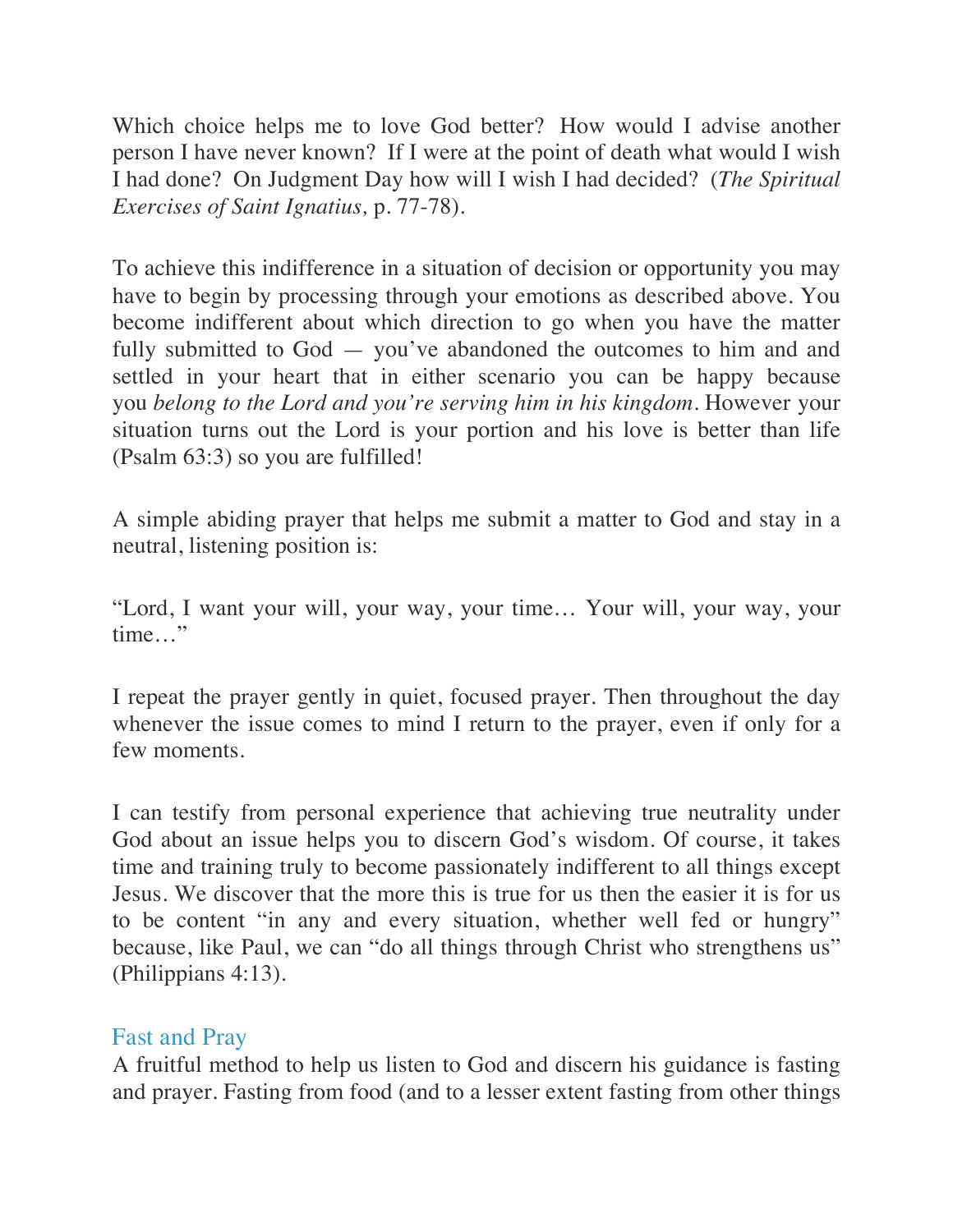like media) can help us to break free of the sins, distractions, and emotions that may be inhibiting our ability to hear God's voice.

Fasting was often used by people in the Bible and it's been used by God's people over the ages. Jesus for forty days to help him hear God at the start of his public ministry. The prophets fasted continually to help them proclaim the word of the Lord to people. In the book of Acts we see the Apostles fasting to help them receive God's guidance.

Fasting is a discipline of self-denial — we go without food for a period of time to train our bodies to be submitted to God. While we fast we learn to draw our nourishment from the manna of heaven. Some people fast for physical cleansing, but the real cleansing is spiritual and emotional: hidden problems in the body and soul will come to the surface and can be brought into the healing light of God's mercy and grace. Another thing about fasting is that it clears space in our souls: the time we would've spent eating is free for prayer and continually we can re-direct our attention to God.

One caution about fasting as a method for hearing God's voice: it usually doesn't work very well to fast about an urgent matter unless prior to doing this you've *already learned how to fast.* When you first try fasting you find that you keep thinking about your experience of fasting: being hungry, having headaches, wondering if you're doing it right, trying to make something happen. But fasting is not about you, it's about God. The point of a fast is to feast on God, to hunger for him and his words and to keep your attention on him and what he is doing.

#### Dr. James Dobson's Method

Dr. James Dobson, a Christian psychologist, best-selling author, and the founder of Focus on the Family is very deliberate about listening to God in his life and ministry. He describes a simple, very *practical* way of praying to help him listen to God and receive his guidance:

I get down on my knees and say, "Lord, I need to know what you want me to do, and I am listening. Please speak to me through my friends, books,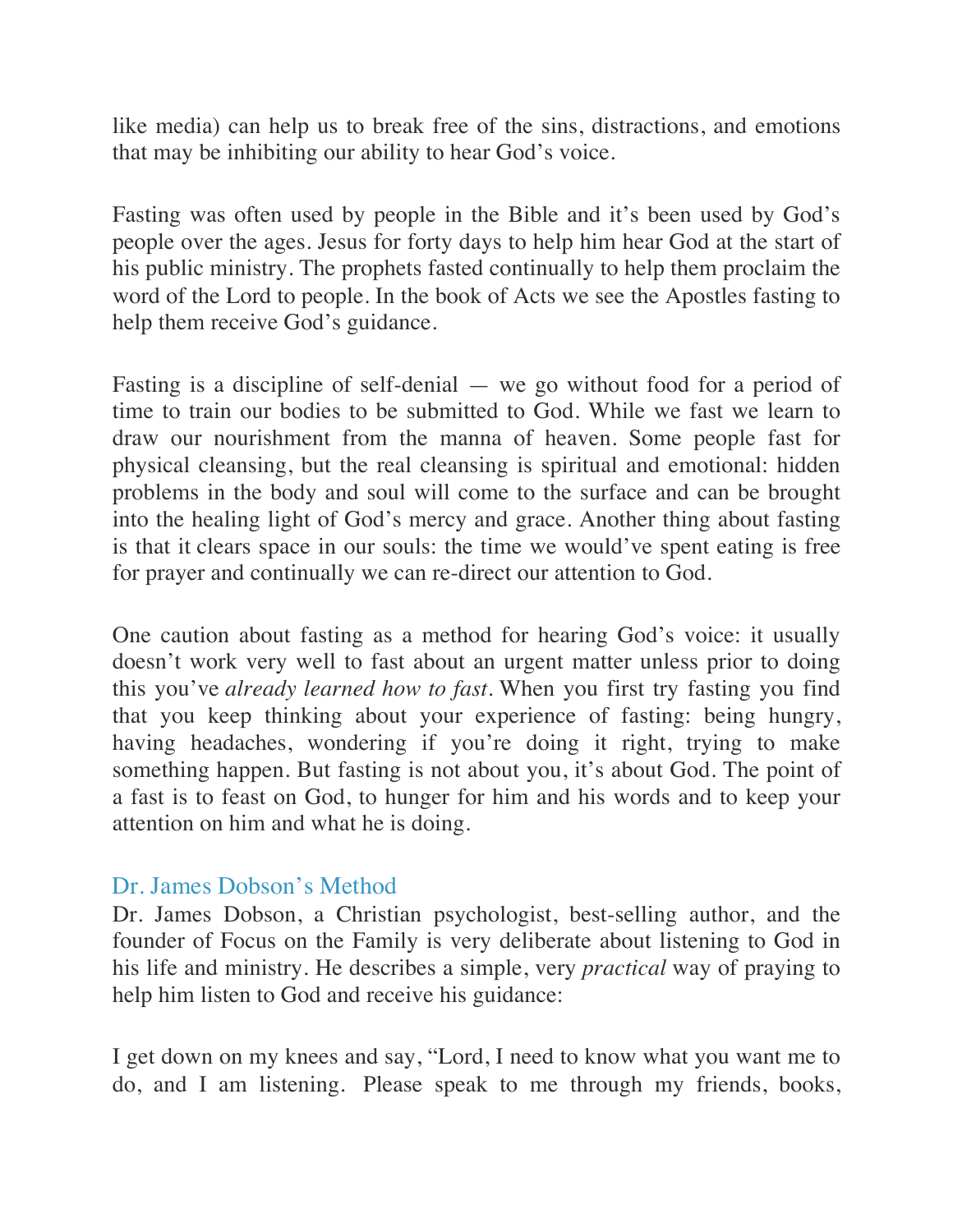magazines I pick up and read, and through circumstances" (quoted by Dallas Willard in *Hearing God,* p. 199).

This approach is quite simple and yet it is profound at the same time. Notice that Dr. Dobson is active in his listening to God for discernment. He's submitting himself and all that he's involved with to the Lord and to his Word. He is alerting and mobilizing himself to be prepared for how God will speak to him through a variety of inputs in his daily life. He is paying special attention to what's going on inside his soul and outside in his circumstances.

Dallas Willard has followed Dr. Dobson's method and testifies:

I have followed this simple method of listening for God's voice in many situations — in university teaching, research and administration; in family and business affairs, in writing and conducting sessions in conferences and seminars. It is the furthest things from a legalism or formality for me, and God also takes ample occasion to slip up on me by speaking to me words that I am not seeking in this way (*Hearing God,* p.200).

#### Observing Regular Times for Listening to God

Just like we set aside time to read or study the Bible, pray the Scriptures, practice Abiding Prayer, intercede for loved ones, or serve food to the homeless we are wise to make a space devoted to listening to God — to be still and quiet and simply ask God, "What do you want to say to me? What are you doing that you want to participate in with you?"

This is what Samuel learned to do. Beginning as a little boy he prayed, "Speak Lord, for your servant is listening" (1 Samuel 3:9, 10). Through his life he inquired of the Lord matters and he taught David to do the same. Early in his years as King David was careful to follow Samuel's mentoring on many occasions when enemies were attacking or he had important decisions to make. But later David stopped seeking to hear from God. Right after he had the affair with Bathsheba.

Dallas teaches that if we maintain a usual practice of setting aside time to be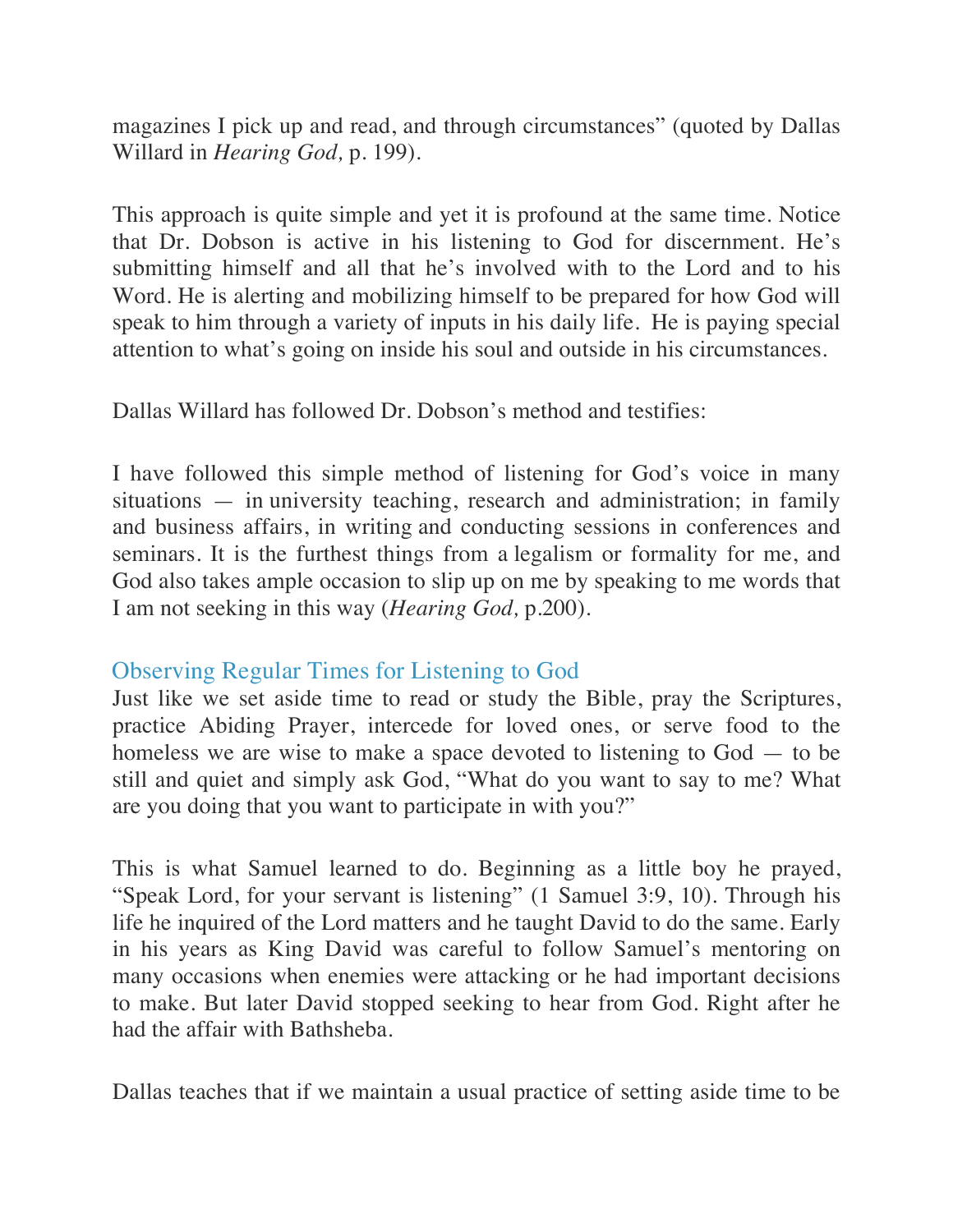still and attentive to God then when the situation comes that we need to hear a particular word from God we will be better able to listen confidently and wait patiently for what God has to say.

To listen to God is a spiritual discipline. It's a discipline that we practice alongside of other disciplines like Bible study, meditation, and contemplative forms of prayer. It's like learning a subject in school or exercise at the gym in that as you gain new knowledge and strength it becomes part of your foundation that helps you to gain still more knowledge and strength. So the more we take God's Word into us and recognize his hand moving in our life and in our heart the easier it is for us to recognize God's voice with clarity and confidence going forward.

I find it helpful when listening to God — whether it's part of Lectio Divina, in response to a dream in the night, or in regards to a decision I need to make — to get out paper and pen and write down what I think God *might* be saying to me. When I do this *I turn off my internal editor* who is prone to say, "Did God really say that? How do you know it's not just your own thoughts?"

When I set aside concentrated time to listen to God I just *let my pen flow.* Or if I'm at the computer I just let my fingers type what God seems to be saying. I may start by writing down my name because I'm receiving a personal message. I open my mind to the stream of God's thoughts. Of course, after I'm finished journaling what it seems to be that God is saying to me then I review it carefully, examining the message in the light of the Holy Scriptures, perhaps seeking feedback from spiritual friends, and always watching for God's confirmation over time in my circumstances and the ongoing impressions he makes on me.

I have been doing this for many years. It is so encouraging for me to go back and read my journals. Time and again I have been encouraged when something challenging that I discerned God to tell me to do worked out well. And there have been times that I have been amazed when I sensed God say that he was going to do something unlikely and as I did my part by waiting, trusting, and observing that he actually did what he said he'd do! (I shouldn't be amazed when God does what he says he'll do!)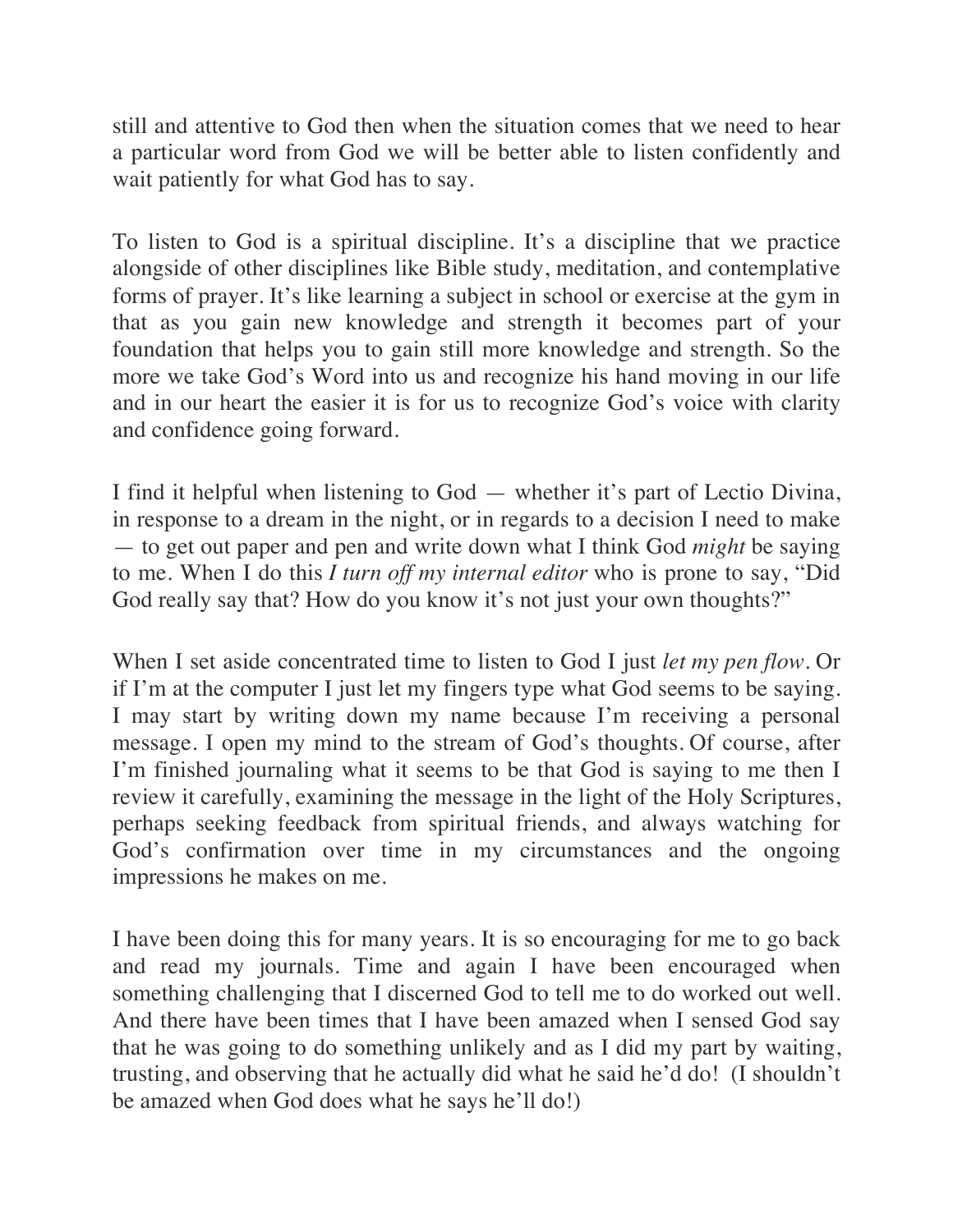#### Dallas Willard's Paradoxical Method

Dallas' personal method to help him listen to God is quite pragmatic and helpful. He begins by setting aside time for concentrated listening to God in the way we've just discussed: he talks to God about the situation, asks God's counsel, meditates on Scripture, quiets himself to listen, and waits. Sometimes he does this for hours.

Then Dallas adds some wise, paradoxical counsel about stepping back from intensive focus on discerning God's will:

Personally I find it works best if after I ask God to speak to me in this way, I devote the next hour or so to some kind of activity that neither engrosses my attention with other things nor allows me to be intensely focused on the matter in question. Housework gardening, driving about on errands, or paying bills will generally do. I have learned not to worry about whether or not this is going to work. I know that it does not *have* to work, but I am sure that it *will* work if God has something he really wants me to know or do. This is ultimately because *I am sure of how great and good he is.*

Often by the end of an hour or so there has stood forth within my consciousness an idea or thought with that peculiar quality, spirit and content that I have come to associate with God's voice. If so, I may write it down for further study. I also may decide to discuss the matter with others, usually without informing them that "God has told me..." Or I may decide to reconsider the matter by repeating the same process after a short period of time. Remember Gideon (Judges 6:11-40). Remember too that scientists check their results by rerunning experiments. We should be so humble. (*Hearing God, p. 199-200)*

The beauty of this approach is that it guards us against *straining* to hear God's voice. If we press too hard or if we worry it inhibits us from discerning what God may be saying. But when we step back from active listening in meditation and prayer and instead *relax* about the whole issue by engaging lightly in a mindless activity it puts us in a different space. Insight from God is liable to just pop in!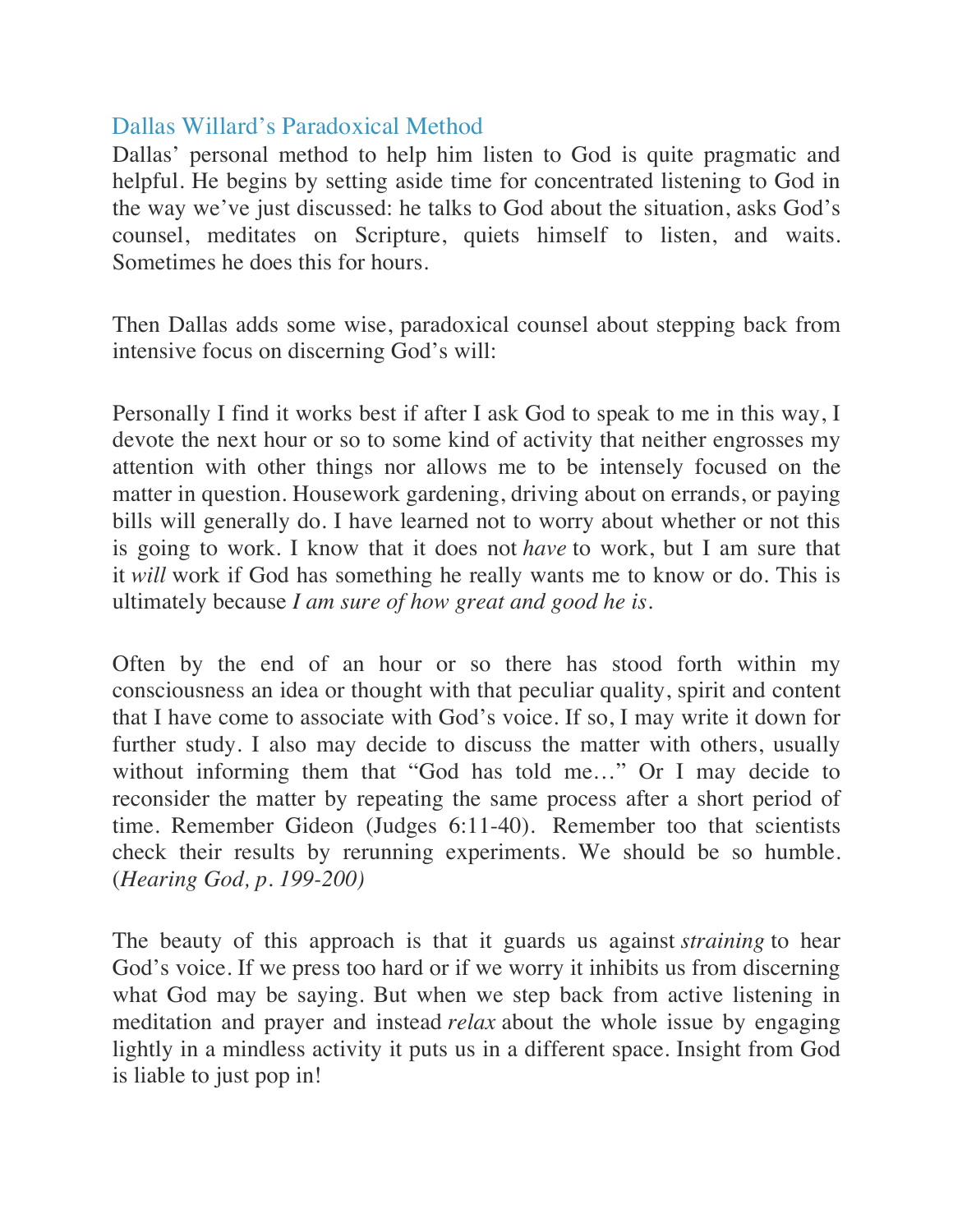It's a paradox: we strain to hear God's will on a matter and hear nothing, but we let go and trust that God will speak to us if he has anything to say and we hear his wisdom.

I have often strained to hear God on an issue and then when I finally relinquished the matter to God and stopped pressing I was able to hear him! In particular I have experienced this when I'm jogging long distances. Running on trails by lakes or up in the hills in solitude relaxes me. (I'm sure the endorphins help!) As I'm running along I enjoy the beauty of nature and meditating on Scripture and sometimes my mind wanders onto the situation I've had a question about. Sometimes God's wisdom suddenly comes to me just then as I'm jogging!

## Re-Run your Experiment

What do you do when you think you've heard God's voice?

We should always hurry to obey the teachings of the Bible. But personal messages we receive from God about specific situations are different — even if we receive them in the context of studying or meditating on a Bible passage. We're wise to be careful about acting too quickly on our personal discerning of what God is saying to us, as we may need to wait longer. Dallas says, "Remember too that scientist check their results by rerunning experiments. We should be so humble" (*Hearing God*, p.200).

## When God is Silent

What do you do when it seems that none of your methods to hear God's voice work?

We need to be careful not to use methods as gimmicks to obtain guidance from God to secure ourselves. If what's truly most important to us is *growing in relationship with God as an apprentice of Jesus* then we'll understand situations of not hearing God's voice as a *learning opportunity.* God may want us to make a given decision without his specific directive, but by relying on him with us.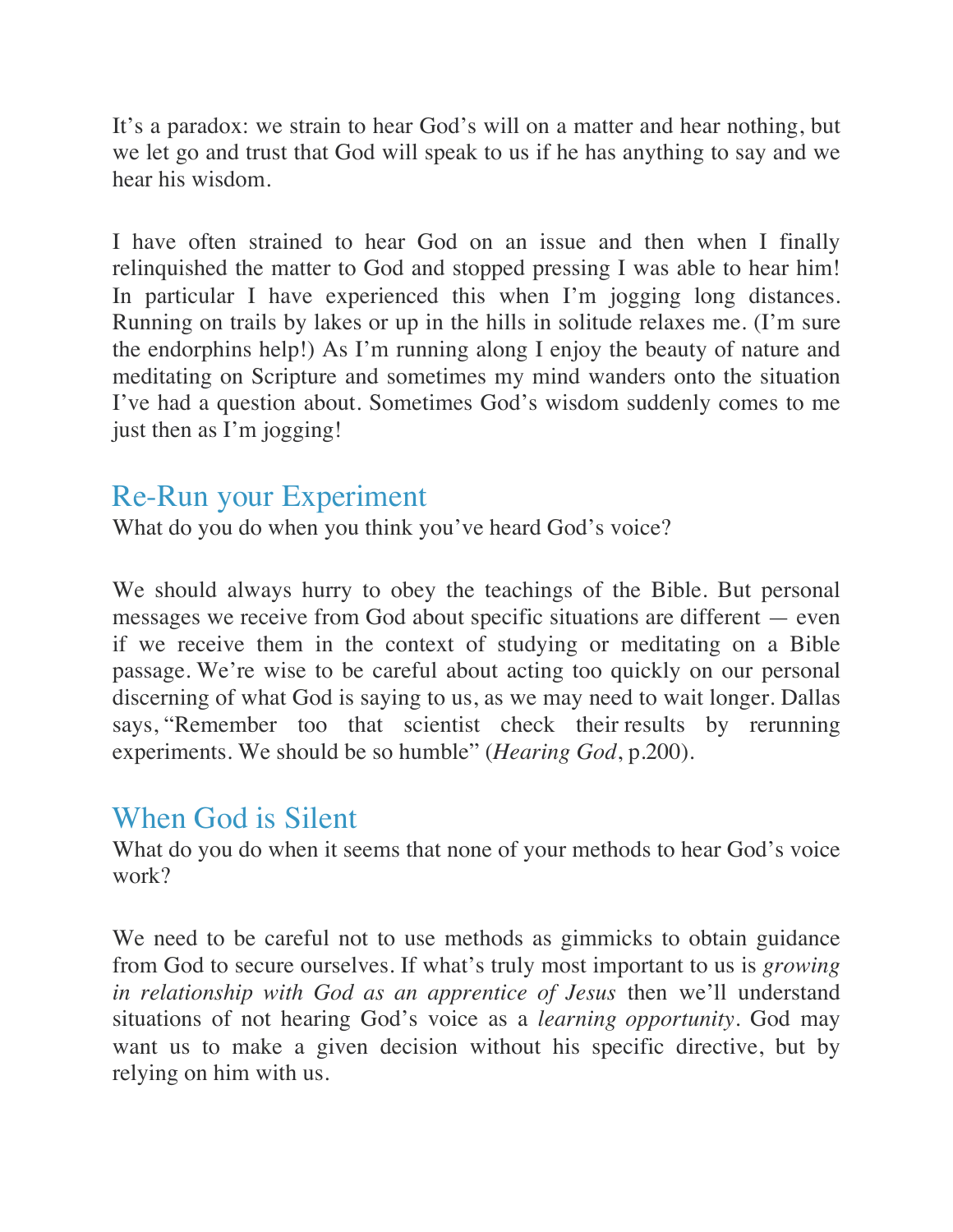Understanding the meaning of When you Don't Hear God's Voice is essential.

## (excepts from…) *"When We Don't Hear God"*

What does it mean when you can't seem to hear God's voice? **What do you do?**

## Does Prayer Feel Like Talking to a Wall?

Maybe you feel like you're praying to a wall!

We *all* feel that way sometimes. There are times when it seems like God isn't answering our prayers. There are times that we don't hear God's voice. Even if we know the Bible and are filled with godly wisdom there are some situations in which, at least for awhile, we don't know what God's thoughts are.

What are we to do when we don't hear God's voice?

## What Dallas Willard Does when He Doesn't Hear God's Voice

Does the author of *Hearing God* always hear God's voice? No! He readily admits that sometimes he does not. What does he do then?

**Obey the Lord: love God and your neighbor.** Dallas says **that is always the best advice in any situation of uncertainty** or distress.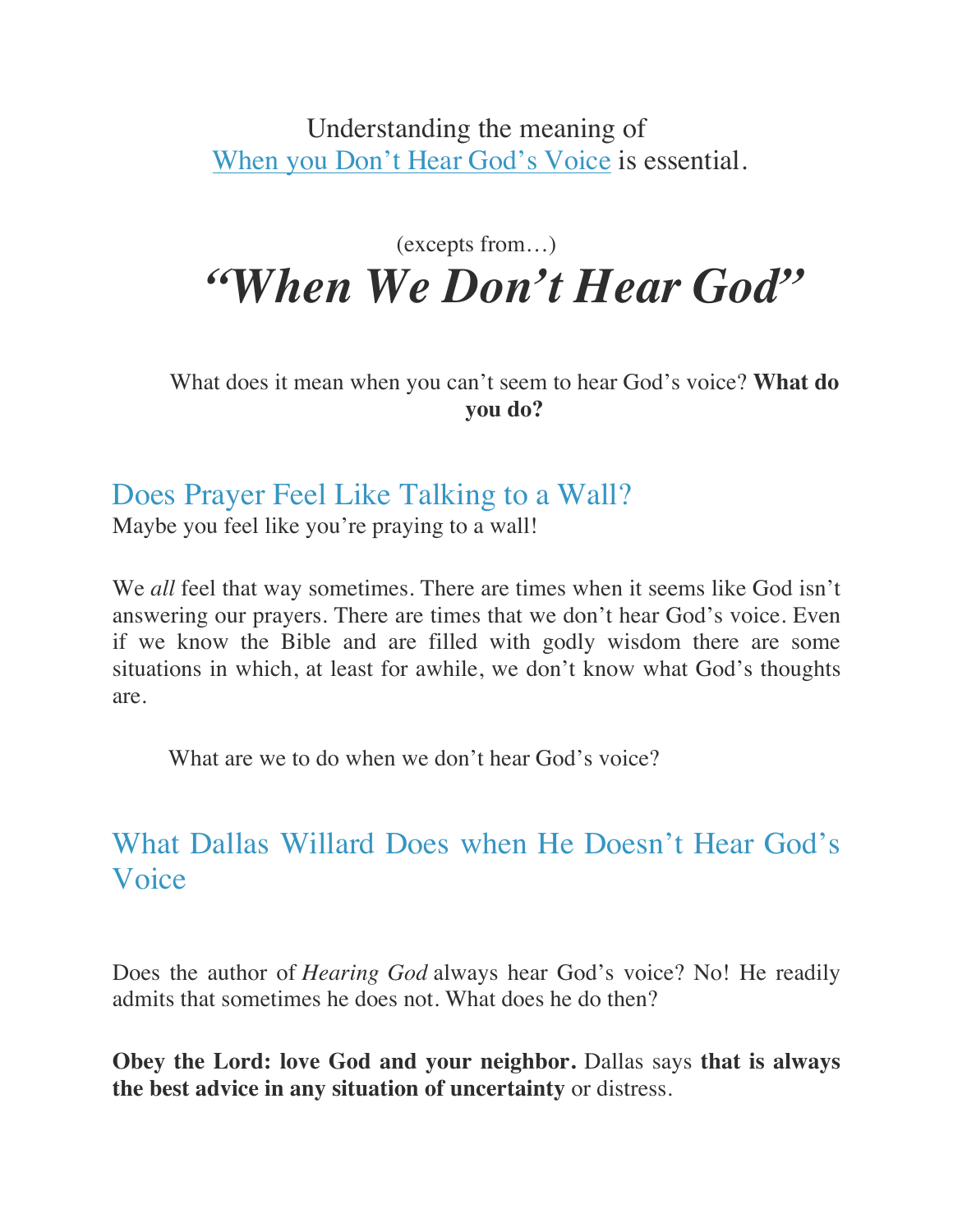In addition Dallas says that when he has sought God on an issue and doesn't have clarity *he lets go of seeking an answer from God.* He says he's not disappointed or worried. Instead he goes about his business, maintaining the general attitude of listening to God as part of his daily conversational relationship with him, and he trusts that God will speak to him as he proceeds if God wants to.

And Dallas trusts that if God does *not* explicitly direct his steps that it means that God wants Dallas to make the decision himself.

Dallas elaborates on his thinking:

*It is God's will that we ourselves should have a great part in determining our path through life.* This does not mean that he is not with us. Far from it. God both *develops* and, for our good, *tests* our character by leaving us to decide. He calls us to responsible citizenship in his kingdom by saying – in effect or in reality – as often as possible, *"My will for you in this case is that you decide on your own…*

A child cannot develop into a responsible, competent human being if he or she is always told what do to…

What we want, what we think, what we decide to do when the word of God does not come or when we have so immersed ourselves in him that his voice within us is not held in distinction from our own thoughts and perceptions – these show *who we are:* either we are God's mature children, friends, and coworkers, or we are something less (*Hearing God,* p. 204).

We need to remind ourselves that the main point of "Hearing God" is *our opportunity to grow in a trusting and responsive interactive relationship with God.*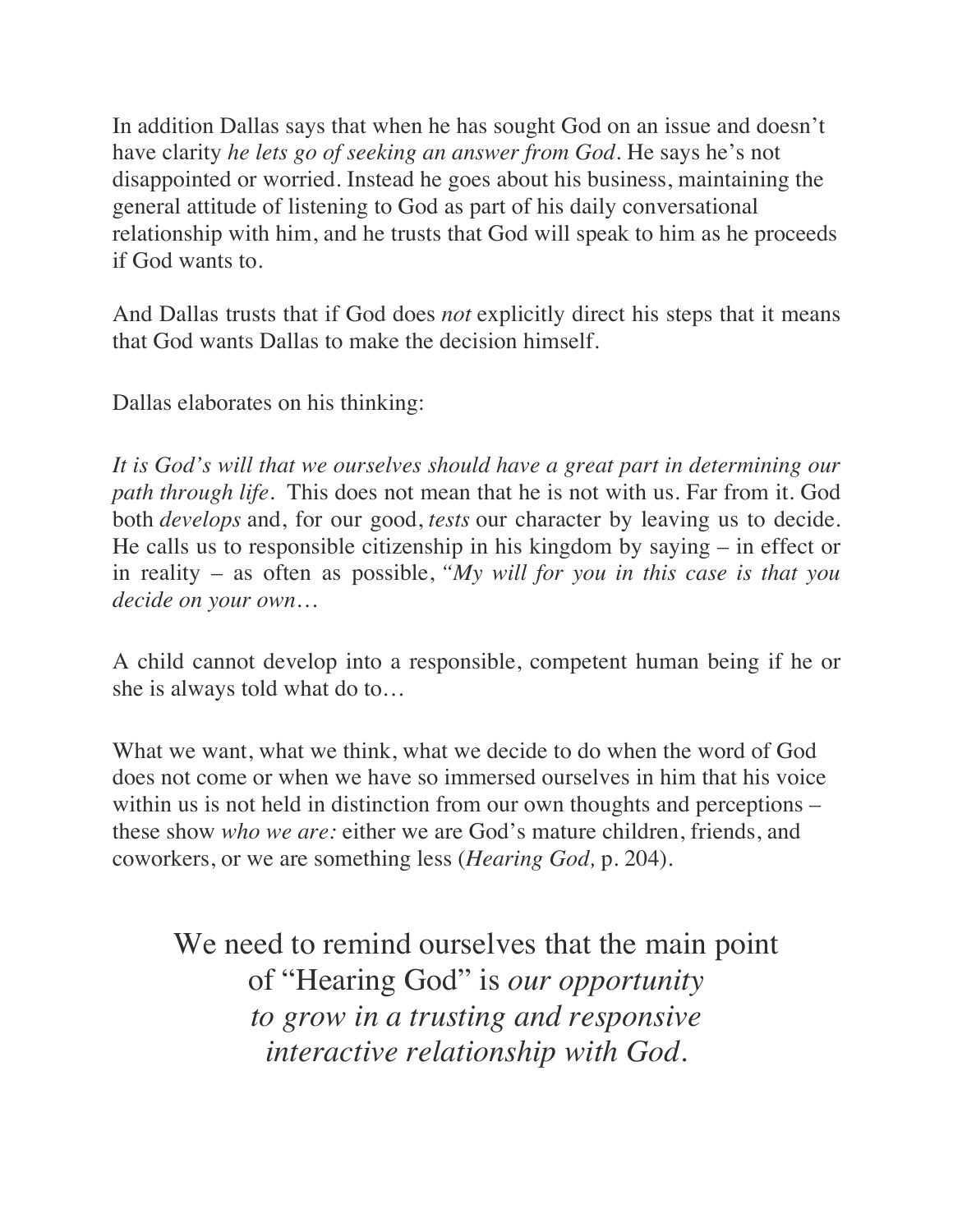## Hearing God is not primarily about receiving detailed directions for our daily life decisions.

## Hearing God is about learning to submit to Christ in all that we do and to develop an overall relationship with him as Jesus' apprentices in his kingdom.

At times God is present with us in loving silence.

Growing in a conversational relationship with God is not so much about getting directive messages from God when we need them — it's really about doing all that we do in the presence of the Father, Son, and Spirit.

## Why We May Be Upset if We Don't Hear God

Many people I talk to get upset if they don't hear God's voice. I've had the same struggle with God many times. But I've had to reckon with Dallas' challenging words: "We may insist on having God tell us what to do because we live in fear or are obsessed with *being right* as a strategy for *being safe*" (p. 205).

Maybe we want a life without risk? But Dallas teaches that only risk can produce character. In the spiritual life to risk is to venture beyond our merely natural abilities by relying on God's upholding power with us.

Paul teaches us to *"Walk by faith and not by sight"* - **(2 Corinthians 5:7)**. In other words, "Walk by trust in God and not by your emotions." **(It's always helpful to be aware of our emotions, but never good to be dependent on them — they make wonderful servants but terrible masters!)** Our walk of faith is tested when we don't hear God's voice.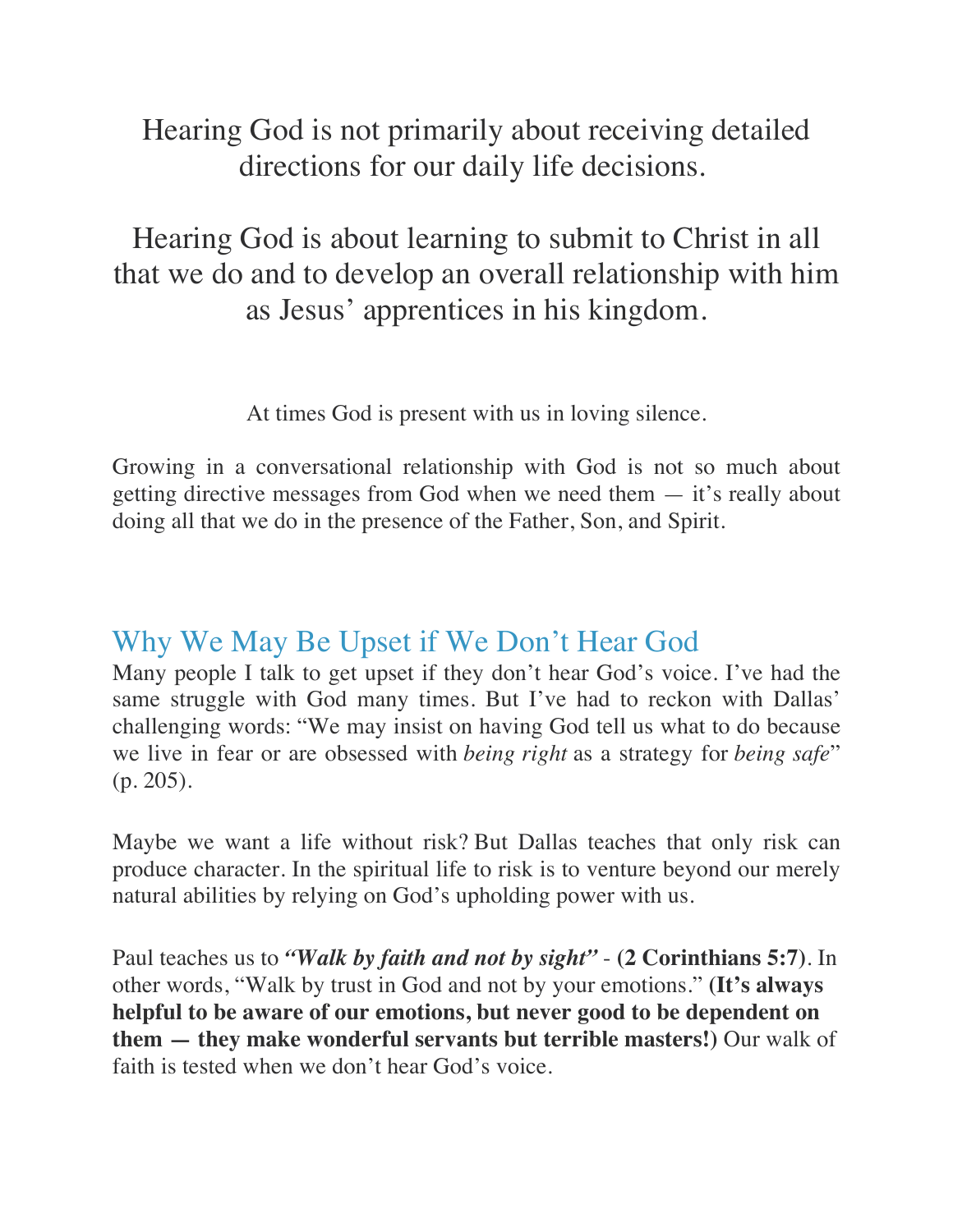## The Dark Night of the Soul

Sometimes the challenge of not hearing God's voice is part of a larger experience called the Dark Night of the Soul. You may have heard of this, but do you understand what it is and how to deal with it?

Saint John of the Cross taught about the Dark Night of the Soul in the 16th Century. Long before this Psalmist prayed many times in the midst of a Dark Night, crying out to God, "Why is your face hidden from me?" (Dark Night Psalms include Psalms 13, 42, 46, 59, 77, 88, 91, 143.)

The Dark Night of the Soul is a time in which we don't feel God's presence, we don't hear his voice, and it seems that God has left us on our own. It can be a depressing time; it is quite a trial. All depressions and all trials are not examples of a Dark Night of the Soul — only those in which we feel spiritually dry and distant from God.

The Dark Night is *not* a time in which you're being punished by an angry God for your sins. It is a kind of loving discipline, a testing to encourage growth. It's because of your growing righteousness and maturity in Christ that the Sovereign Lord brings a Dark Night.

And the Dark Night is not resolved by trying harder to be a good Christian so that you can feel his love or get his blessings!

The Dark Night of the Soul is a certain kind of trial in which God is working in a very specific way with a mature Christ-follower. God withdraws the felt sense of his presence for a season to take the disciple of Christ on a deepening of journey of opening up his or her heart.

It doesn't feel like it at the time, but the Dark Night is actually an opportunity to develop a stronger faith seen in the capacity to express love for Christ and to worship God *for nothing* – as Job did, or Abraham leaving his son on the altar, or Paul when his thorn in the flesh was not taken away, or Jesus on the Cross.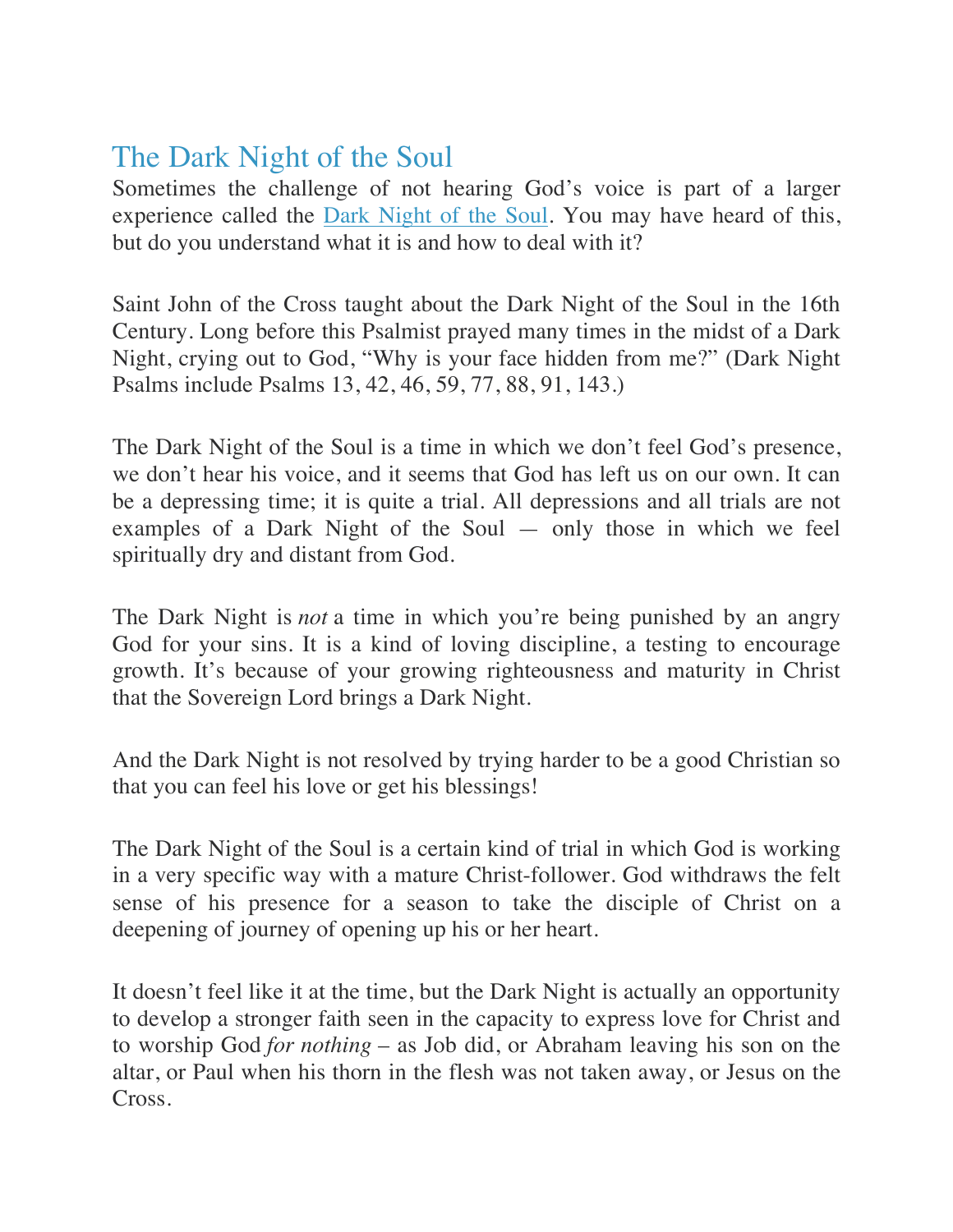The Dark Night is a time to *experience a deep, deep longing for God* and to learn to find meaning and joy in the longing. It's a time to remember past times of experiencing God's grace. The Dark Night is a time to trust the light of Christ within even though it's dark all around you.

- **Soul Shepherding** (blog)

*"Desiring God"* (blog)

It is very easy to slip into what Scripture calls "dullness of hearing," to hear the weekly sermons without faith, and to see little or no moral fruit in our lives as a result. As Jesus makes clear, ultimately it is how we hear that reveals who we are (John 8:43, 47, 10:4, 27).

Take Care How You Listen is an ebook on listening well. It is comprised of five unedited sermon manuscripts from the preaching ministry of Pastor John. We pray this resource will serve your personal reflection as you heed Jesus' command to "take care how you listen" (Luke 8:18).

#### **- John Piper**

"The Bible teaches the importance of "discerning spirits" (1 Corinthians 12:10) or "testing the spirits to see whether they are from God" (1 John 4:1). But we who trust in the name of the Lord Jesus Christ don't need to be insecure or fearful about discerning between good and evil spirits — we can actually grow to be *confident* because Jesus has given us an Inner Teacher, the Holy Spirit, as an "anointing" that "abides" in us and teaches us all that we need to know (1 John 2:27).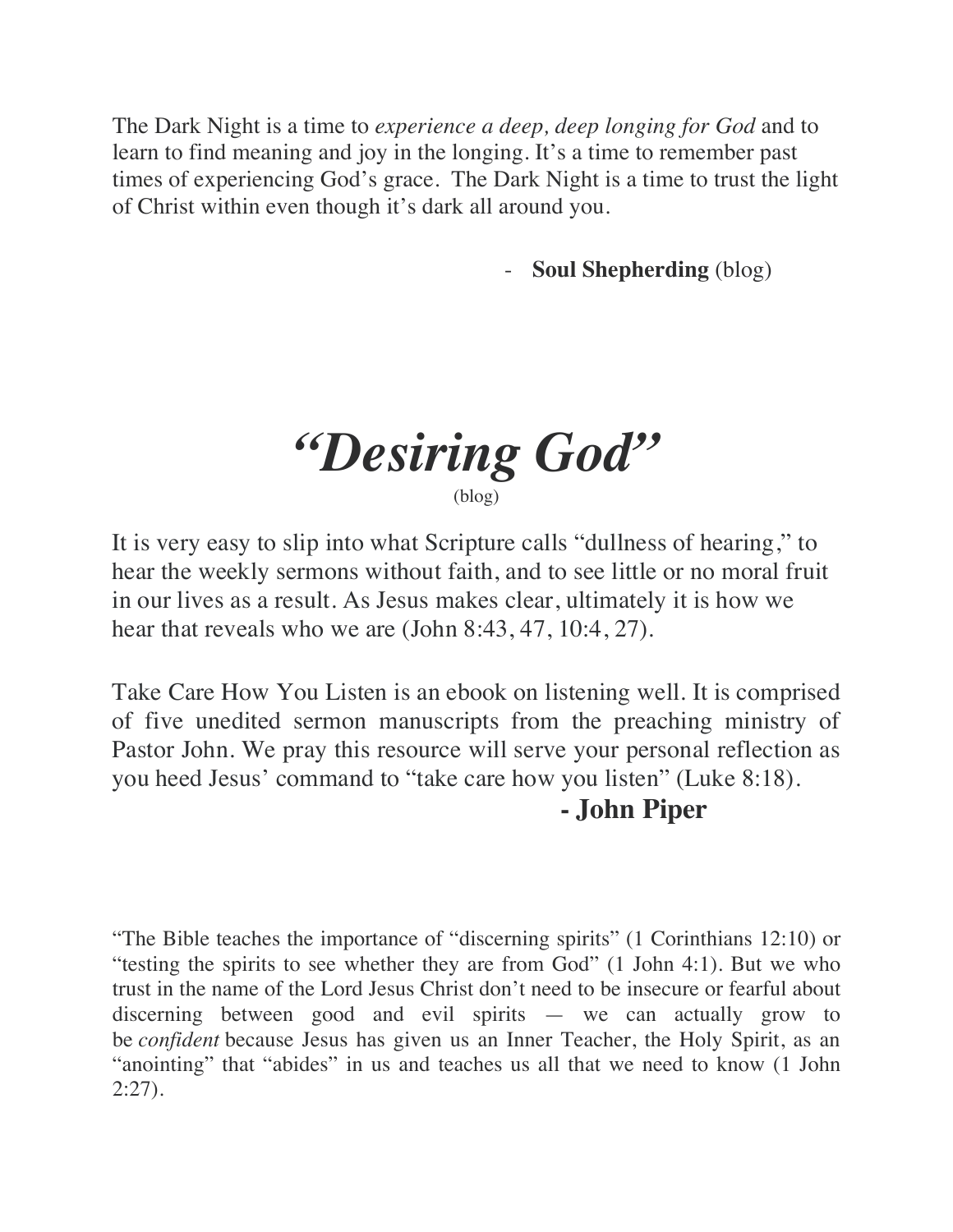Jesus says that he is our Good Shepherd and we are his sheep that he cares for and guides safely. He gives his all for us — he even lays down his life for us! Jesus speaks to his sheep and we can learn to hear and know his voice and differentiate it from that of the "hired hand" (the false shepherd) who leaves us vulnerable to the thief (Satan who comes to steal, kill, and destroy) and the wolves (John 10:1-21)."

The good angel touches the soul gently, lightly, sweetly, like a drop of water going into a sponge. The evil spirit touches it sharply with noise and disturbance, like a drop of water falling onto a stone (*The Spiritual Exercises of Saint Ignatius,* p. 127-128).

Dallas Willard emphasizes that God's normal way of communicating with us simply to impress thoughts or perceptions into our minds. He says that God's voice has a particular quality that with experience we can discern:

The quality of God's voice is more a matter of the *weight* or impact an impression makes on our consciousness. [Its] certain steady and calm force… inclines us toward assent… We sense inwardly the immediate power of God's voice… the unquestionable authority…

It is a spirit of exalted peacefulness and confidence, of joy, of sweet reasonableness and of goodwill. It is, in short, the spirit of Jesus, and by that phrase I refer to the overall tone and internal dynamics of his personal life as a whole… Those who [have] seen Jesus [have] truly seen the Father, who shared the same Spirit. It is this Spirit that marks the voice of God in our hearts. Any word that bears an opposite spirit most surely is not the voice of God. And because his voice bears authority within itself, it does not need to be loud or hysterical (*Hearing God,* page 175, 177).

We know that Satan "masquerades as an angel of light" (2 Corinthians 11:14) and this is why we need to be careful to discern the spirits. But we also know that Satan is "the father of lies" (John 8:44) and "the accuser" (Revelation 12:10, KJV) and he can't help but give himself away if we pay attention.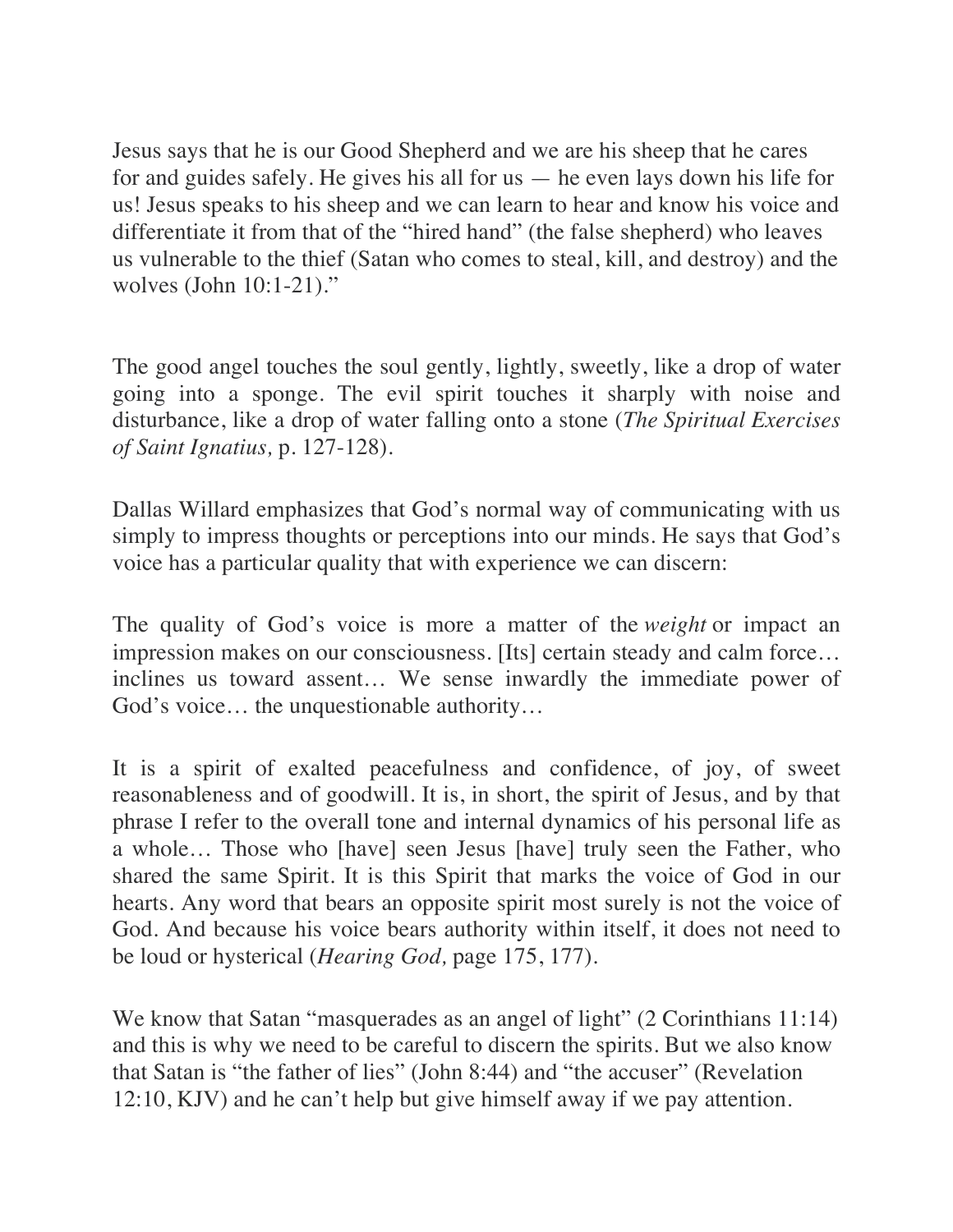When he speaks to us it's with shiftiness and aggression. He argues, condemns, pressures, and tries to convince us to do what he wants.

God loves to speak, but are we listening? Jesus often said, "If you have ears to hear, listen!" **Listening to God is so easy that** *even a child can hear God.* **My favorite example of listening to God is the story of the little boy Samuel who learns to pray, "Speak Lord, for your servant is listening" (1 Samuel 3:9-10). And he hears God's voice.**

**Sadly, as adults we may lose the childlike trust that is needed to hear God — we may complicate things, get distracted, or harden our hearts so that we have great difficulty hearing what God wants to say to us.**

Hearing God's voice and sensing his guidance can be part of our normal lives. We can think of the general way that God guides us in daily life as being like a GPS Navigation System that we may use when driving to an unfamiliar destination: **God's Word, Providence (Circumstances), and Spirit-impressions. These are also referred to as the "Three Lights"** (FB Meyer, *The Secret of Guidance,* written in 1896). (In "Hearing God's Voice Today" I briefly explain this GPS.)

"Methods" of Hearing God:

#### 1. The Peace Plan

As a boy when I asked my mother for help discerning God's guidance she always asked me, "In which scenario are you at peace? Where God guides he gives peace."

Anxiety is a sign that you have conflicting emotions and probably some repressed emotions too, like fear, anger, sadness, or shame. It's not likely that you'll hear God's voice when you're emotional pipes are backed up with negative feelings! So the first need is to address your anxiety and emotions. Then you may be able to hear God's voice.

It's difficult to hear his voice in a season of unrest.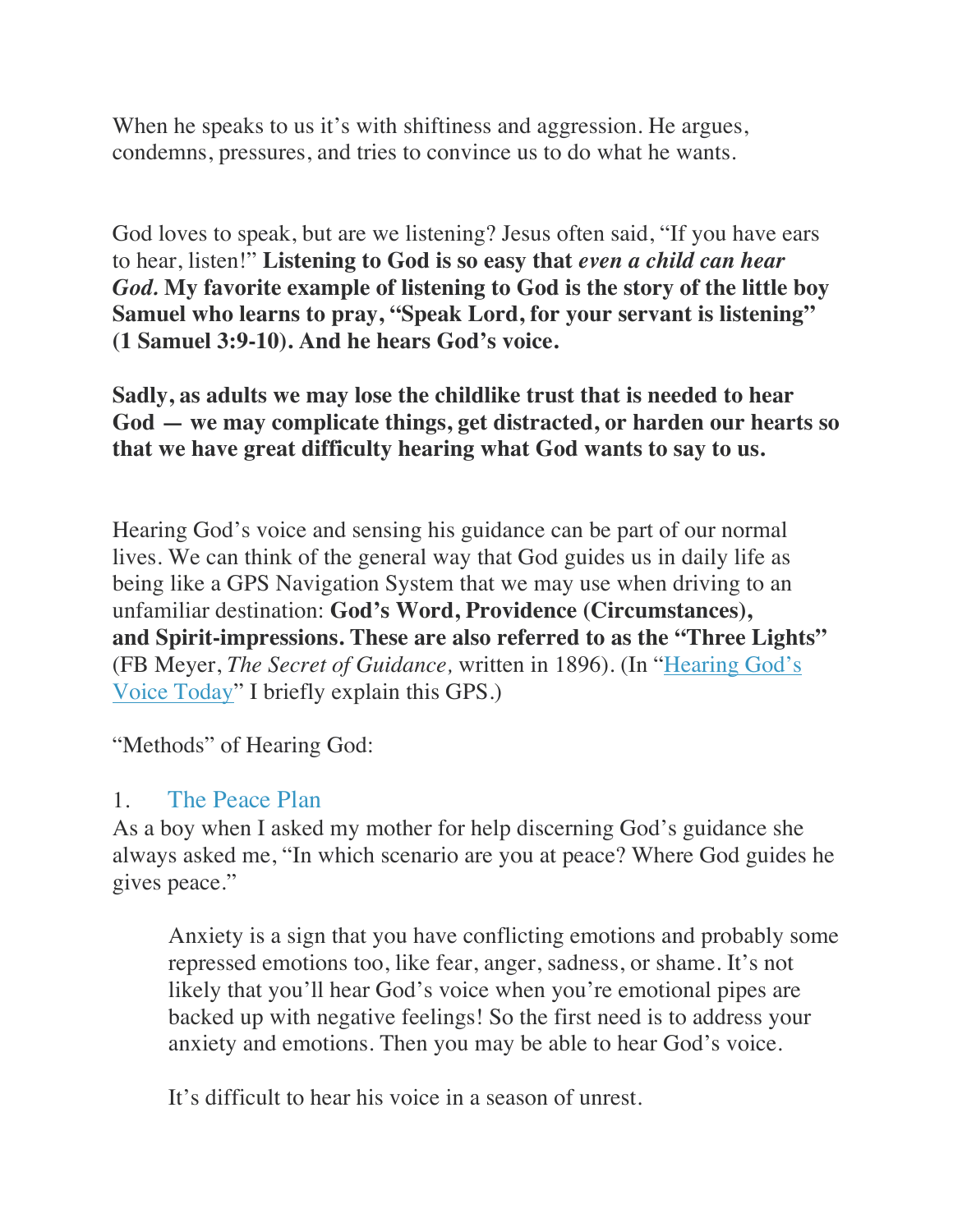*"Do not be anxious about anything, but in everything, by prayer and petition, present your requests to God and the peace of God that passes all understanding will guard your hearts and minds in Christ Jesus"* (Philippians 4:6-7).

#### 2. Ignatius' Method

It was in 1544 that Ignatius of Loyola developed the classic model for discerning God's voice and leading in *The Spiritual Exercises.* His book lays out a practical manual for doing a four-week retreat featuring meditation on Gospel readings that engages the senses, reflection and listening prayer, and spiritual direction. It includes teaching about listening to God's voice…

"By becoming, *"passionately indifferent"* to all things except loving and honoring the Lord Jesus Christ."

Along these lines Ignatius says:

It is necessary to keep as my objective the end for which I am created, to praise God our Lord and save my soul. Furthermore, I ought to find myself indifferent, that is, without any disordered affection, to such an extent that I am not more inclined or emotionally disposed toward taking the matter proposed rather than relinquishing it…

Instead, I should find myself in the middle, like the pointer of a balance, in order to be ready to follow that which I shall perceive to be more to the glory and praise of God our Lord and the salvation of my soul.

**I should beg God our Lord to be pleased to move my will and to put into my mind what I ought to do in regard to the matter proposed, so that it will be more to his praise and glory…**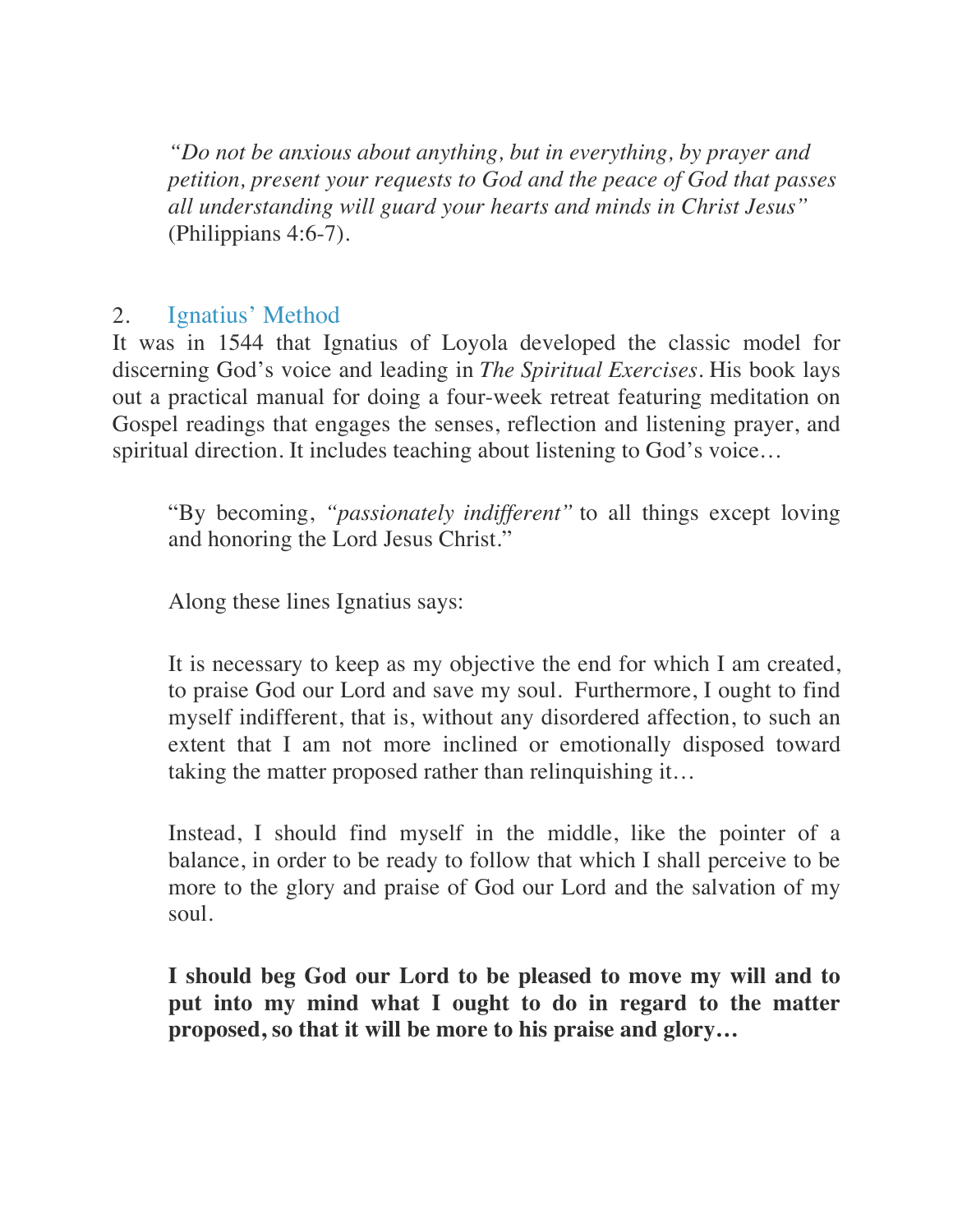**Which choice helps me to love God better?** How would I advise another person I have never known? If I were at the point of death what would I wish I had done? **On Judgment Day how will I wish I had decided?** (*The Spiritual Exercises of Saint Ignatius,* p. 77-78).

You become indifferent about which direction to go when you have the matter fully submitted to God — you've abandoned the outcomes to him and and settled in your heart that in either scenario you can be happy because you *belong to the Lord and you're serving him in his kingdom.* However your situation turns out the Lord is your portion and his love is better than life (Psalm 63:3) so you are fulfilled!

A simple abiding prayer that helps me submit a matter to God and stay in a neutral, listening position is:

"Lord, I want your will, your way, your time… Your will, your way, your time…"

I repeat the prayer gently in quiet, focused prayer. Then throughout the day whenever the issue comes to mind I return to the prayer, even if only for a few moments.

#### 3. Fast and Pray

A fruitful method to help us listen to God and discern his guidance is fasting and prayer… Fasting was often used by people in the Bible and it's been used by God's people over the ages. Jesus for forty days to help him hear God at the start of his public ministry. The prophets fasted continually to help them proclaim the word of the Lord to people. In the book of Acts we see the Apostles fasting to help them receive God's guidance.

Fasting is a discipline of self-denial — we go without food for a period of time to train our bodies to be submitted to God.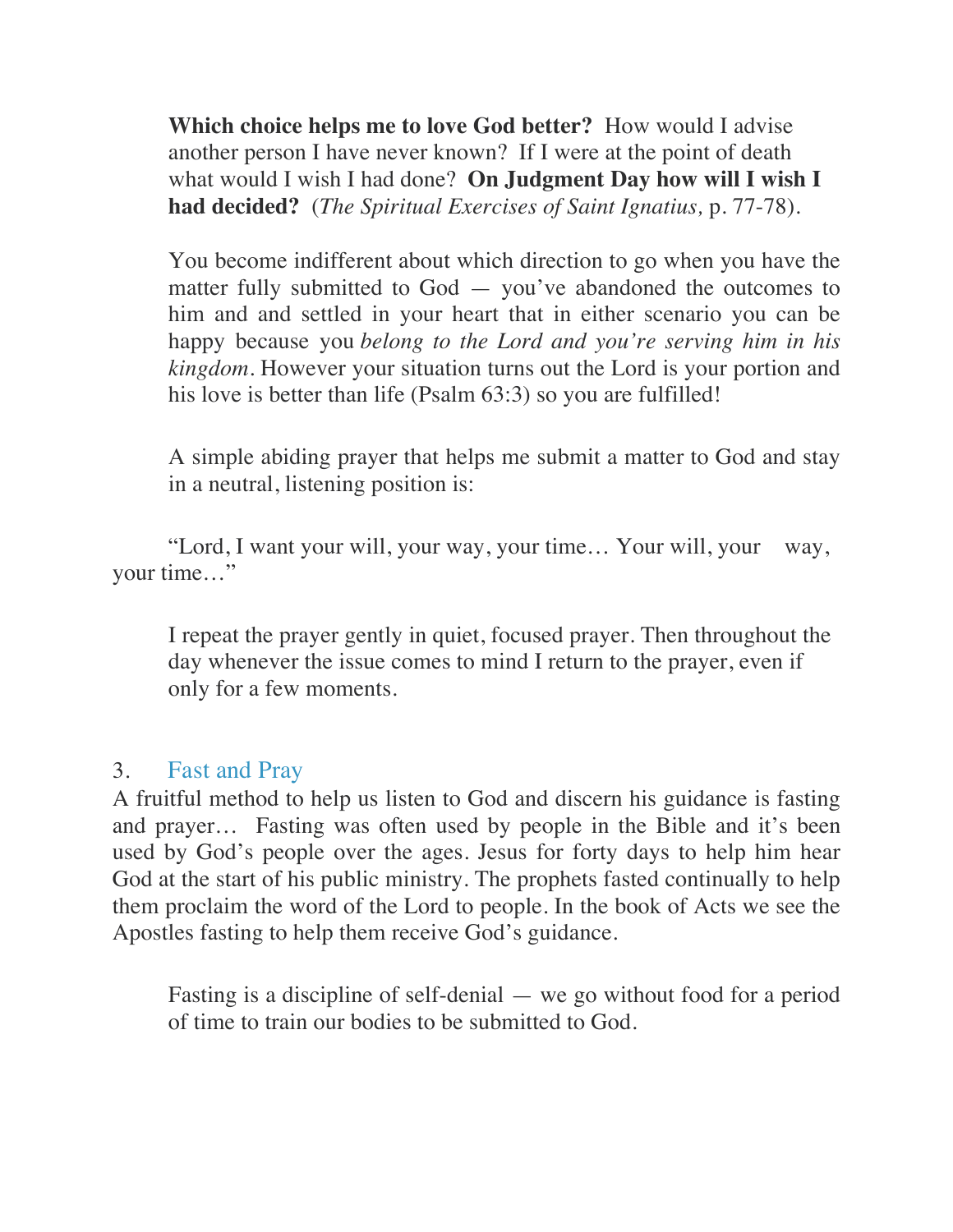Remember, fasting is not about you, it's about God. The point of a fast is to feast on God, to hunger for him and his words and to keep your attention on him and what he is doing.

#### 4. Dr. James Dobson's Method

Dr. James Dobson, a Christian psychologist, best-selling author, and the founder of Focus on the Family is very deliberate about listening to God in his life and ministry. He describes a simple, very *practical* way of praying to help him listen to God and receive his guidance:

I get down on my knees and say, **"Lord, I need to know what you want me to do, and I am listening. Please speak to me through my friends, books, magazines I pick up and read, and through circumstances"** (quoted by Dallas Willard in *Hearing God,* p. 199).

This approach is quite simple and yet it is profound at the same time. Notice that Dr. Dobson is active in his listening to God for discernment. He's submitting himself and all that he's involved with to the Lord and to his Word. He is alerting and mobilizing himself to be prepared for how God will speak to him through a variety of inputs in his daily life. He is paying special attention to what's going on inside his soul and outside in his circumstances.

#### 5. Observing Regular Times for Listening to God

Just like we set aside time to read or study the Bible, pray the Scriptures, practice Abiding Prayer, intercede for loved ones, or serve food to the homeless we are wise to make a space devoted to listening to God — to be still and quiet and simply ask God, "What do you want to say to me? What are you doing that you want to participate in with you?"

This is what **Samuel learned** to do. Beginning as a little boy he prayed, *"Speak Lord, for your servant is listening" -* **(1 Samuel 3:9, 10).**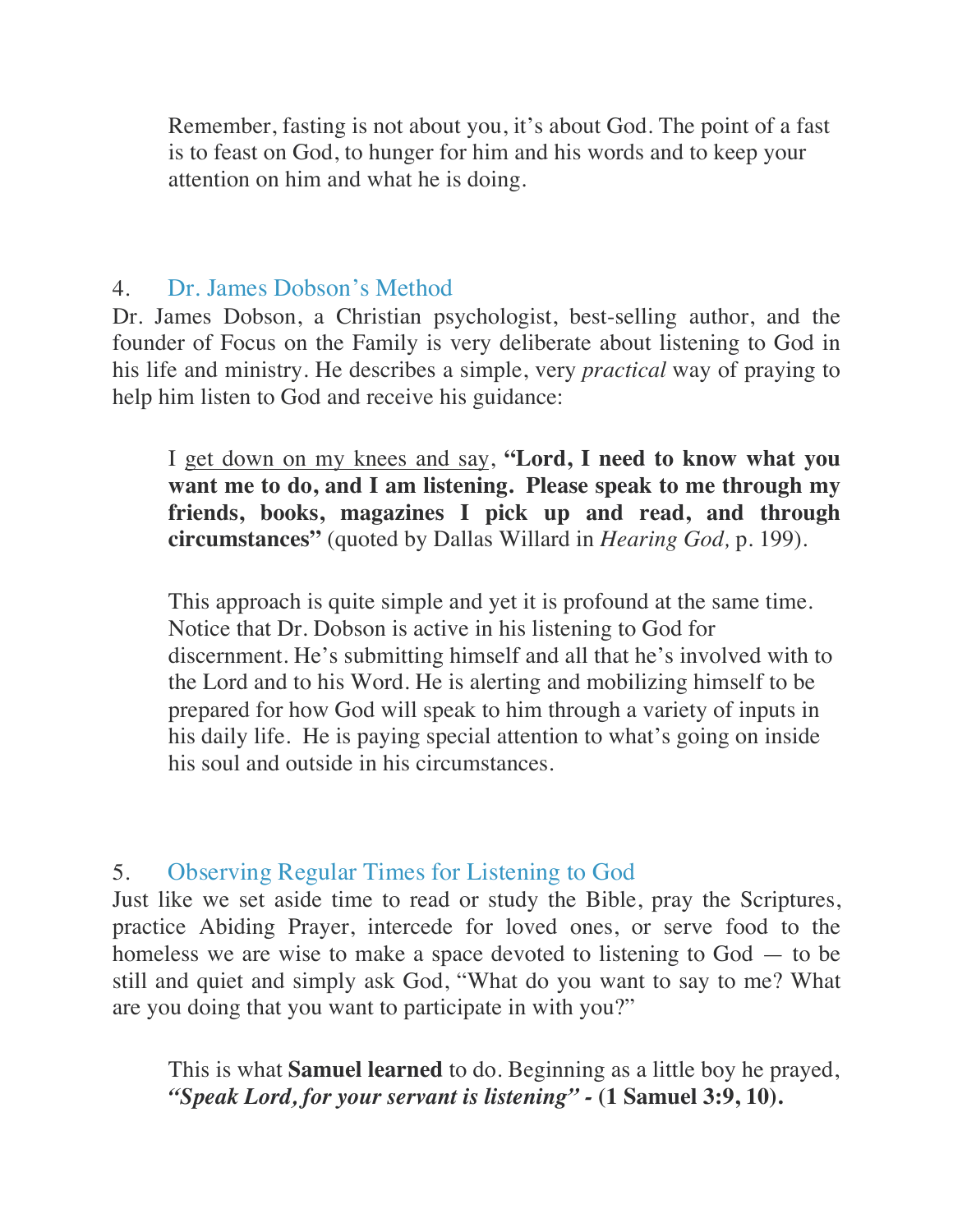Through his life he inquired of the Lord matters and he taught David to do the same. Early in his years as King David was careful to follow Samuel's mentoring on many occasions when enemies were attacking or he had important decisions to make. But later David stopped seeking to hear from God. Right after he had the affair with Bathsheba.

Listening to God is a spiritual discipline. It's a discipline that we practice alongside of other disciplines like Bible study, meditation, and contemplative forms of prayer.

#### 6. Dallas Willard's Paradoxical Method

Dallas' personal method to help him listen to God is quite pragmatic and helpful. He begins by setting aside time for concentrated listening to God in the way we've just discussed: he talks to God about the situation, asks God's counsel, meditates on Scripture, quiets himself to listen, and waits. Sometimes he does this for hours.

Then Dallas adds some wise, paradoxical counsel about stepping back from intensive focus on discerning God's will:

Personally I find it works best if after I ask God to speak to me in this way, I devote the next hour or so to some kind of activity that neither engrosses my attention with other things nor allows me to be intensely focused on the matter in question. Housework gardening, driving about on errands, or paying bills will generally do. I have learned not to worry about whether or not this is going to work. I know that it does not *have* to work, but I am sure that it *will* work if God has something he really wants me to know or do. This is ultimately because *I am sure of how great and good he is.*

Often by the end of an hour or so there has stood forth within my consciousness an idea or thought with that peculiar quality, spirit and content that I have come to associate with God's voice. If so, I may write it down for further study. I also may decide to discuss the matter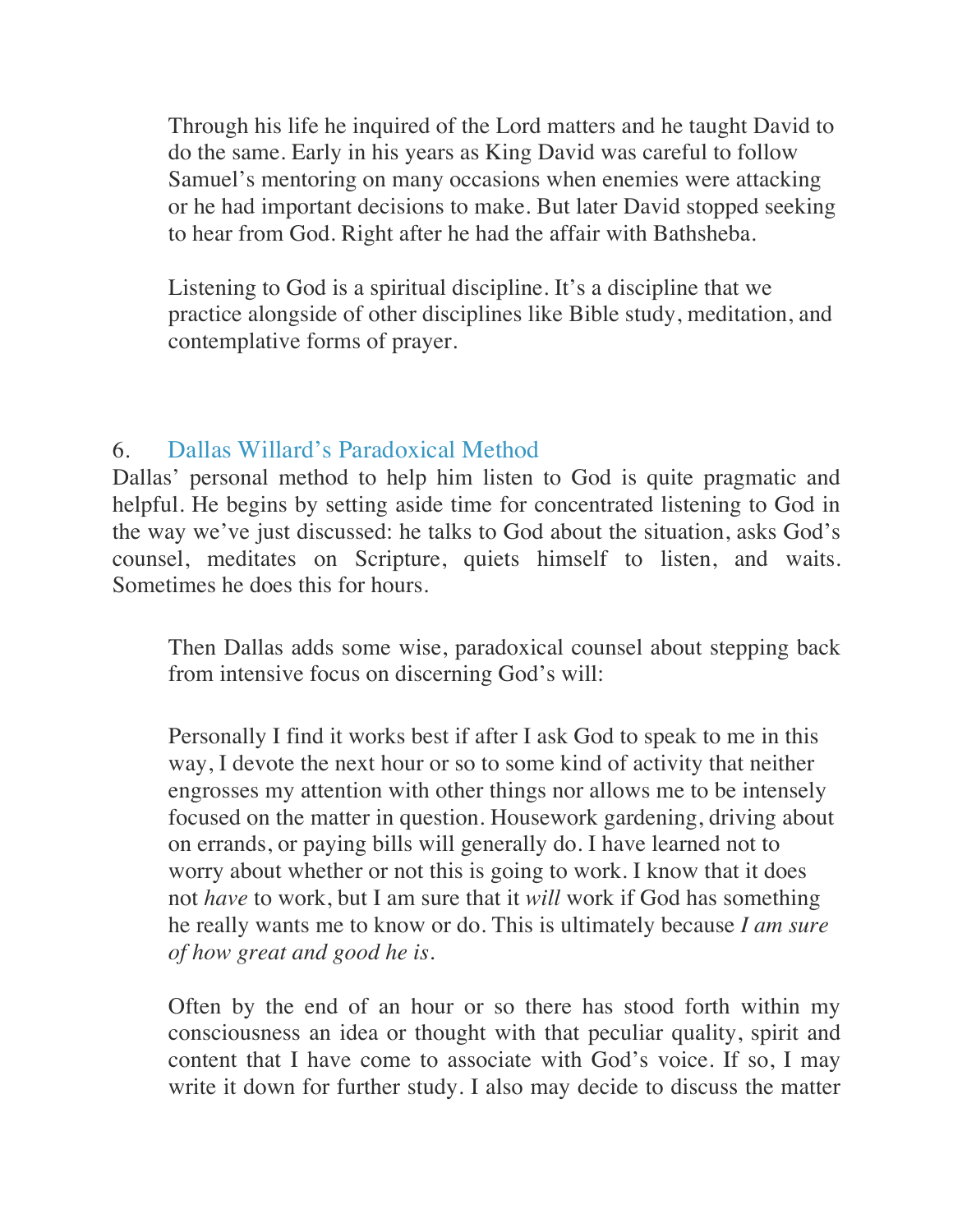with others, usually without informing them that "God has told me..." Or I may decide to reconsider the matter by repeating the same process after a short period of time. Remember Gideon (Judges 6:11- 40). Remember too that scientists check their results by rerunning experiments. We should be so humble. (*Hearing God, p. 199-200)*

#### **The beauty of this approach is that it guards against straining to hear God's voice.**

If we press too hard or if we worry it inhibits us from discerning what God may be saying. But when we step back from active listening in meditation and prayer and instead *relax* about the whole issue by engaging lightly in a mindless activity it puts us in a different space. Insight from God is liable to just pop in!

It's a paradox: **we strain to hear God's will on a matter and hear nothing, but we let go and trust that God will speak to us if he has anything to say and we hear his wisdom.**

**Sometimes God's wisdom suddenly comes to me…**

### 7. Re-Run your Experiment

What do you do when you think you've heard God's voice?

We should always hurry to obey the teachings of the Bible. But personal messages we receive from God about specific situations are different — even if we receive them in the context of studying or meditating on a Bible passage. We're wise to be careful about acting too quickly on our personal discerning of what God is saying to us, as we may need to wait longer. Dallas says, "Remember too that scientist check their results by rerunning experiments. We should be so humble" (*Hearing God*, p.200).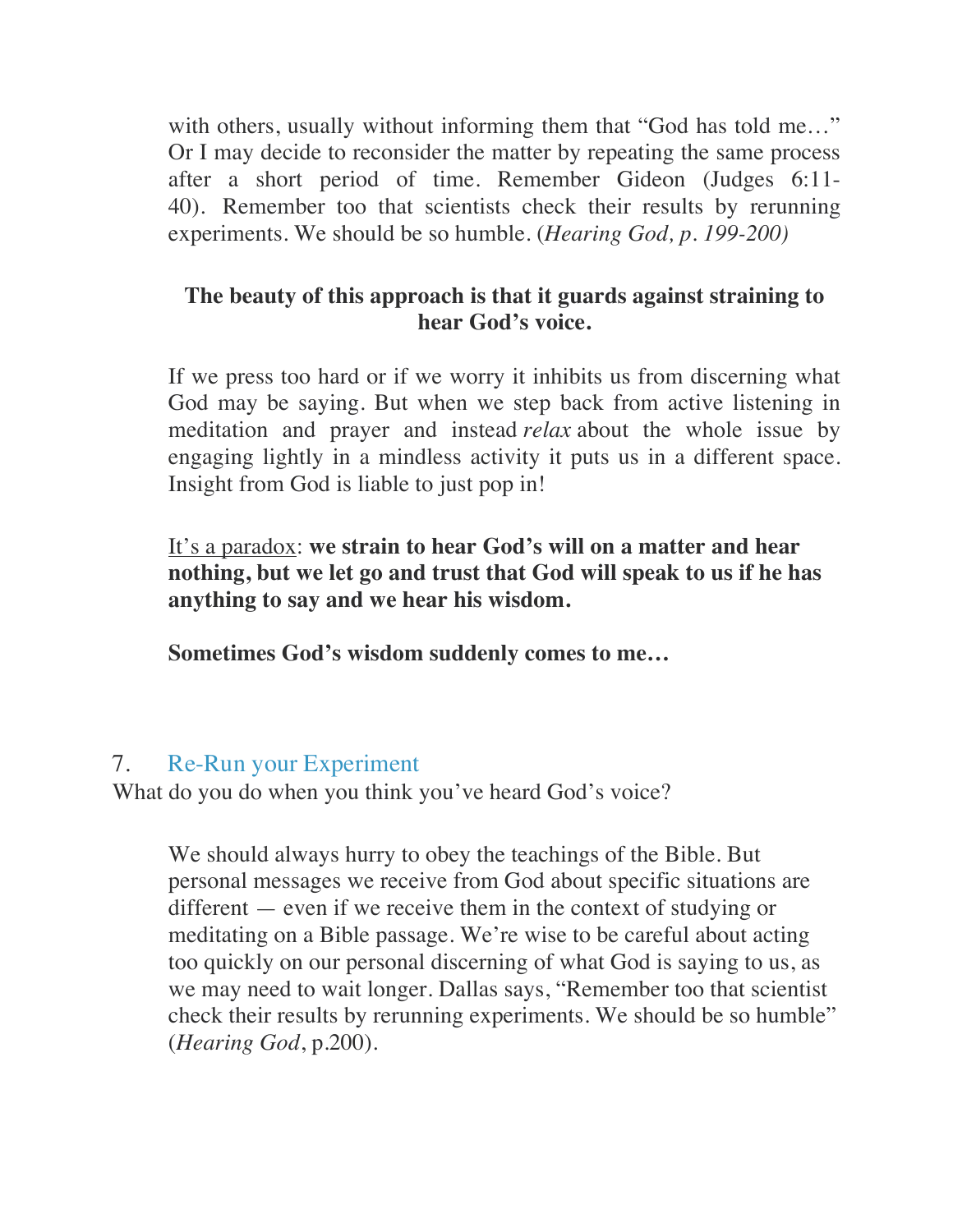#### 8. When God is Silent

What do you do when it seems that none of your methods to hear God's voice work?

We need to be careful not to use methods as gimmicks to obtain guidance from God to secure ourselves. If what's truly most important to us is *growing in relationship with God as an apprentice of Jesus* then we'll understand situations of not hearing God's voice as a *learning opportunity.* God may want us to make a given decision without his specific directive, but by relying on him with us.

Understanding the meaning of When you Don't Hear God's Voice is essential.

- **Soul Shepherding** (blog)

# When We Don't Hear God

What does it mean when you can't seem to hear God's voice? **What do you do?**

## Does Prayer Feel Like Talking to a Wall?

Maybe you feel like you're praying to a wall!

We *all* feel that way sometimes. There are times when it seems like God isn't answering our prayers. There are times that we don't hear God's voice. Even if we know the Bible and are filled with godly wisdom there are some situations in which, at least for awhile, we don't know what God's thoughts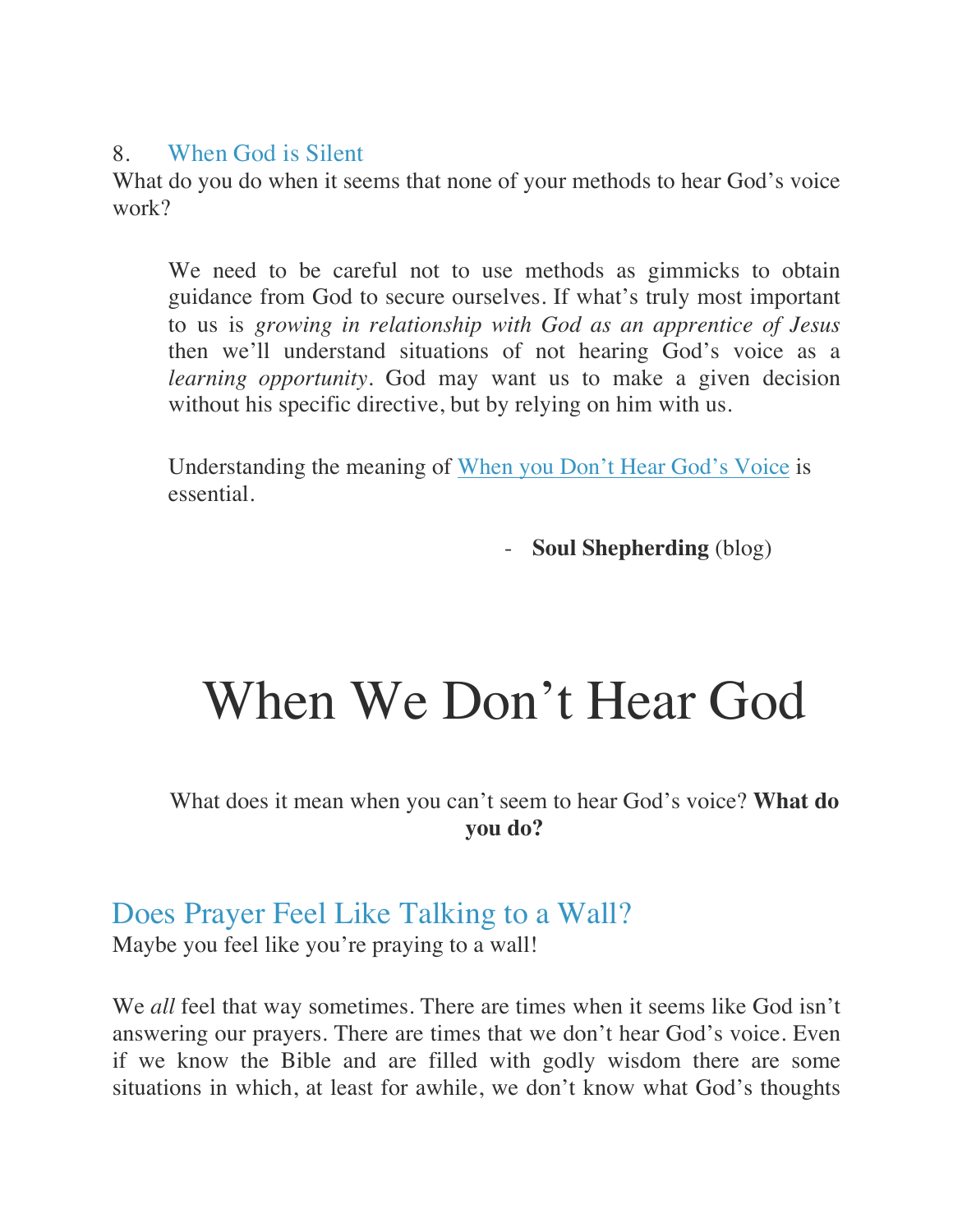What are we to do when we don't hear God's voice?

## What Dallas Willard Does when He Doesn't Hear God's Voice

Does the author of *Hearing God* always hear God's voice? No! He readily admits that sometimes he does not. What does he do then?

#### **Obey the Lord: love God and your neighbor.** Dallas says **that is always the best advice in any situation of uncertainty** or distress.

In addition Dallas says that when he has sought God on an issue and doesn't have clarity *he lets go of seeking an answer from God.* He says he's not disappointed or worried. Instead he goes about his business, maintaining the general attitude of listening to God as part of his daily conversational relationship with him, and he trusts that God will speak to him as he proceeds if God wants to.

And Dallas trusts that if God does *not* explicitly direct his steps that it means that God wants Dallas to make the decision himself.

Dallas elaborates on his thinking:

*It is God's will that we ourselves should have a great part in determining our path through life.* This does not mean that he is not with us. Far from it. God both *develops* and, for our good, *tests* our character by leaving us to decide. He calls us to responsible citizenship in his kingdom by saying – in effect or in reality – as often as possible, *"My will for you in this case is that you decide on your own…*

are.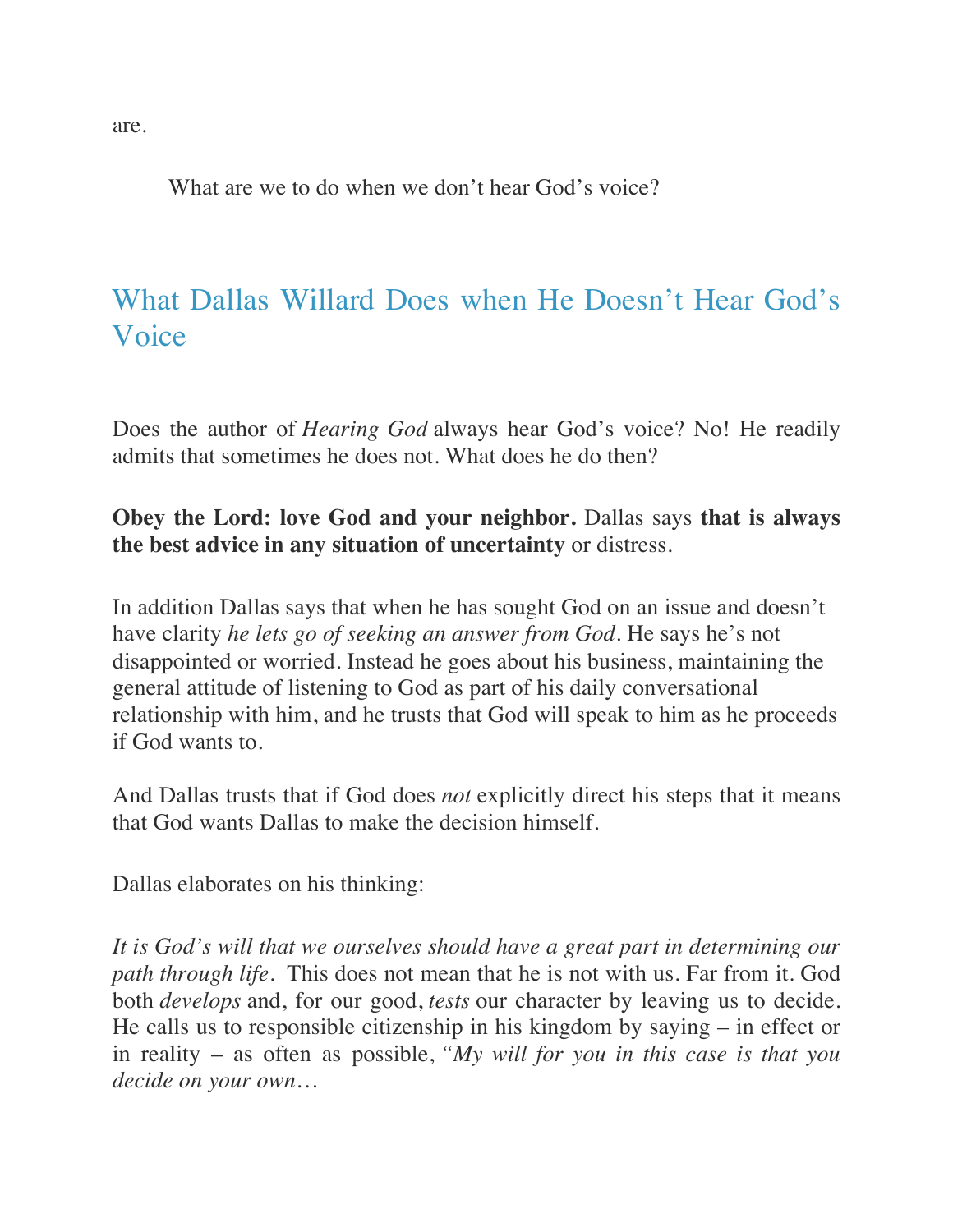A child cannot develop into a responsible, competent human being if he or she is always told what do to…

What we want, what we think, what we decide to do when the word of God does not come or when we have so immersed ourselves in him that his voice within us is not held in distinction from our own thoughts and perceptions – these show *who we are:* either we are God's mature children, friends, and coworkers, or we are something less (*Hearing God,* p. 204).

We need to remind ourselves that the main point of "Hearing God" is *our opportunity to grow in a trusting and responsive interactive relationship with God.*

Hearing God is not primarily about receiving detailed directions for our daily life decisions.

Hearing God is about learning to submit to Christ in all that we do and to develop an overall relationship with him as Jesus' apprentices in his kingdom.

At times God is present with us in loving silence.

Growing in a conversational relationship with God is not so much about getting directive messages from God when we need them — it's really about doing all that we do in the presence of the Father, Son, and Spirit.

## Why We May Be Upset if We Don't Hear God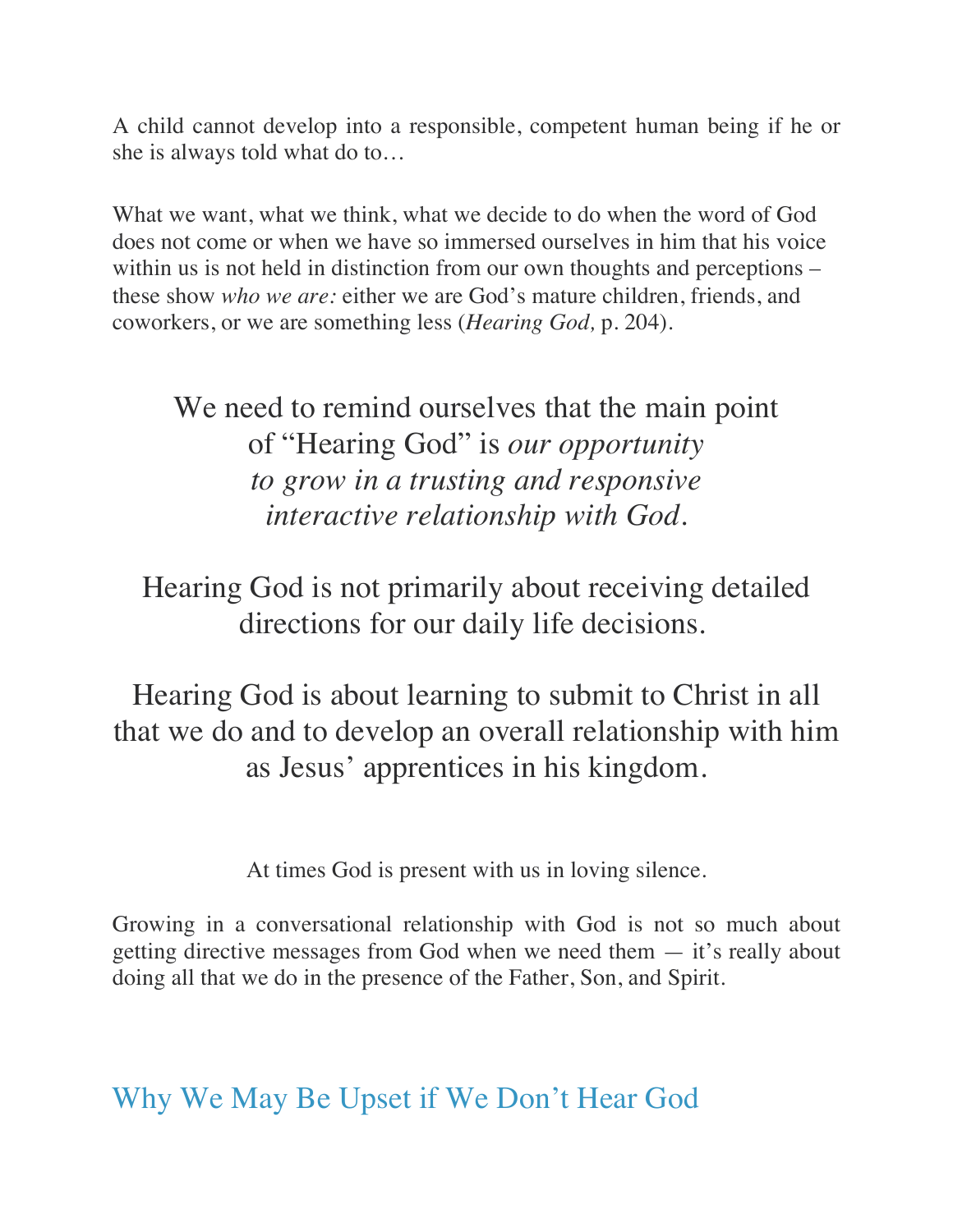Many people I talk to get upset if they don't hear God's voice. I've had the same struggle with God many times. But I've had to reckon with Dallas' challenging words: "We may insist on having God tell us what to do because we live in fear or are obsessed with *being right* as a strategy for *being safe*" (p. 205).

Maybe we want a life without risk? But Dallas teaches that only risk can produce character. In the spiritual life to risk is to venture beyond our merely natural abilities by relying on God's upholding power with us.

Paul teaches us to *"Walk by faith and not by sight"* - **(2 Corinthians 5:7)**. In other words, "Walk by trust in God and not by your emotions." **(It's always helpful to be aware of our emotions, but never good to be dependent on them — they make wonderful servants but terrible masters!)** Our walk of faith is tested when we don't hear God's voice.

## The Dark Night of the Soul

Sometimes the challenge of not hearing God's voice is part of a larger experience called the Dark Night of the Soul. You may have heard of this, but do you understand what it is and how to deal with it?

Saint John of the Cross taught about the Dark Night of the Soul in the 16th Century. Long before this Psalmist prayed many times in the midst of a Dark Night, crying out to God, "Why is your face hidden from me?" (Dark Night Psalms include Psalms 13, 42, 46, 59, 77, 88, 91, 143.)

The Dark Night of the Soul is a time in which we don't feel God's presence, we don't hear his voice, and it seems that God has left us on our own. It can be a depressing time; it is quite a trial. All depressions and all trials are not examples of a Dark Night of the Soul — only those in which we feel spiritually dry and distant from God.

The Dark Night is *not* a time in which you're being punished by an angry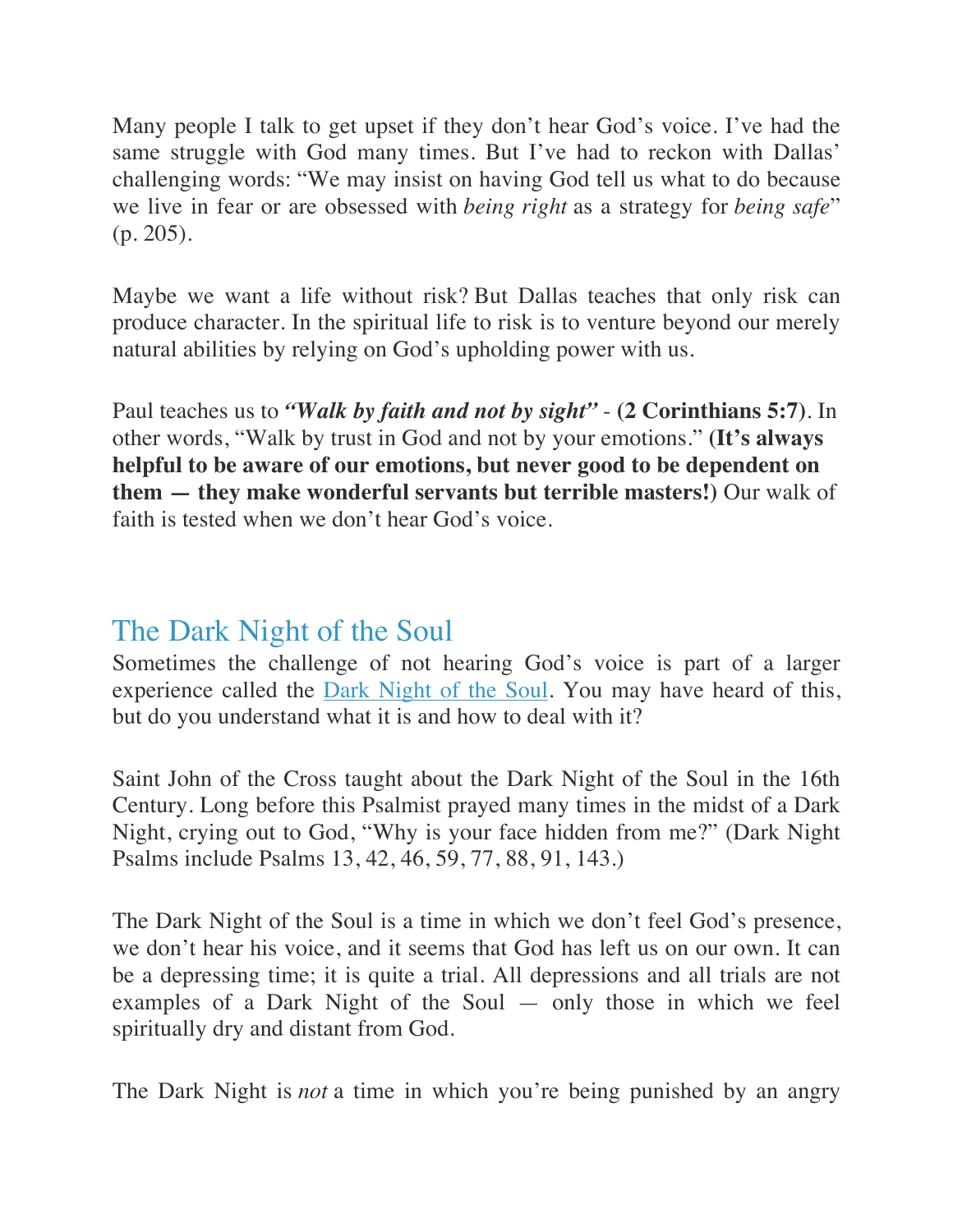God for your sins. It is a kind of loving discipline, a testing to encourage growth. It's because of your growing righteousness and maturity in Christ that the Sovereign Lord brings a Dark Night.

And the Dark Night is not resolved by trying harder to be a good Christian so that you can feel his love or get his blessings!

The Dark Night of the Soul is a certain kind of trial in which God is working in a very specific way with a mature Christ-follower. God withdraws the felt sense of his presence for a season to take the disciple of Christ on a deepening of journey of opening up his or her heart.

It doesn't feel like it at the time, but the Dark Night is actually an opportunity to develop a stronger faith seen in the capacity to express love for Christ and to worship God *for nothing* – as Job did, or Abraham leaving his son on the altar, or Paul when his thorn in the flesh was not taken away, or Jesus on the Cross.

The Dark Night is a time to *experience a deep, deep longing for God* and to learn to find meaning and joy in the longing. It's a time to remember past times of experiencing God's grace. The Dark Night is a time to trust the light of Christ within even though it's dark all around you.

- **Soul Shepherding** (blog)

## \*\*\* **Cautions: (Charlie)**

- Good but not God
- Late night pizza vs. truly Spirit
- Satan disguised as an angel of light
- Out of plumb-line
- Self-deceived
- Works
- Better of two evils/wrongs